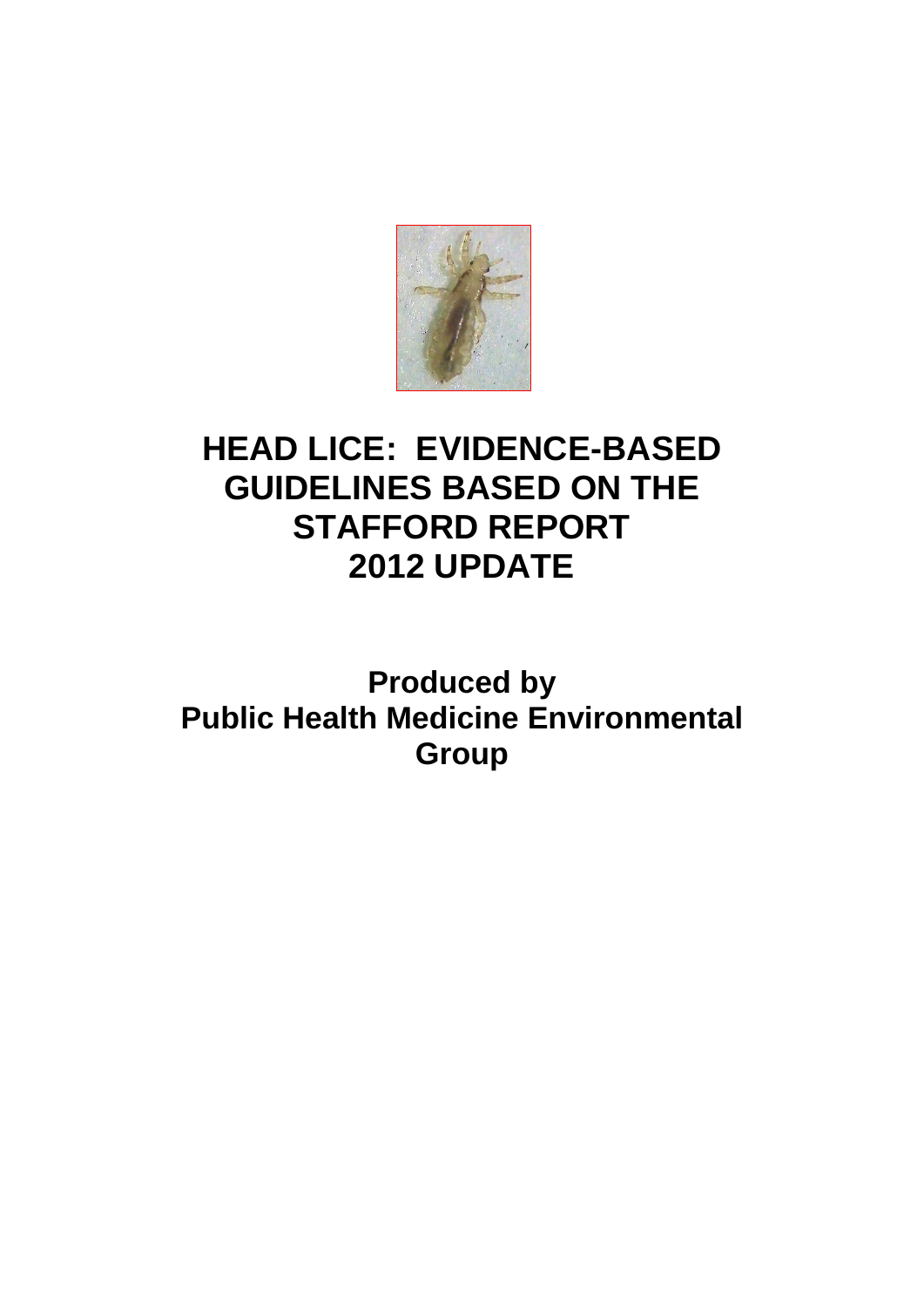# **INDEX**

| 1.1.<br>1.2.          |  |
|-----------------------|--|
|                       |  |
| 1.3.<br>1.4.          |  |
|                       |  |
| 1.5.                  |  |
| 1.6.                  |  |
| 1.7.                  |  |
| 1.8.<br>1.8.1.        |  |
| 1.8.2.                |  |
| 1.8.3.                |  |
| 1.8.4.                |  |
| 1.8.5.                |  |
| 1.8.6.                |  |
| 1.8.7.                |  |
|                       |  |
| 1.9.                  |  |
| 1.10.                 |  |
| 1.11.                 |  |
| 1.12.                 |  |
|                       |  |
|                       |  |
| 1.13.                 |  |
| 1.13.1.               |  |
| 1.13.2.               |  |
| 1.14.                 |  |
| $1.14.1$ .<br>1.14.2. |  |
|                       |  |
|                       |  |
| 1.15.                 |  |
| 1.16.                 |  |
| 1.17.                 |  |
| 1.18.                 |  |
| 1.19.<br>1.19.1.      |  |
| 1.19.2.               |  |
| 1.20.                 |  |
| 1.21.                 |  |
| 1.22.                 |  |
| 1.23.                 |  |
|                       |  |
| 1.24.                 |  |
| 1.25.                 |  |
| 1.25.1.               |  |
| 1.25.2.               |  |
| 1.25.3.               |  |
| 1.26.                 |  |
| 1.27.                 |  |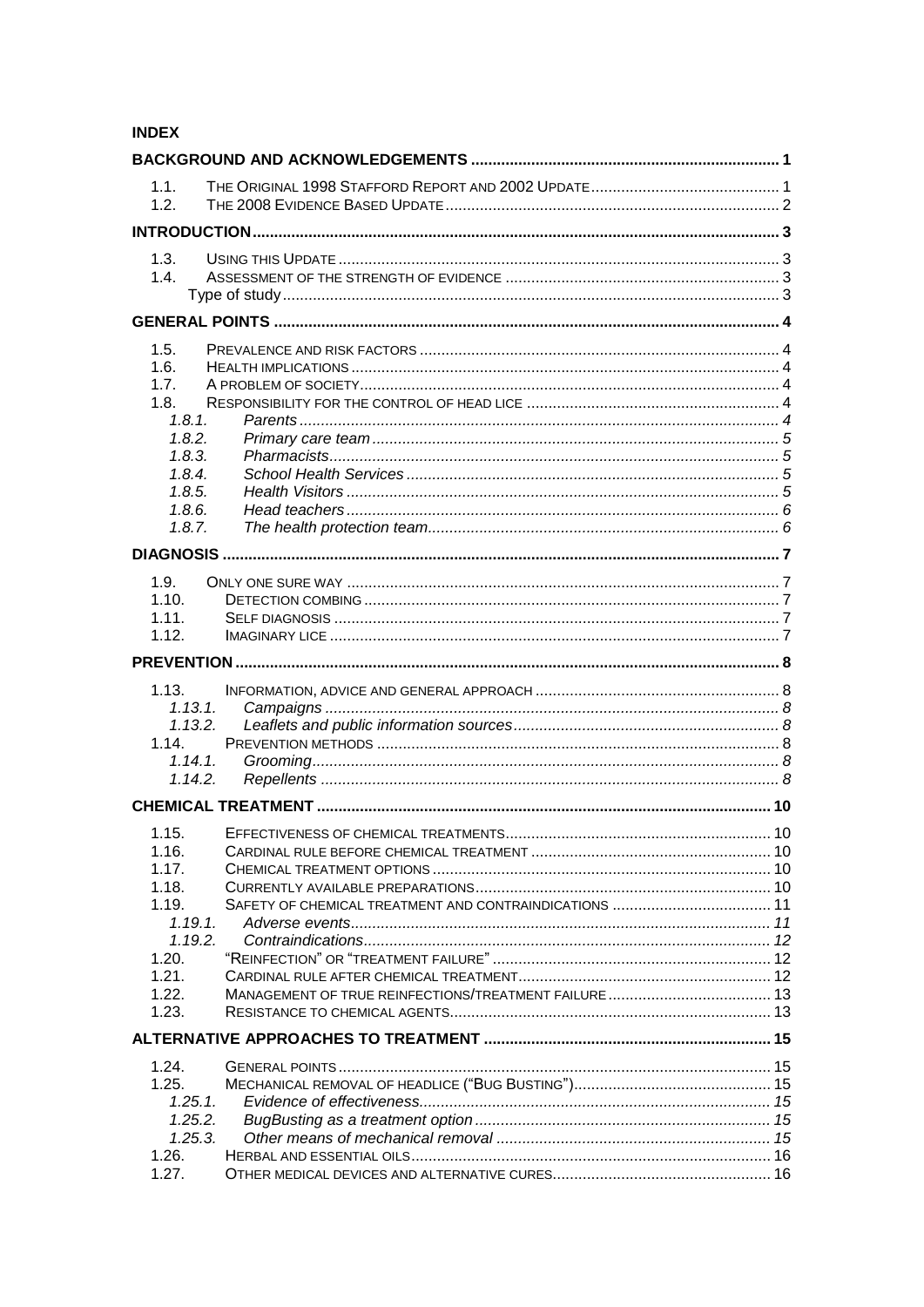| 1.28.<br>1.29.<br>1.30.<br>1.31. |                                                                          |  |
|----------------------------------|--------------------------------------------------------------------------|--|
|                                  |                                                                          |  |
|                                  |                                                                          |  |
|                                  | APPENDIX 2: NOTES FOR FAMILIES - HAVE YOU GOT HEAD LICE?  22             |  |
|                                  | APPENDIX 3: NOTES FOR FAMILIES - HOW TO TREAT HEAD LICE  23              |  |
|                                  | APPENDIX 4: NOTES FOR FAMILIES - HEAD LICE: THE TRUTH AND THE MYTHS 24   |  |
|                                  | APPENDIX 5: HEAD LICE: NOTES AND GUIDANCE FOR THE PRIMARY CARE TEAM  28  |  |
|                                  | APPENDIX 6: HEAD LICE: NOTES AND GUIDANCE FOR COMMUNITY PHARMACISTS. 30  |  |
|                                  | APPENDIX 7: HEAD LICE: NOTES AND GUIDANCE FOR SCHOOL NURSES (OR OTHER    |  |
|                                  | APPENDIX 8: HEAD LICE: NOTES AND GUIDANCE FOR HEAD TEACHERS 34           |  |
|                                  |                                                                          |  |
|                                  |                                                                          |  |
|                                  | <b>APPENDIX 11: CLINICAL EFFECTIVENESS SUMMARY FOR CHEMICAL HEADLICE</b> |  |
|                                  |                                                                          |  |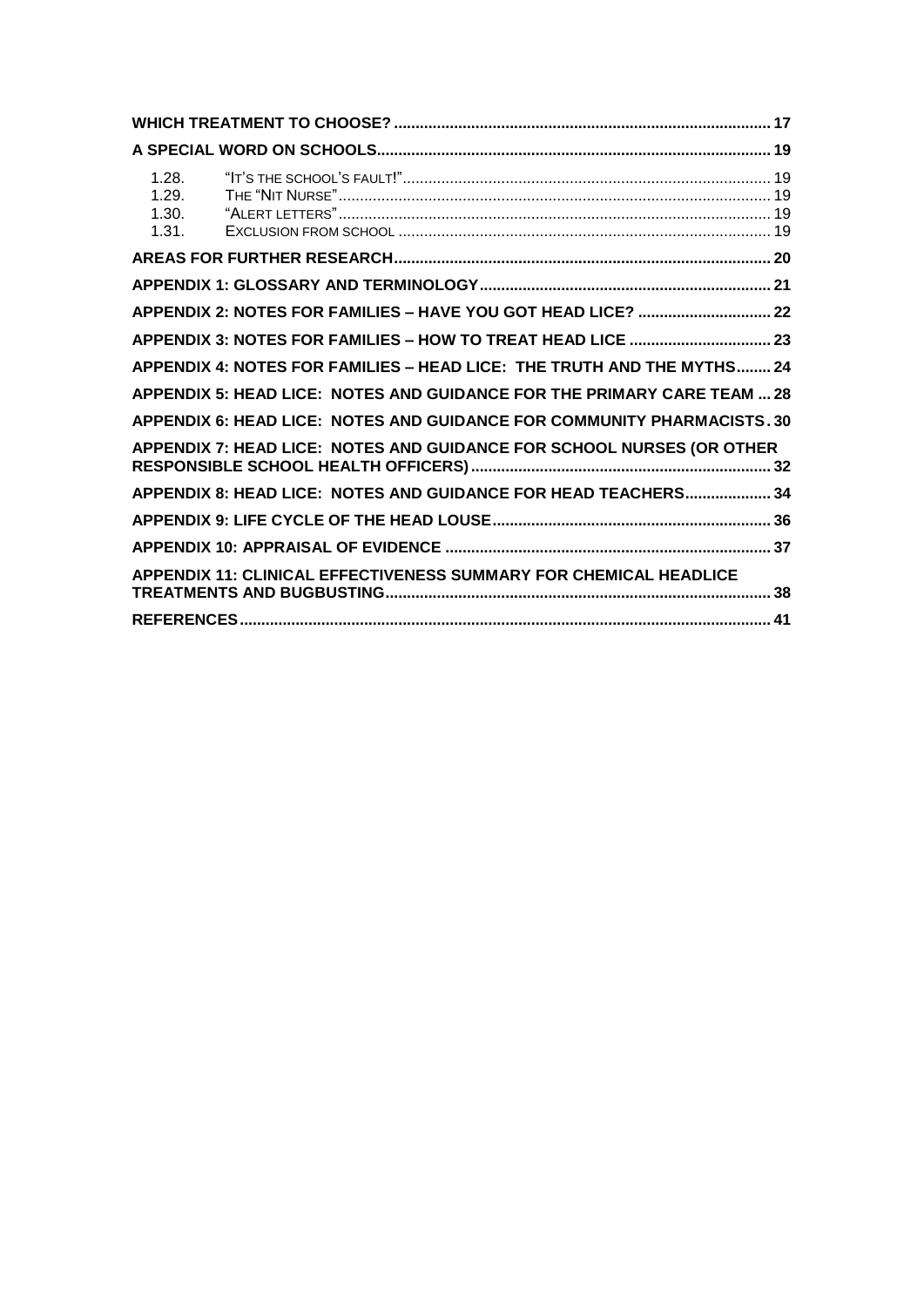#### **Background and Acknowledgements**

# <span id="page-3-1"></span><span id="page-3-0"></span>*1.1. The Original 1998 Stafford Report , 2002 and 2012 Updates*

There is a need for a consistent, integrated, rational approach to the prevention and control of head louse infection in the UK. Myths and misinformation abound and there has been insufficient high quality scientific research for the production of authoritative, evidence-based policies. The national professional organisation for Consultants in Communicable Disease Control (CCDC) in Great Britain and Ireland is the Public Health Medicine Environmental Group (PHMEG). In 1997 the PHMEG commissioned three members to produce guidance on head louse control. These members reviewed the available evidence, discussed the issues with a multiprofessional working group and consulted widely amongst colleagues around the country to gain as balanced a view as possible on what might constitute a rational base for a national approach to the problem.

Supported by the Deputy Director of the Cambridge Medical Entomology Centre, the three members produced a document that became known as the "Stafford Report" <sup>1</sup>, since the authors met in Stafford. Referencing was deliberately omitted, since it was intended to be a "best practice" guidance document and there was insufficient evidence of high quality to produce a comprehensive authoritative scientific statement. The Stafford Report was distributed for wide consultation and in its final version was formally accepted by the PHMEG in June 1998. Since then, modified according to local needs, it has been widely adopted and has been found to be a rational and logical approach for devising local policies and providing useful informational materials for professionals and public alike. This was complemented by a video produced by PHMEG.

The 1998 Stafford Report<sup>1</sup> was written by the "Stafford Group":

Dr Robert AstonCCDC, Bolton Health Authority Dr Harsh Duggal, CCDC, South Staffordshire Health Authority Dr John Simpson, CCDC, West Surrey Health Authority Advised by: Ian Burgess, Deputy Director, Medical Entomology Centre Cambridge

While a consensus document such as the Stafford Report is valuable, it is useful to identify which statements are supported by research and which rely on consensus. This enables readers to identify those areas of care where there is perhaps more clinical freedom. In addition, this approach explicitly identifies the strength of evidence behind each recommendation. Therefore, in 2002 the Centre for Evidence-Based Medicine at the University of Oxford was asked to review the Stafford Report, with an updated Stafford Report published in the Journal of Family Health Care  $^2$ . The evidence-based assessment in the 2002 update of the report was provided by Martin Dawes at the Oxford Centre for Evidence-Based Medicine.

Evidence for statements was sought and appraised. Grades of recommendation (**A** to **D**, where **A** is the strongest recommendation) were allocated to each of the main claims within the Report, giving an indication of the strength of the evidence supporting each one. These were given in bold within parentheses alongside the appropriate statement. Key references were also added.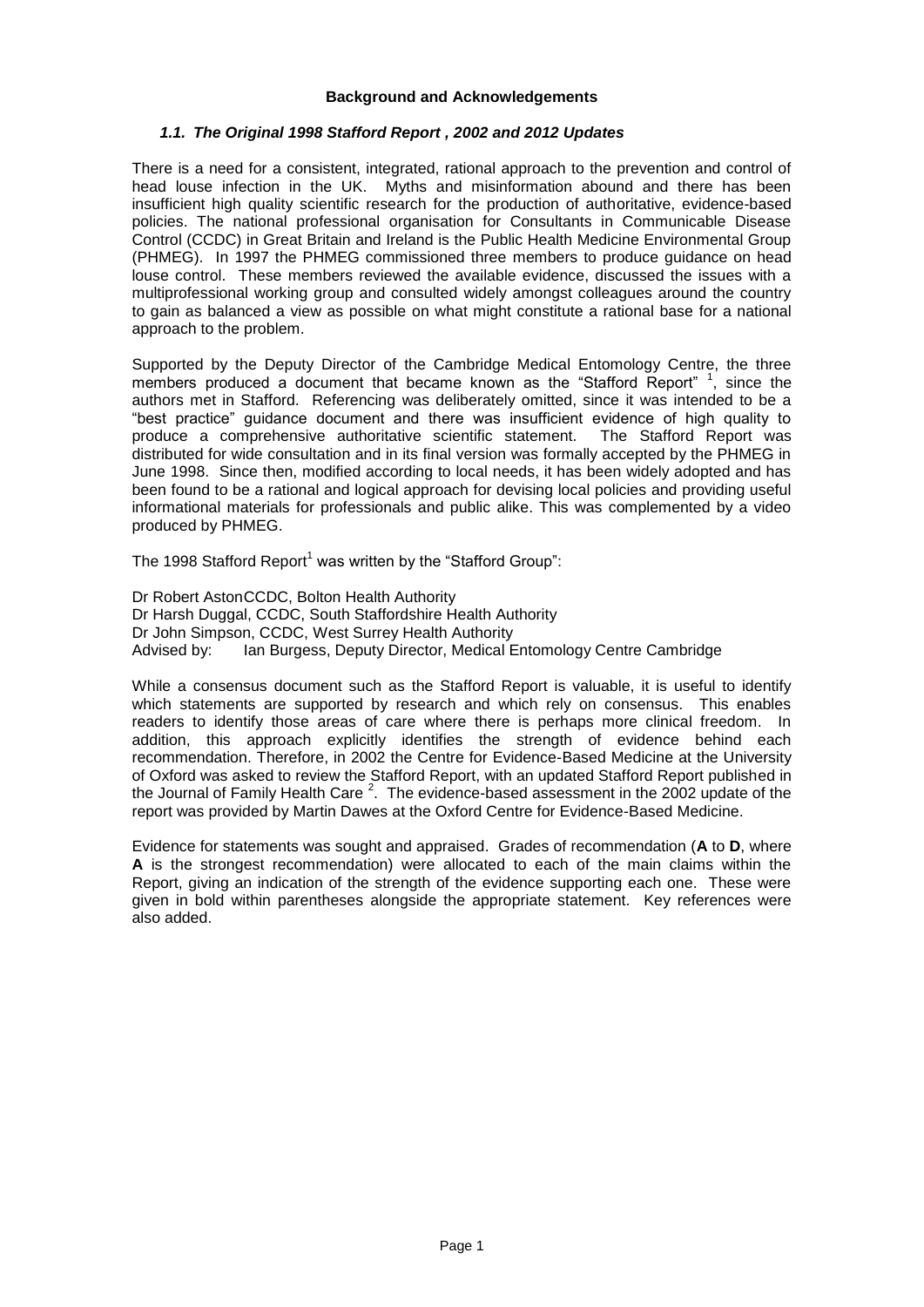# <span id="page-4-0"></span>*1.2. The 2008 Evidence Based Update*

This further update of the report builds on the 2002 version, and includes more recent evidence and recommendations in relation to chemical treatments, including the availability of new products and evidence around non-chemical alternative approaches. Much of the information and guidance provided in both the original 1998 Stafford Report, and the 2002 update, still stands and has not been altered.

#### **The 2008 Update was produced by a working group:**

| Dr Alison Teale    | Public Health Specialist Trainee, West Midlands Deanery                                                                   |
|--------------------|---------------------------------------------------------------------------------------------------------------------------|
| Dr Harsh Duggal    | Director, West Midlands North Health Protection Unit                                                                      |
| Dr Wendy Phillips  | Director, South Yorkshire Health Protection Unit                                                                          |
| Mrs Mandy Beaumont | Health Protection Nurse, West Midlands North Health Protection Unit                                                       |
|                    | Mrs Audrey Pepperman Health Protection Nurse Specialist, Cambridgeshire and Peterborough<br><b>Health Protection Unit</b> |
| Mrs Katrina Kay    | Communicable Disease Control Nurse, Leeds Primary Care Trust                                                              |
| Advised By:        | Ian Burgess, Director, Medical Entomology Centre, Cambridge                                                               |

## **With thanks to:**

Mrs Veronica Baker Mrs Wendy Jeffcott Mrs Vicki Tilston

The **2012 Update** was the result of a review prior to reloading on the PHMEG website undertaken by Martin Schweiger with thanks to Sally Millership for her contribution. The principal changes in the 2012 update were the removal of information on carbaryl based products because they are no longer available in England, the updating of relevant web links and a reference to the change in legislation relating to the exclusion of children from school.

**This report is produced for members of the Public Health Medicine Environmental Group and is available on its website: www.phmeg.org.uk**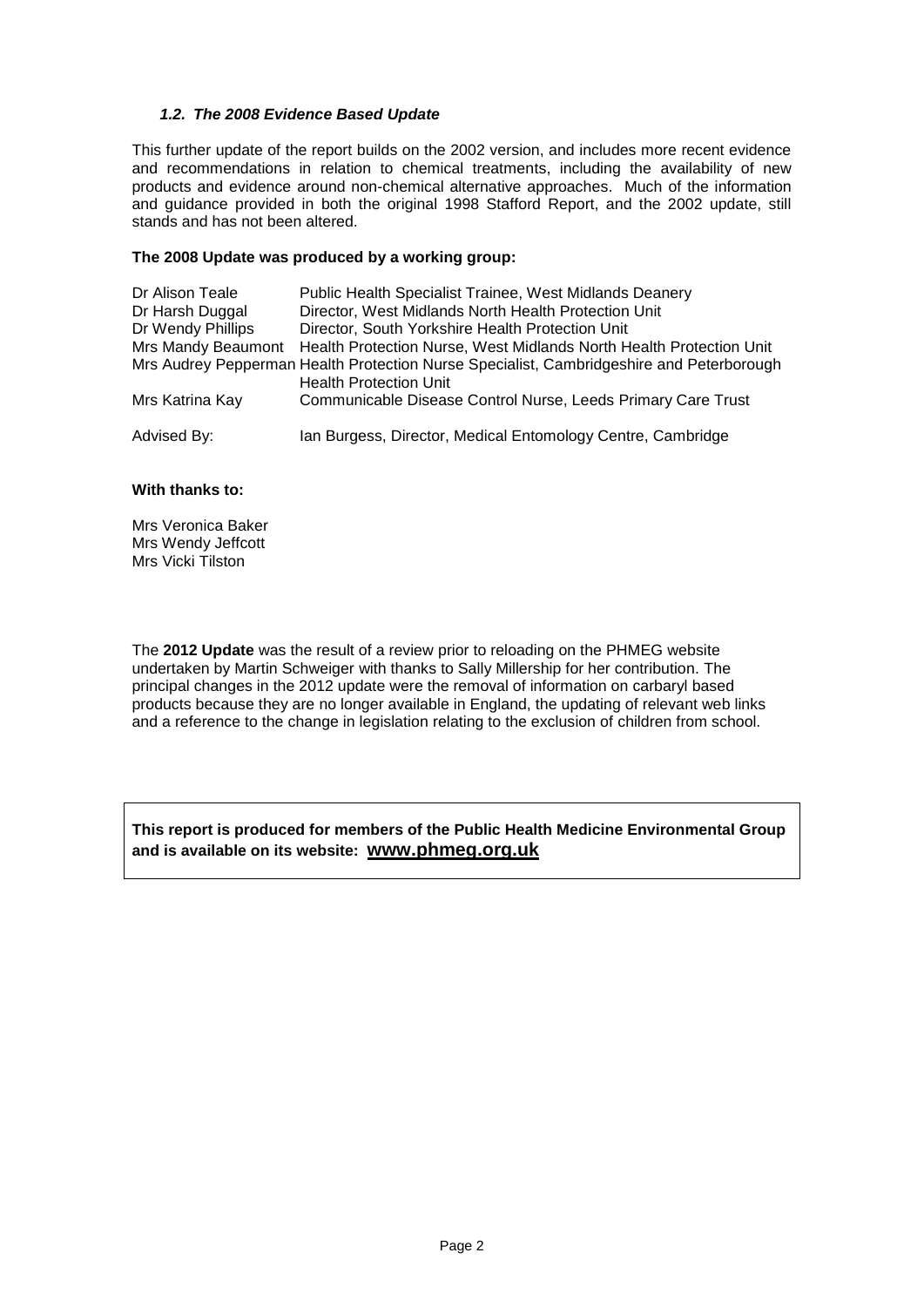# **Introduction**

# <span id="page-5-1"></span><span id="page-5-0"></span>*1.3. Using this Update*

As with previous versions, this report should be read in conjunction with the Appendices, which contain notes and guidance for involved professional groups and suggest key messages for public information. The latter are written in everyday non-technical language so as to be readily developed for distribution to the public, but should also be of value for training professional groups and for the development of protocols for them. In addition, Appendix 1 consists of a glossary and recommendations concerning terminology.

There has been limited research into the epidemiology of head louse infection on which to base our understanding of many aspects of the management of this problem. This Report is based on the best available evidence.

The term "infection" is used throughout these documents in order to be consistent with the view that the term "infestation" has pejorative, stigmatic overtones and should be avoided in public information leaflets.

The Report is lengthy because it is intended to be an explanatory document and to serve as the basis for the development of local policies and protocols. Because readers may selectively read only the sections applicable specifically to themselves, there has inevitably had to be some repetition in the document as a whole.

Recommendations have not been separated from the main text since the authors believe it is important that readers understand the reasoning behind them.

# <span id="page-5-3"></span><span id="page-5-2"></span>*1.4. Assessment of the strength of evidence*

Evidence for this and the 2002 Update of the Stafford Report  $^2$  has been classified according to the robustness and quality of the sources available. Evidence statements are categorised as grade **A** to **D**, where **A** is the strongest recommendation. Further information about the assessment of evidence is provided in Appendix 9.

|                | Levels of evidence and grades of recommendation |                                                                                                                        |  |  |  |  |
|----------------|-------------------------------------------------|------------------------------------------------------------------------------------------------------------------------|--|--|--|--|
| Grade of       | Level of                                        | Type of study                                                                                                          |  |  |  |  |
| recommendation | evidence                                        |                                                                                                                        |  |  |  |  |
| A              | 1a                                              | Systematic review of randomised control trials                                                                         |  |  |  |  |
|                | 1b                                              | Individual good-quality randomised control trial                                                                       |  |  |  |  |
| B              | 2a                                              | Systematic review of cohort studies                                                                                    |  |  |  |  |
|                | 2 <sub>b</sub>                                  | Individual cohort study or low-quality randomised<br>control trial (e.g. <80% follow-up)                               |  |  |  |  |
|                | 2c                                              | "Outcomes" research; ecological studies                                                                                |  |  |  |  |
|                | За                                              | Systematic review of case-control studies                                                                              |  |  |  |  |
|                | 3b                                              | Individual case-control study                                                                                          |  |  |  |  |
| C              | 4                                               | Case series (and poor-quality cohort and case-<br>control studies)                                                     |  |  |  |  |
| D              | 5                                               | Expert opinion without explicit critical appraisal, or<br>based on physiology, bench research or "first<br>principles" |  |  |  |  |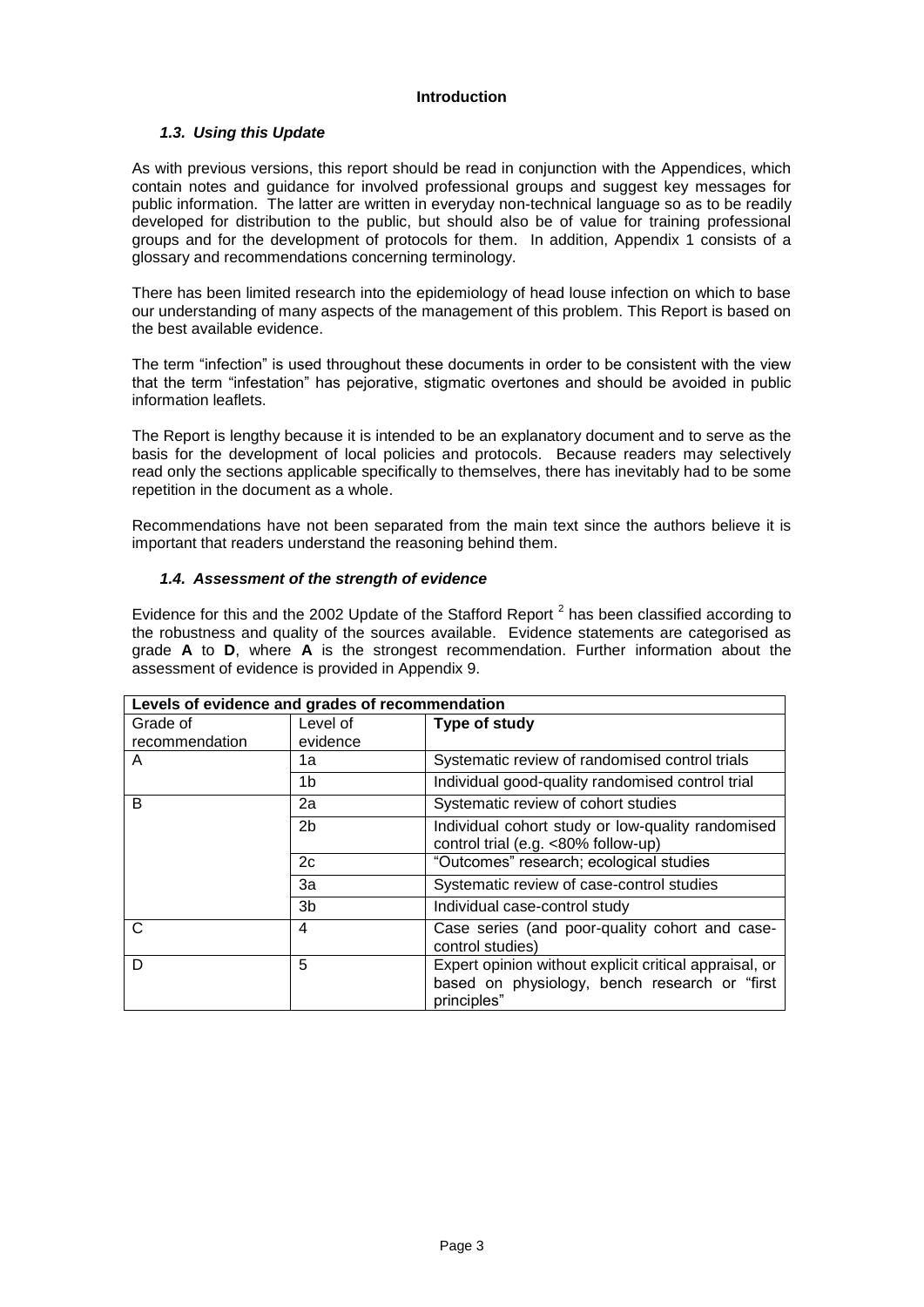# **General points**

# <span id="page-6-1"></span><span id="page-6-0"></span>*1.5. Prevalence and risk factors*

Although head louse infection is an infectious disease, many of the problems associated with it are due to society's reaction to the infection rather than the organism itself. There is limited research matter on true prevalence of infection, but is probably much lower than the public and professional perception.

**There is evidence that head lice are increasing in prevalence<sup>3</sup> (B).** Prevalence estimates vary between countries and reflect, at least in part, differences in how estimates are derived. In Israel, it is estimated that in the past 25 years, 15% to 20% of all 4-13 year old children were infected with headlice annually <sup>4</sup>. An Australian study found the prevalence to be much higher at  $21\%$   $^{5}$ .

Information on which to base UK estimates is limited, with recent data coming from two Welsh studies. In one therapeutic trial 4,037 children were screened and a prevalence of 4.1% was found <sup>6</sup>. In a study of resistance patterns in Welsh schools, 2793 primary school children were screened for headlice and the prevalence found to be  $8.3\%$ .

Observational studies suggest that infections occur most often in school-aged children, although there is no evidence of a link with school attendance <sup>8 9</sup>. Head lice are commoner in girls than boys <sup>5 3</sup>. The peak age for infestation is 7-8 years <sup>3</sup>. A cross-sectional study in Belgium found that head lice were significantly more common in families of low socio-economic status, in children with more siblings, and in children with long hair  $<sup>1</sup>$ </sup>

A recent review found no evidence to support the theory that head lice prefer clean hair to dirty hair.

# <span id="page-6-2"></span>*1.6. Health implications*

**Head lice are not a serious health problem in this country. They rarely cause physical symptoms other than itching of the scalp (B) <sup>11</sup>. Sensitisation reactions to louse saliva and** faeces may result in localised irritation and erythema. Skin may become infected as a result of scratching. Lice have been identified as primary mechanical vectors of scalp pyoderma caused by streptococci and staphylococci usually found on the skin <sup>12</sup>.

Adverse health effects mainly derive not from lice themselves, but from the human perception of them. Excessive public and professional reactions lead to an inflated perception of prevalence, to unnecessary, inappropriate or ineffective action, and to a great deal of unwarranted anxiety and distress. These actions and reactions in themselves cause problems, especially from the misuse and overuse of treatments.

# <span id="page-6-3"></span>*1.7. A problem of society*

Head louse infection is more a societal than an infectious disease problem.

# <span id="page-6-4"></span>*1.8. Responsibility for the control of head lice*

#### *1.8.1. Parents*

<span id="page-6-5"></span>The primary responsibility for the identification, treatment and prevention of head lice in a family has to lie with the parents, if only for reasons of practicality. Parents, however, cannot be expected to diagnose current infection, or to distinguish it from successfully treated previous infection or other conditions, if they are not adequately instructed and supported by the following professionals.

Notes on the detection and treatment of head lice for families are given in Appendices 2, 3 and 4.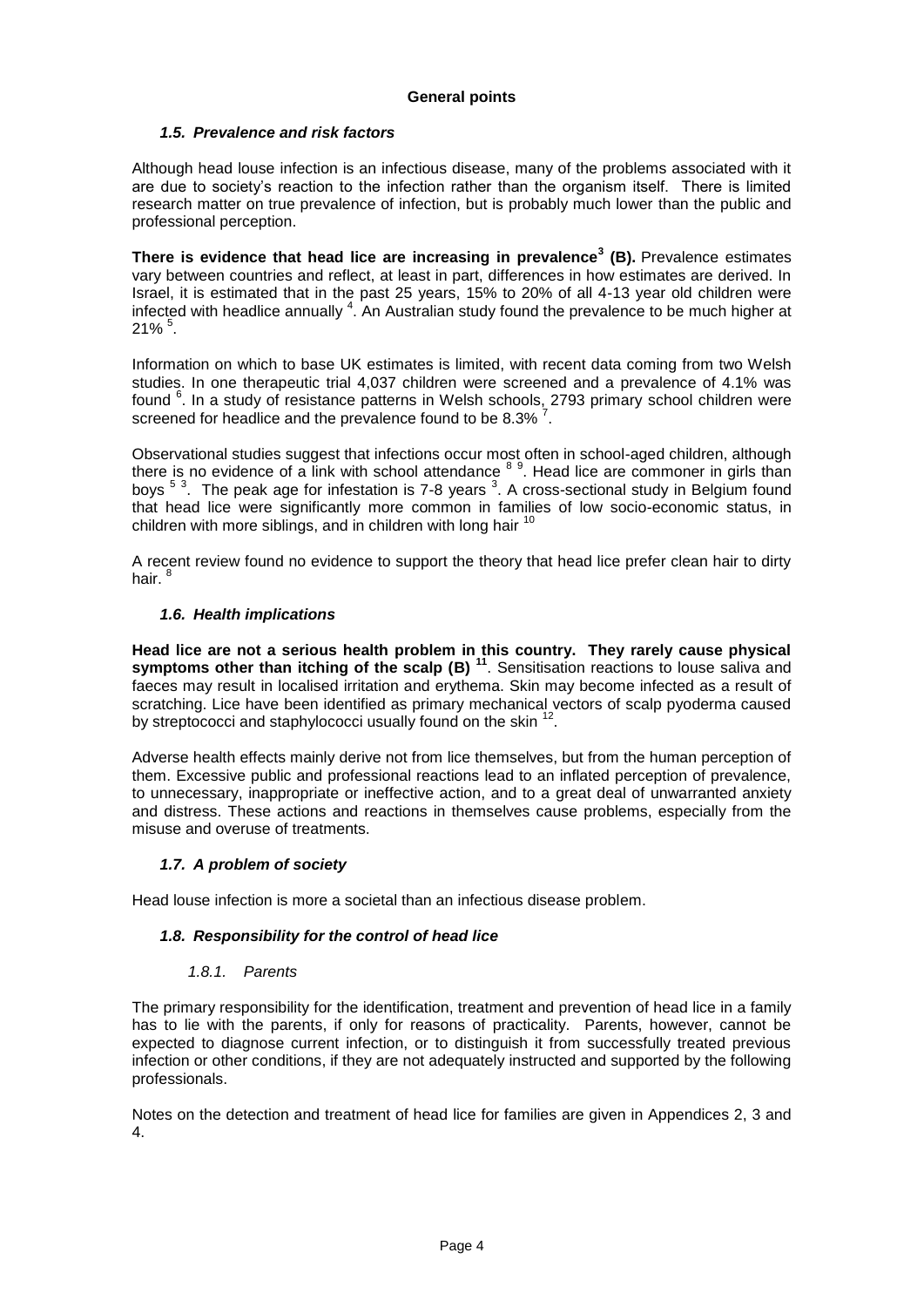# *1.8.2. Primary care team*

<span id="page-7-0"></span>The primary professional responsibility for the diagnosis, management and treatment of any individual for any disease lies with the general practitioner with whom the patient is registered; they are also responsible for advice and support on disease prevention. Historically, because of a misplaced emphasis on head louse infections in schools, the former system of head inspections, and the (now discontinued) distribution of large quantities of chemical lotions from community based clinics, primary care teams did not traditionally involve themselves to any major degree. Nowadays, for primary care workers to refuse all responsibility for the management of head lice in individuals and families registered with them is as illogical as it would be to do so for measles, impetigo, threadworms or immunisation. General practitioners (or another member of the primary care staff) should, therefore, be knowledgeable and competent in the control of head lice, be able to teach parents the technique of detection combing and be prepared to advise on appropriate treatment. Treatment should never be advised unless the responsible officer is convinced by physical evidence that living lice are present.

It should be noted that none of treatments currently available for headlice, require a prescription. Carbaryl-based products are no longer available in the UK as a result of anxieties over their carcinogenicity.

Notes and guidance for the primary care team are provided in Appendix 5.

# *1.8.3. Pharmacists*

<span id="page-7-1"></span>Local pharmacists should inform themselves of local policies and protocols and should adhere to them. Every opportunity should be taken to give accurate information to the public. Customers should be dissuaded from the inappropriate, repeated or unnecessary use of chemical preparations. Pharmacists (or another member of their staff) should, therefore, be knowledgeable and competent in the control of head lice, be able to teach parents the technique of detection combing and be prepared to advise on appropriate treatment. Treatment should never be advised unless the responsible officer is convinced by physical evidence that living lice are present.

<span id="page-7-2"></span>Notes and guidance for community pharmacists are provided in Appendix 6.

# *1.8.4. School Health Services*

School nurses (or equivalent) have responsibility for providing professional advice to staff, parents and children and for carrying out local policies, which should be agreed with the consultant in communicable disease control. They should provide clear, accurate,

up-to-date information about head lice. This should be done on a regular basis and not only when parents' or teachers' concern is already raised or there is an "outbreak" in the school. It should generally be integrated with the management of other school health problems rather than dealt with as a special separate topic. School nurses should be prepared to teach detection combing to individuals, families (at their homes if appropriate) and groups of parents, children and staff as required, and give advice on treatment and prevention. They should not undertake head inspections as a routine screening procedure.

Notes and guidance for school nurses are provided in Appendix 7. Advice on Headlice is included in the Guidance on Infection Control in Schools and other Child Care Settings information sheets which are published by the HPA and which were updated in December  $2006<sup>1</sup>$ .

# *1.8.5. Health Visitors*

<span id="page-7-3"></span>Every family in the UK with children under five has a named health visitor whose role is to offer support and advice through the early years from pregnancy and birth to primary school. Health Visitors work closely with GPs and cover the geographical area of the GP practice. Health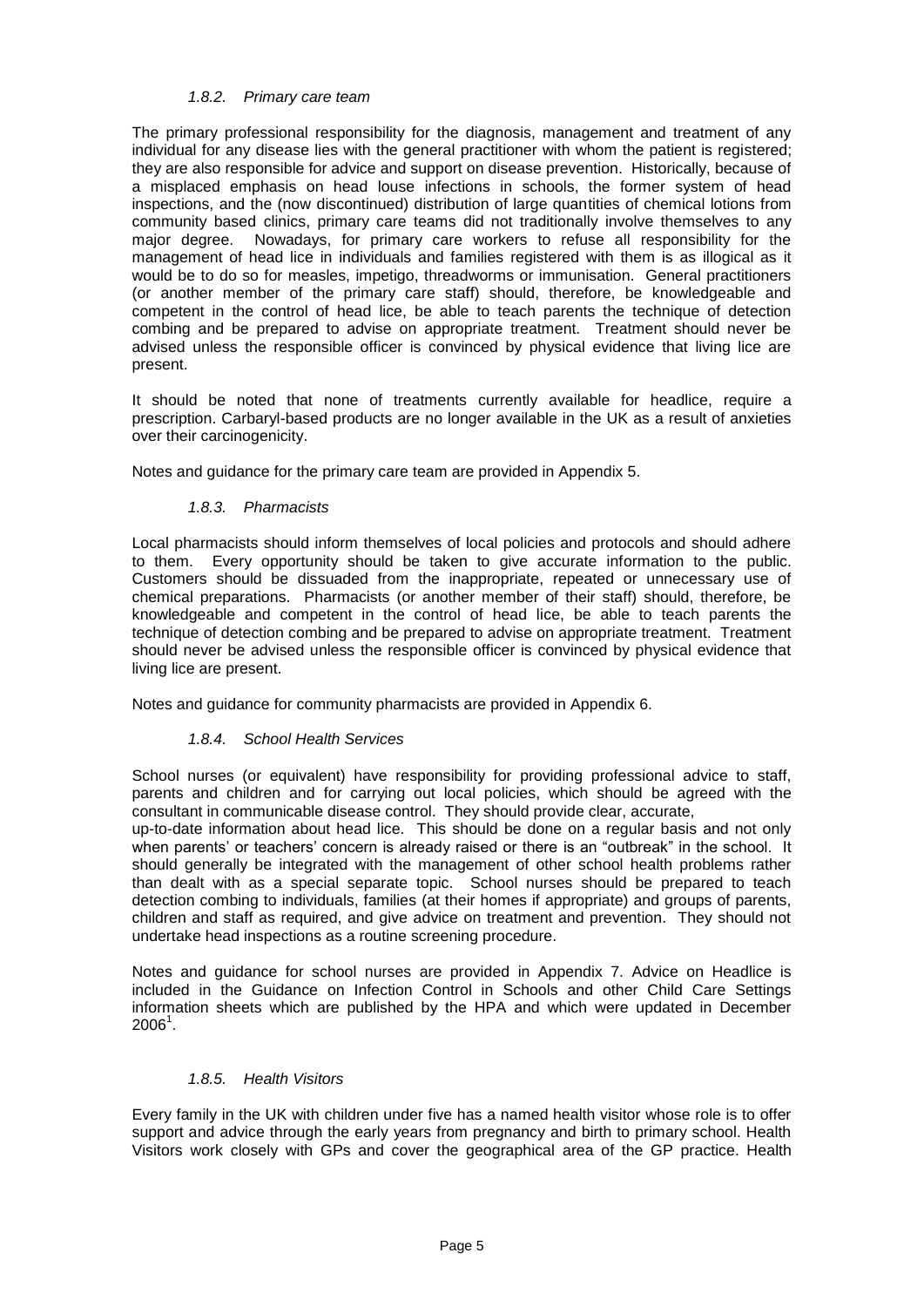Visitors should be prepared to offer advice on the detection and treatment of headlice. The notes and guidance in Appendix 7 for School Nurses are also relevant to Health Visitors.

Health Visitors should pay particular note to the following advice on chemical treatments and very young children (see section 6.5):

- Preparations with an alcohol base should not be used in very young children (under 5 years of age)  $13$ .
- Chemical anti-headlice treatments should only be used in children under 6 months with medical supervision <sup>13</sup>.

# *1.8.6. Head teachers*

<span id="page-8-0"></span>The head teacher should work with the school nurse and the health protection team to produce a local protocol and adhere to it. The "alert letters" system should be discontinued.

Notes and guidance for head teachers are provided in Appendix 8.

Advice on Headlice is included in the Guidance on Infection Control in Schools and other Child Care Settings information sheets which are published by the HPA and which were updated in December 2006<sup>14</sup>.

# *1.8.7. The health protection team*

<span id="page-8-1"></span>The health protection team consists of the consultant in communicable disease control (CCDC) together with their health protection nurse and support staff colleagues. The CCDC is responsible for advising on the control of head lice in the population as a whole. Adequate guidelines and protocols should be produced for all involved professionals, including school nurses, school doctors, nursery nurses, general practitioners, health visitors, practice nurses, community paediatricians, infection control teams, pharmacists and head teachers (see Appendices). It is particularly important that school nurses and other community nurses are given adequate support by the CCDC, including regular training sessions and advice about specific problems.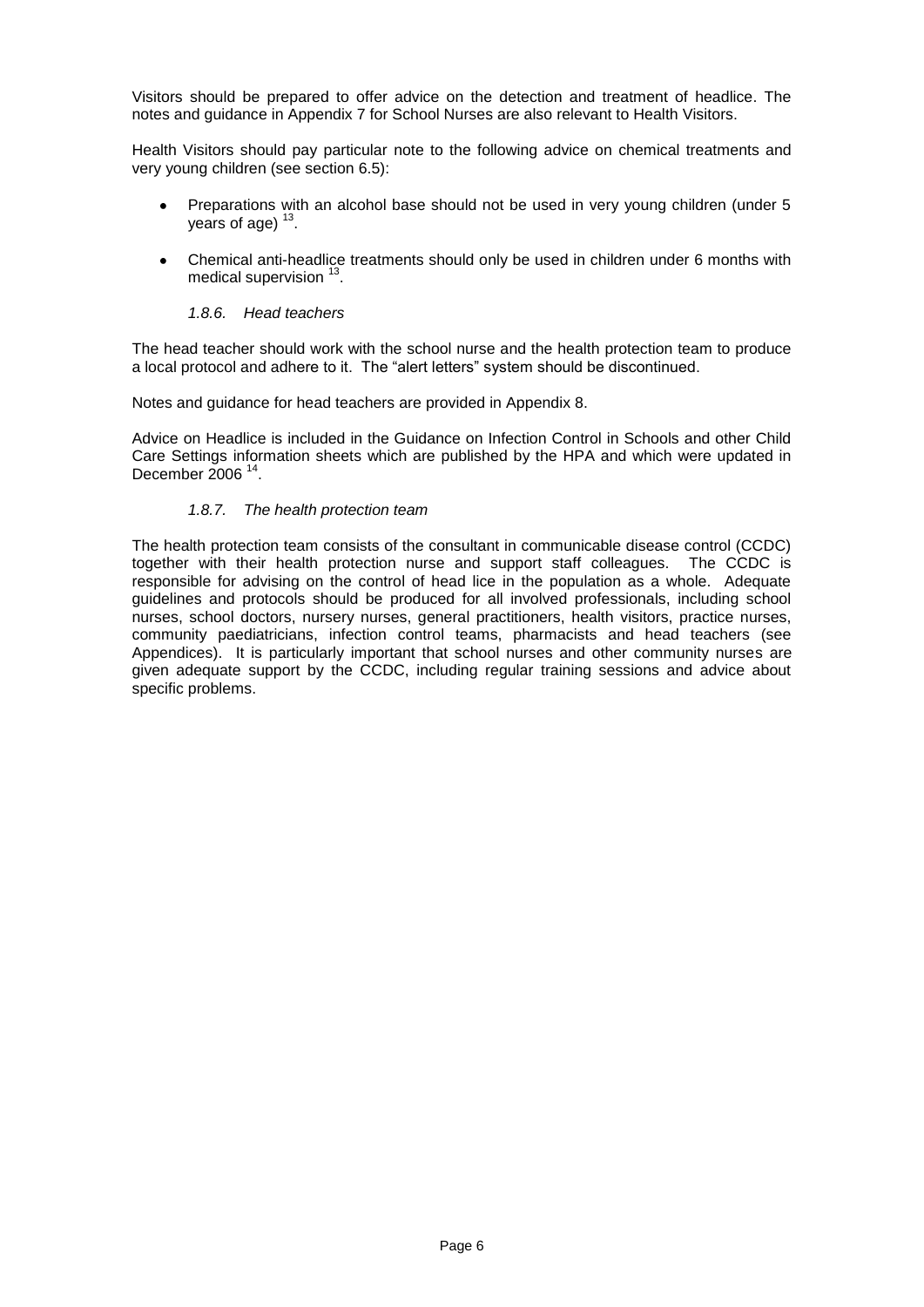# **Diagnosis**

# <span id="page-9-1"></span><span id="page-9-0"></span>*1.9. Only one sure way*

A diagnosis of head louse infection cannot be made with certainty (no matter how many nits are present, how many reported cases there are in school, how bad the itch is or however dirty the pillows are) unless a *living, moving louse* is found.

# <span id="page-9-2"></span>*1.10. Detection combing*

**The only reliable method of diagnosing current, active infection with head lice is by detection combing (B).** A study, published in 2008, found that detection combing was 3.84 times more effective than visual inspection for finding live lice<sup>15</sup>. The technique should be carefully described in protocols for the public and professionals<sup>4;16</sup>. There may be other clues to the presence of live lice, such as pillows being dirtier than usual in the morning. If detection combing is not used as the diagnostic criterion, a misdiagnosis may be made, commonly due to the factors listed below in the section of "Imaginary lice".

Many combs sold as louse detection and removal combs are unsuitable for the purpose. Only those with flat-faced, parallel-sided teeth less than 0.3mm apart are appropriate <sup>17</sup>. Amongst the best known of these are the combs included in the "BugBuster" pack, which are designed for wet-combing with conditioner.

Appendix 2 provides advice on how to perform detection combing.

# <span id="page-9-3"></span>*1.11. Self diagnosis*

Detection combing should be done by parents or family members following advice from leaflets and support from the school nurse, general practitioner, etc. Professionals should not necessarily rely on such diagnoses without asking to see the evidence, for example, a louse stuck on paper with clear adhesive tape.

# <span id="page-9-4"></span>*1.12. Imaginary lice*

# **Many "cases" of head louse infection are not current infections but are due to the following (D):**

- itching scalp due to other causes such as eczema (which in itself may be caused by  $\bullet$ repeated treatment with chemicals)
- other conditions such as seborrhoea, "dandruff" and hair muffs
- extinct/treated infection but with nits still being found
- extinct/treated infection but with itch persisting  $\bullet$
- parents of school children having a grievance that is not primarily to do with head lice
- psychogenic itch and revulsion on hearing of other cases in the school, usually via the head teacher's "alert letter and resultant "louse phobia"

When talks are arranged in schools there is often a low turnout of parents and typically the "outbreak" is greatly reduced at least for a time thereafter. What has actually been reduced is the outbreak of public concern, not of head lice, usually because there was in fact no true outbreak of infection.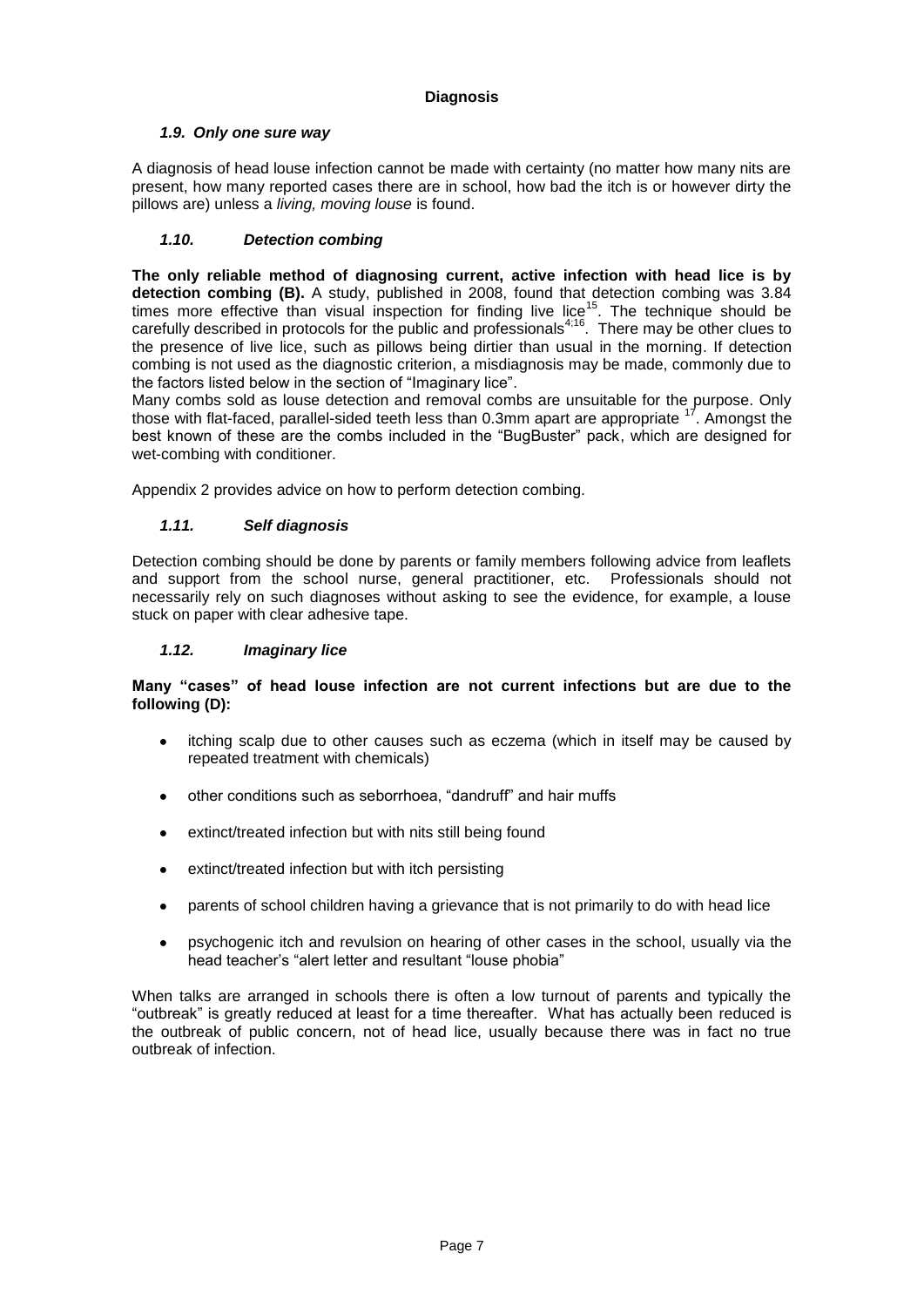# **PREVENTION**

# <span id="page-10-1"></span><span id="page-10-0"></span>*1.13. Information, advice and general approach*

# *1.13.1. Campaigns*

<span id="page-10-2"></span>The word "campaign" suggests intense activity to combat a major problem of the moment. Since for head lice there is more likely to be the situation of fairly steady background prevalence, "campaigns" might in fact fuel the fires of public concern and misapprehension (**D**). It might be more sensible to concentrate efforts on providing a regular supply of reliable information about the control of head lice, integrated with other health information. If, however, a specific educational programme is felt to be necessary, it should:

- be regular rather than driven by public alarm
- provide accurate information, advice and support
- strongly discourage multiple applications of chemical treatment; individual assessment of "problem cases" and "repeated reinfections" should be made
- avoid the trap of "being seen to do something"

# *1.13.2. Leaflets and public information sources*

<span id="page-10-3"></span>The Department of Health has an online version of the leaflet "The prevention and treatment of head lice"<sup>18</sup> which provides brief advice on headlice infection, detection and treatment. Copies can be downloaded from the Department of Health website: [http://www.dh.gov.uk/en/Publicationsandstatistics/Publications/PublicationsPolicyAndGuidance/DH\\_077269](http://www.dh.gov.uk/en/Publicationsandstatistics/Publications/PublicationsPolicyAndGuidance/DH_077269)

There is currently no nationally available leaflet that fully reflects the opinions and advice given in this Report. It would be helpful if national leaflets and information based on the recommendations contained in this Report were made available and updated regularly. **Locally produced leaflets based on this Report may be the best option for the time being and can offer a useful resource for schools and parents (D).**

There are many online sources of information about head lice that may be helpful.

In particular the information contained on the NHS Choices web site is a useful resource for schools and parents.

<http://www.nhs.uk/Conditions/Head-lice/Pages/Introduction.aspx>

Advice on Headlice is included in the Guidance on Infection Control in Schools and other Child Care Settings information sheets which are published by the HPA and which were updated in December 2006.

http://www.hpa.org.uk/Topics/InfectiousDiseases/InfectionsAZ/SchoolsGuidanceOnInfectionControl/

# <span id="page-10-4"></span>*1.14. Prevention methods*

# *1.14.1. Grooming*

<span id="page-10-5"></span>**Good hair care would seem to be sensible in terms of personal and social education and hygiene, and grooming should be encouraged (D**). Thorough, regular grooming using a fine-toothed pocket comb has often been recommended as a means of preventing, reducing the prevalence of, and even treating head lice, but there is little evidence supporting the efficacy of this practice, although there has in fact been little reliable scientific assessment made. Caution must, therefore, be exercised if claims are to be made that it is an effective method of preventing or treating head louse infection.

# <span id="page-10-6"></span>*1.14.2. Repellents*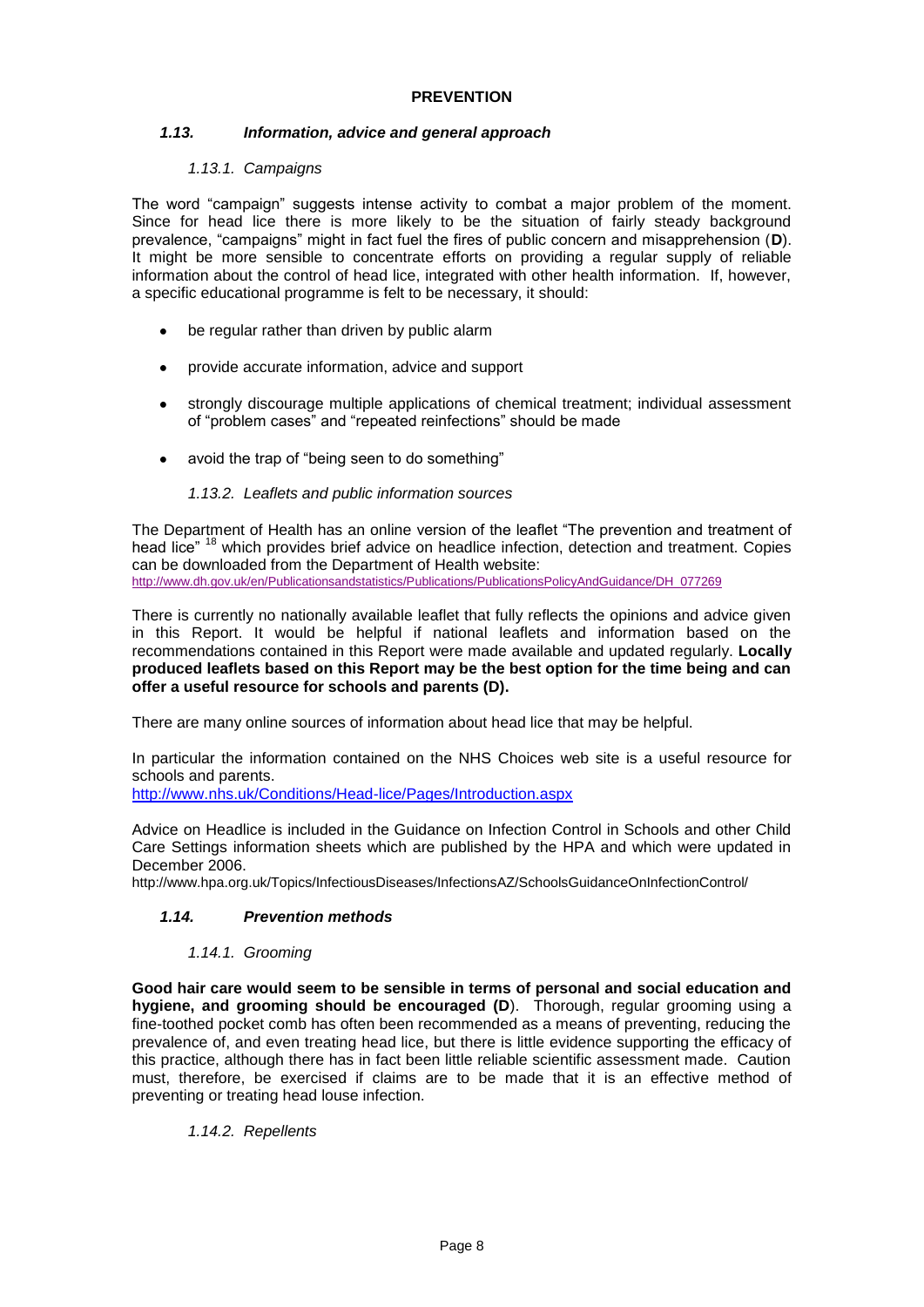Proprietary products that are claimed to repel lice are not recommended. Even if they were effective in protecting the individual from infection, they do not deal with the control of lice in the population and do not treat existing infections.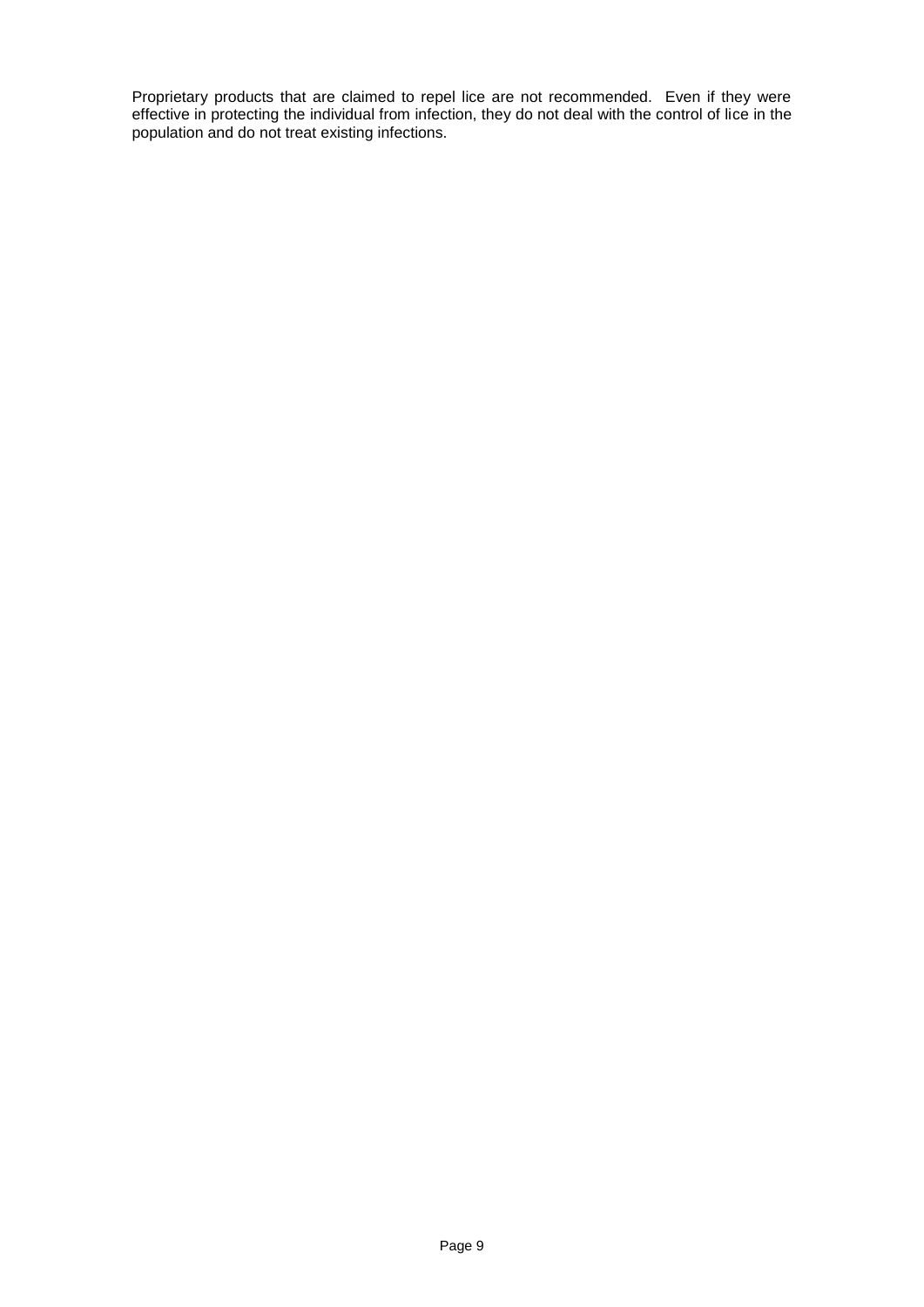# <span id="page-12-1"></span><span id="page-12-0"></span>*1.15. Effectiveness of chemical treatments*

**Chemical treatment has been shown to be effective by a number of recent reviews (A)** <sup>19</sup>  $\Omega$ . A summary of recent clinical effectiveness information for the main chemical agents is provided in Appendix 11. Chemical treatment should be used when current infection is definite, since this is the only method that has been scientifically demonstrated to be effective.

# <span id="page-12-2"></span>*1.16. Cardinal rule before chemical treatment*

Chemical preparations for head louse infection should never be recommended or used unless a living, moving louse has been found on the head of at least one household member. Ideally, if one member of the household has a current infection, detection combing of all members should be undertaken, and only those found to be infected should be treated.

# <span id="page-12-3"></span>*1.17. Chemical treatment options*

Research into treatments worldwide is limited and of variable quality, the evidence presented here is from published literature in peer reviewed journals.

Two main groups of chemicals (pyrethroids, and malathion) remain available and are effective <sup>6</sup> even though there is some degree of resistance to each group reported around the country that may require a change in therapy after an initial *confirmed* failure of treatment. The effectiveness of these chemicals probably compares favourably with that of, for example, broadspectrum antibiotics commonly used for other infections.

More recently, products based on Dimeticone have become available. Dimeticone creates a physical barrier around the louse that eventually kills it, but does not act on the insect nervous system and is thus unlikely to be affected by resistance to other chemicals<sup>25</sup>. A recent Randomised Controlled Trial <sup>26</sup> comparing 4% Dimeticone with 0.5% Malathion concluded that, although malathion is still effective in some people, dimeticone lotion offers a significantly more effective treatment for most people.

In general, a course of treatment for head lice should always be 2 applications of product at least 7 days apart to prevent lice emerging from any eggs that survive the first application.

# <span id="page-12-4"></span>*1.18. Currently available preparations*

The table overleaf lists the preparations available in the UK based on the British National Formulary 54 (September 07)<sup>27</sup>. All the products listed are available without prescription. All the products listed can be prescribed. GPs are advised to seek evidence of true infection before prescription. In addition to the products listed in the table, there are a number of products on the market not listed in the BNF and there is currently no evidence base to support their use.

*It should be noted that some formulations, in particular shampoos and crème rinses, either contain an insufficient concentration of the active ingredient or provide too short a contact time to be effective, and are not recommended. These include Lyclear Crème Rinse, Prioderm Cream shampoo, Quellada Crème shampoo and Full Marks mousse.*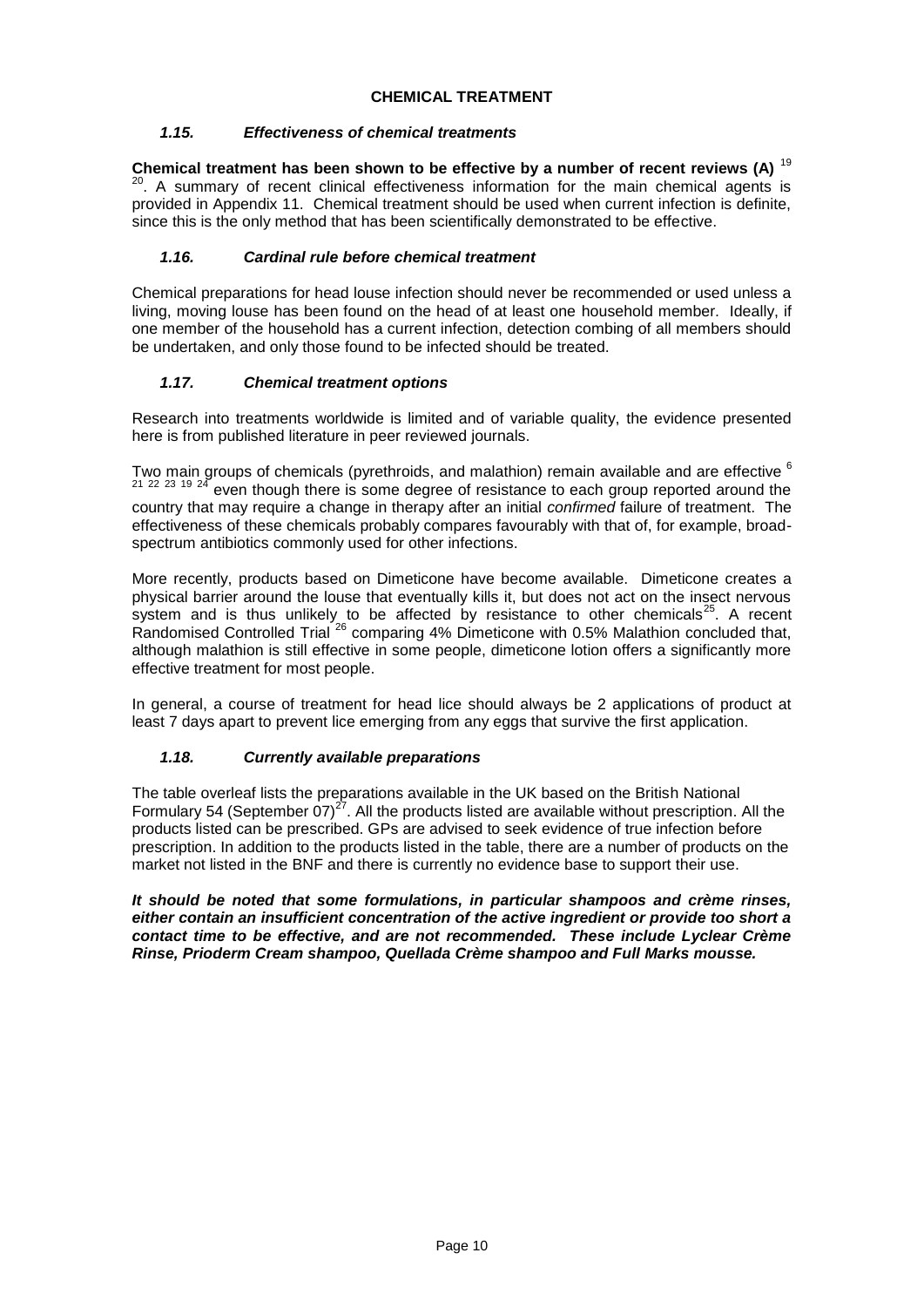| <b>Licensed Medical Products</b> |                |                                                                                                                                                                                                     |  |  |  |
|----------------------------------|----------------|-----------------------------------------------------------------------------------------------------------------------------------------------------------------------------------------------------|--|--|--|
| <b>Agent</b>                     | <b>Product</b> | <b>Comments</b>                                                                                                                                                                                     |  |  |  |
| Dimeticone                       | Hedrin®        | Lotion, dimeticone 4%                                                                                                                                                                               |  |  |  |
| Malathion                        | Derbac-M®      | Liquid, malathion 0.5% in an aqueous base                                                                                                                                                           |  |  |  |
|                                  | Prioderm®      | Lotion, malathion 0.5%, in an alcoholic base                                                                                                                                                        |  |  |  |
|                                  |                | (Also available is Cream shampoo containing 1%)                                                                                                                                                     |  |  |  |
|                                  |                | Malathion which is not recommended as product too                                                                                                                                                   |  |  |  |
|                                  |                | diluted in use and insufficient contact time)                                                                                                                                                       |  |  |  |
|                                  | Quelleda-®     | Liquid, malathion 0.5% in an aqueous base                                                                                                                                                           |  |  |  |
|                                  |                | (Also available is Cream Shampoo - 1% Malathion which                                                                                                                                               |  |  |  |
|                                  |                | is not recommended as product is too diluted in use and<br>insufficient contact time)                                                                                                               |  |  |  |
| Phenothrin                       | Full Marks®    | Liquid, phenothrin 0.5% in an aqueous basis                                                                                                                                                         |  |  |  |
|                                  |                | Lotion, phenothrin 0.2% in basis containing isopropyl<br>alcohol                                                                                                                                    |  |  |  |
|                                  |                | (Also available is Mousse containing phenothrin 0.5% in<br>an alcoholic basis which is not recommended for headlice<br>due to insufficient contact time)                                            |  |  |  |
| Permethrin                       | (Lyclear)      | Permethrin is active against head lice but the formulation<br>and licensed methods of application of the current UK<br>products make them unsuitable for the treatment of<br>headlice <sup>27</sup> |  |  |  |

# <span id="page-13-0"></span>*1.19. Safety of chemical treatment and contraindications*

# *1.19.1. Adverse events*

<span id="page-13-1"></span>**The main chemical agents currently used have a good track record for safety over many years (D).** Information on suspected adverse reactions are reported by clinicians, and since 2005, members of the public, to the Medicines and Healthcare Products Regulatory Agency which is responsible for ensuring that medicine and medical devices work, and are safe. Adverse drug reaction data can be downloaded from their website at [http://www.mhra.gov.uk.](http://www.mhra.gov.uk/) There is anecdotal evidence that mild adverse effects are under reported.

The table shows that the number of adverse drug reactions reported for anti-headlice chemicals is very small given the high volume of their usage. In all the agents, skin reactions make up a sizeable proportion of the reported reactions.

| Agent      | <b>Earliest</b><br>reported<br>adverse event | <b>Total adverse</b><br>events<br>reported | <b>Total adverse</b><br>skin reactions |
|------------|----------------------------------------------|--------------------------------------------|----------------------------------------|
| Permethrin | 1990                                         | 66                                         |                                        |
| Malathion  | 1976                                         | 141                                        | -57                                    |
| Phenothrin | 1990                                         | 74                                         | 26                                     |

No adverse reactions for products containing Dimeticone have yet been reported to Medicines and Healthcare Products Regulatory Agency.

Some of the published evidence of effectiveness includes information on adverse events indicating that the incidence of adverse reactions under trial conditions is very low. One study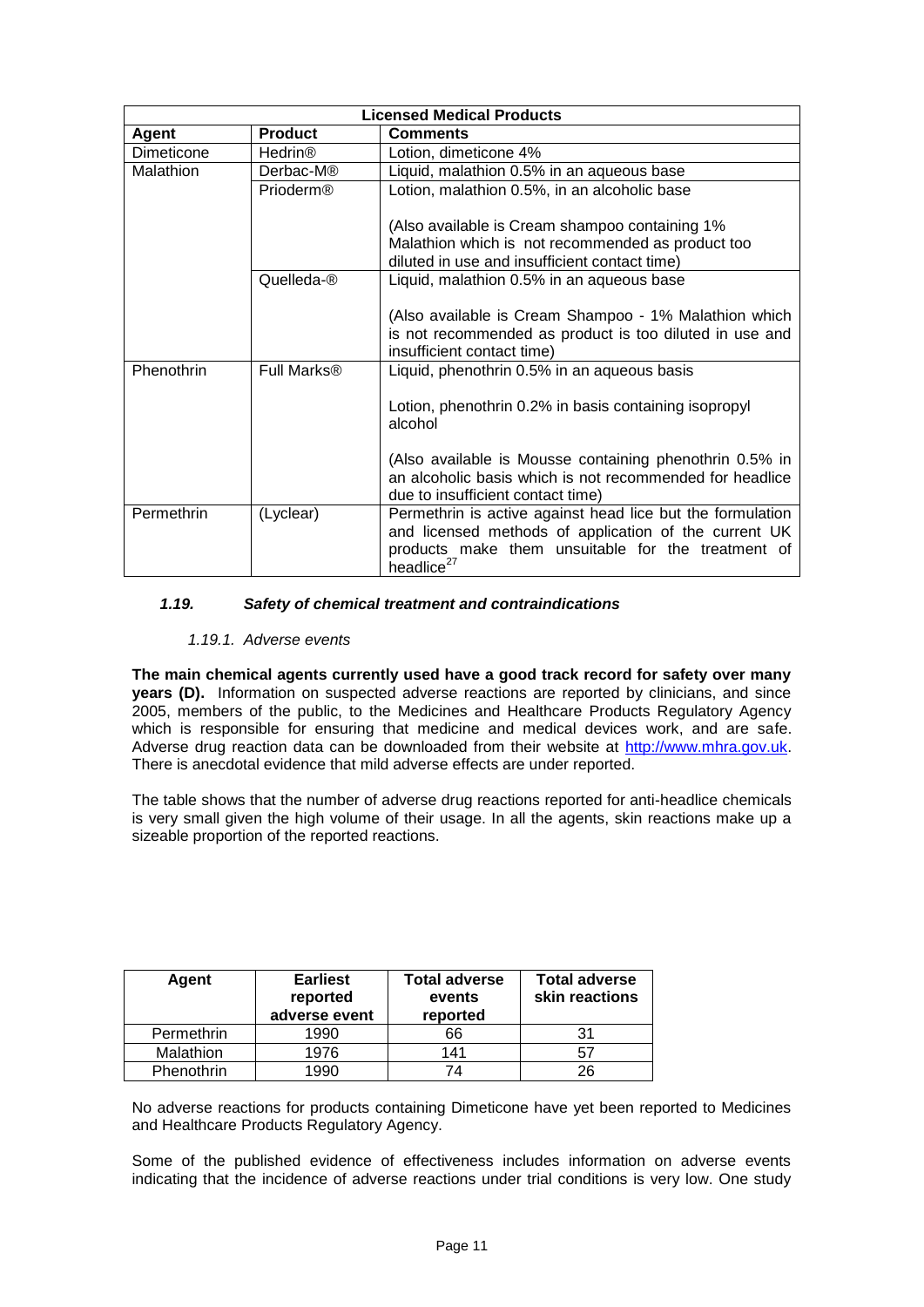comparing 0.5% phenothrin (aqueous liquid) with 4% dimeticone found that 9% of subjects treated with phenothrin experienced scalp irritation compared to 3% of those treated with dimeticone<sup>25</sup>. Several studies which used malathion as one of the treatment options reported no adverse events amongst those treated with malathion <sup>19</sup>. One randomised control trial comparing malathion with permethrin reported no adverse events associated with permethrin and a single case of scalp irritation amongst the 41 individuals treated with malathion which is likely to have been due to the terpenoid vehicle used  $^{28}$ .

# *1.19.2. Contraindications*

<span id="page-14-0"></span>Chemical anti-headlice treatments should only be used in children under 6 months with medical supervision <sup>13</sup>.

Preparations with an alcohol base should not be used in very young children (under 5 years of age)  $^{13}$ .

Preparations with an alcohol base are contraindicated for people with scalp dermatitis or asthma. Care must, however, be taken that they are used in well-ventilated spaces, preferably in the open air, well away from sources of flame and heat such as fires, stoves, cigarettes and hair driers. Care should also be taken to prevent lotion from running over the face and into the eyes.

Pyrethroid based preparations (permethrin and phenothrin) are contra-indicated in persons with an allergy to chrysanthemum flowers, as these flowers contain a natural pyrethroid <sup>1</sup> .

# <span id="page-14-1"></span>*1.20. "Reinfection" or "treatment failure"*

**Although true resistance does occur, other causes of apparent "resistance" may be more likely to be due to ovicidal failure, misdiagnosis, faulty treatment technique or possibly failure to eradicate imaginary lice** *(D)***.** The often arduous process of determining whether there was a true active infection and whether "treatment failure" was due to misdiagnosis or inappropriate/inadequate treatment is, therefore, necessary.

Many cases of "reinfection" are due to one of the following:

- imaginary lice
- inadequate or inappropriate treatment
- misdiagnosis, for example itch or nits still present after successful eradication of living lice
- the finding of young lice that have not been killed whilst in the egg after the first and before the second application of lotion.
- True reinfection is usually from a close contact in the community rather than specifically from a school contact. Where some carriers of lice are likely not to be aware that they are infected, others may have struggled for some time despite treatment.

#### <span id="page-14-2"></span>*1.21. Cardinal rule after chemical treatment*

Inappropriate use of chemical treatments can lead to a failure to bring a headlice infection to an end, and may increase the risk of resistant lice. In general the following points should be borne in mind to avoid inappropriate use, particularly when considering a possible treatment failure.

Chemical preparations should not be used for more than one complete treatment (i.e. two applications, seven days apart) unless a careful assessment has been made, including:

- Was there in fact a true infection before application?
- Is there in fact a current active infection now?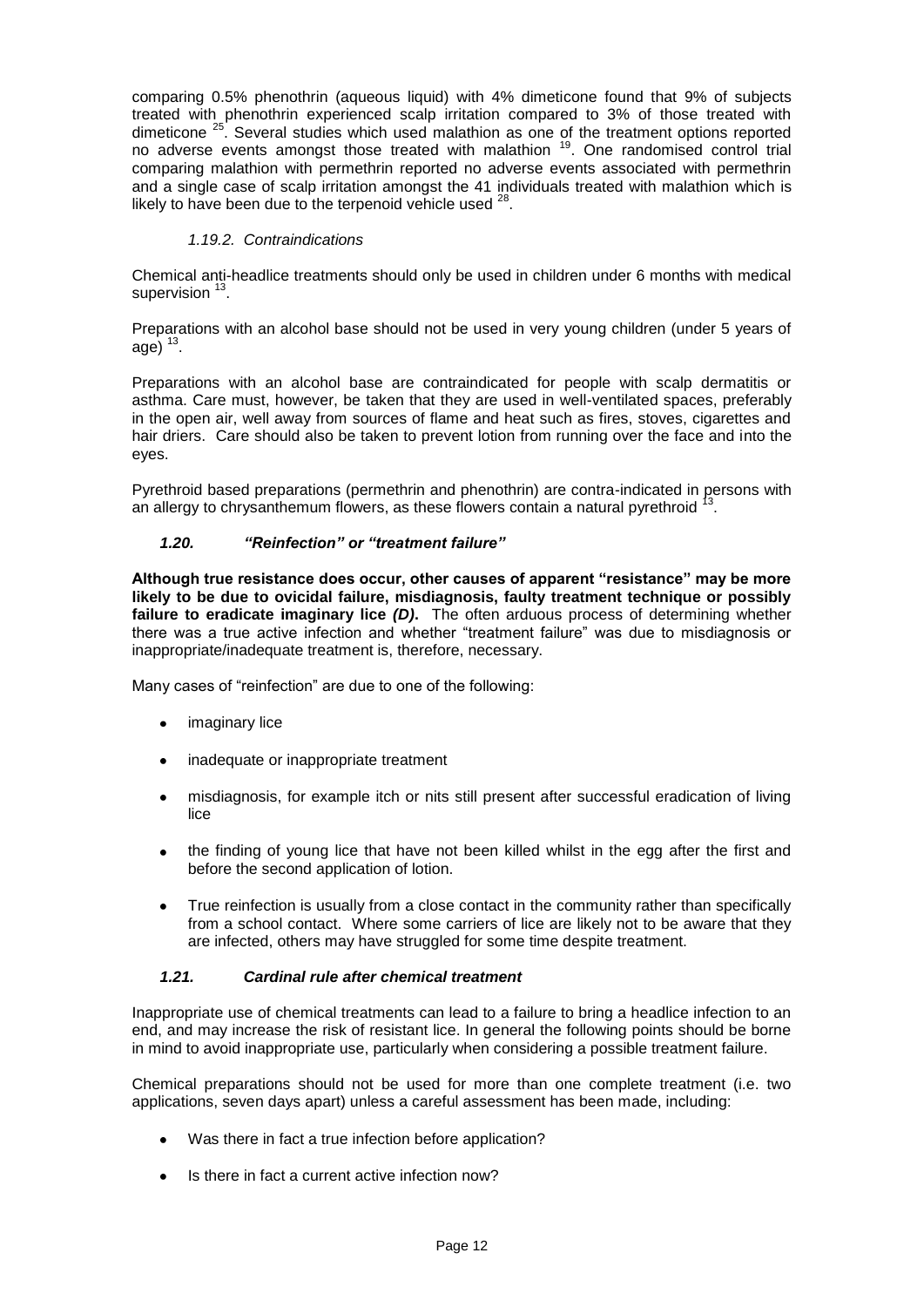- Are the detected lice simply those that have hatched after a first application? This is more likely to be the case if the lice found following the suspected treatment failure are predominant young or baby lice
- Did the first treatment (two applications) fail?
- If it did, why? (Enough lotion? Properly applied? All infected contacts treated? etc)
- Is it more probable that the first infection was cleared, but reinfection has occurred? This is more likely to be the case if the lice found following the suspected treatment failure are predominantly adult.

# <span id="page-15-0"></span>*1.22. Management of true reinfections/treatment failure*

If it is certain that chemical treatment has failed for an individual or a particular family, then the following actions should be considered:

- retreatment with the same preparation but ensuring that it is undertaken adequately and for all contacts simultaneously
- retreatment using a different preparation
- supervision and assistance, such as a domiciliary visit to the family by the school nurse  $\bullet$ or practice nurse
- further thorough attempts to define if there may be a source of recurring infection, for example, a "best friend", and attempts to reduce the likelihood of reinfection of the case/family
- if the problem remains, consider teaching the process of continued physical removal of lice

# <span id="page-15-1"></span>*1.23. Resistance to chemical agents*

Over the years different chemical agents have been used in the UK to tackle headlice. There is now strong evidence that the headlice population continues to develop resistance to the point where some chemicals have become obsolete<sup>29</sup>. Resistance to a number of chemical agents, particularly permethrin, has been reported in the UK $^{30}$ <sup>7</sup>. Resistance patterns vary between countries and between regions within a country. Ideally the choice of treatment will depend on local resistance patterns, but usually information about resistance is unavailable.

Rotation of chemical agents in some areas was standard practice for many years as a means to reducing the impact of resistance to chemical agents. There are, however, several objections to this.

It was a reasonable hope in the former days of distribution of lotions from health authority clinics that limitation to one preparation could be achieved. This is no longer the case, and under present health service arrangements a mosaic of treatments is inevitable.

There are doubts about the scientific grounds underlying the concept of attempting to limit treatment to one chemical agent for a period of three years. If it is agreed that chemical treatments are inappropriately and grossly overused, with inadequate application, then it could be argued (from parallels with antibiotic therapy such as their use against tuberculosis in the Third World) that the limitation of therapy to one agent is more likely to *encourage* the proliferation of resistant lice than would a mosaic system.

It is impossible to limit the distribution of headlice treatments because they are available over the counter. effectively.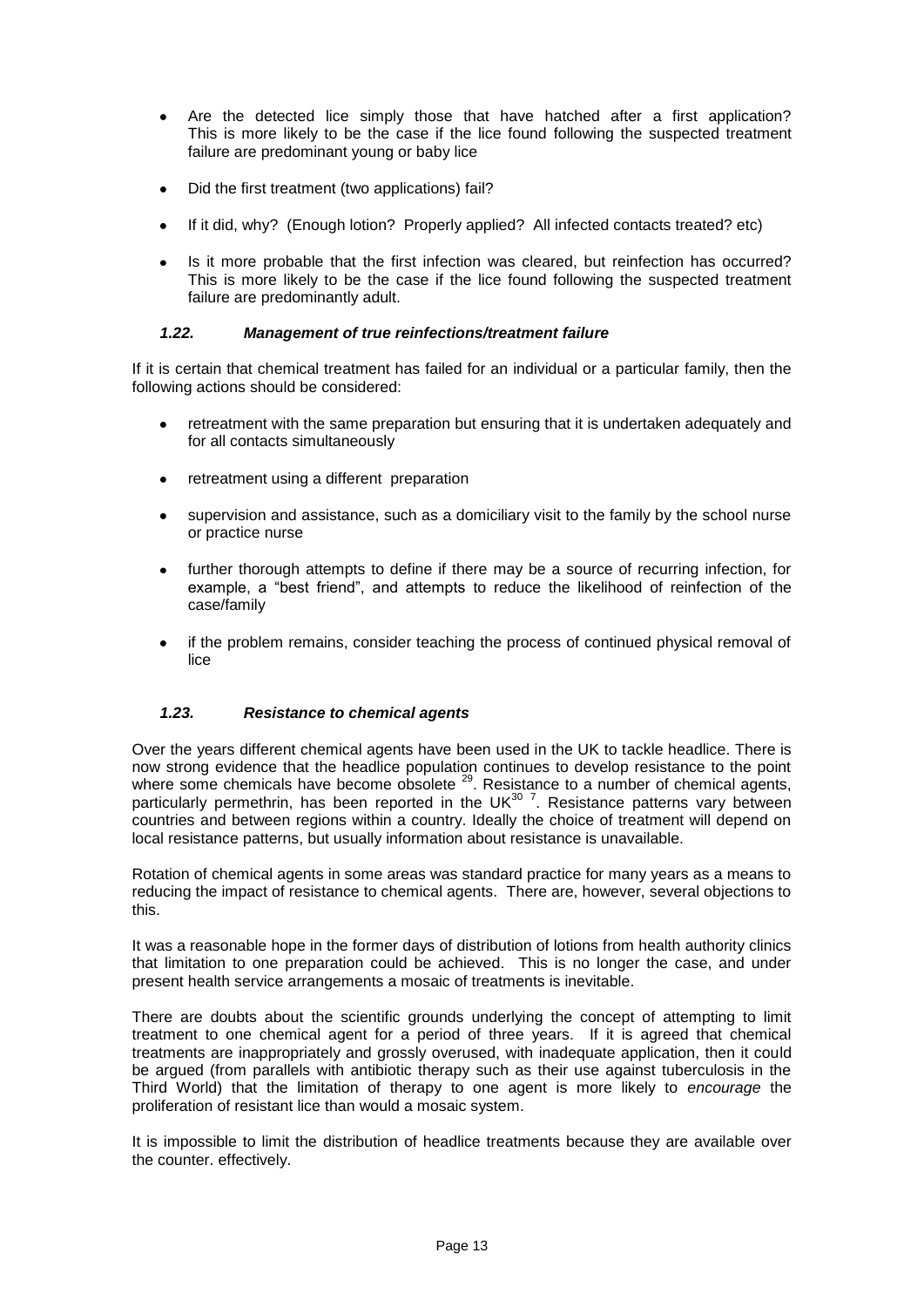Unnecessary and excessive use will occur, such as those parents who apply chemical treatments regularly to their children's heads "just in case".

The policy of rotating chemical agents on a district-wide basis is now considered outmoded  $27$ . To overcome the development of resistance, a mosaic strategy is required whereby, if a course of treatment fails to cure, a different insecticide is used for the next course.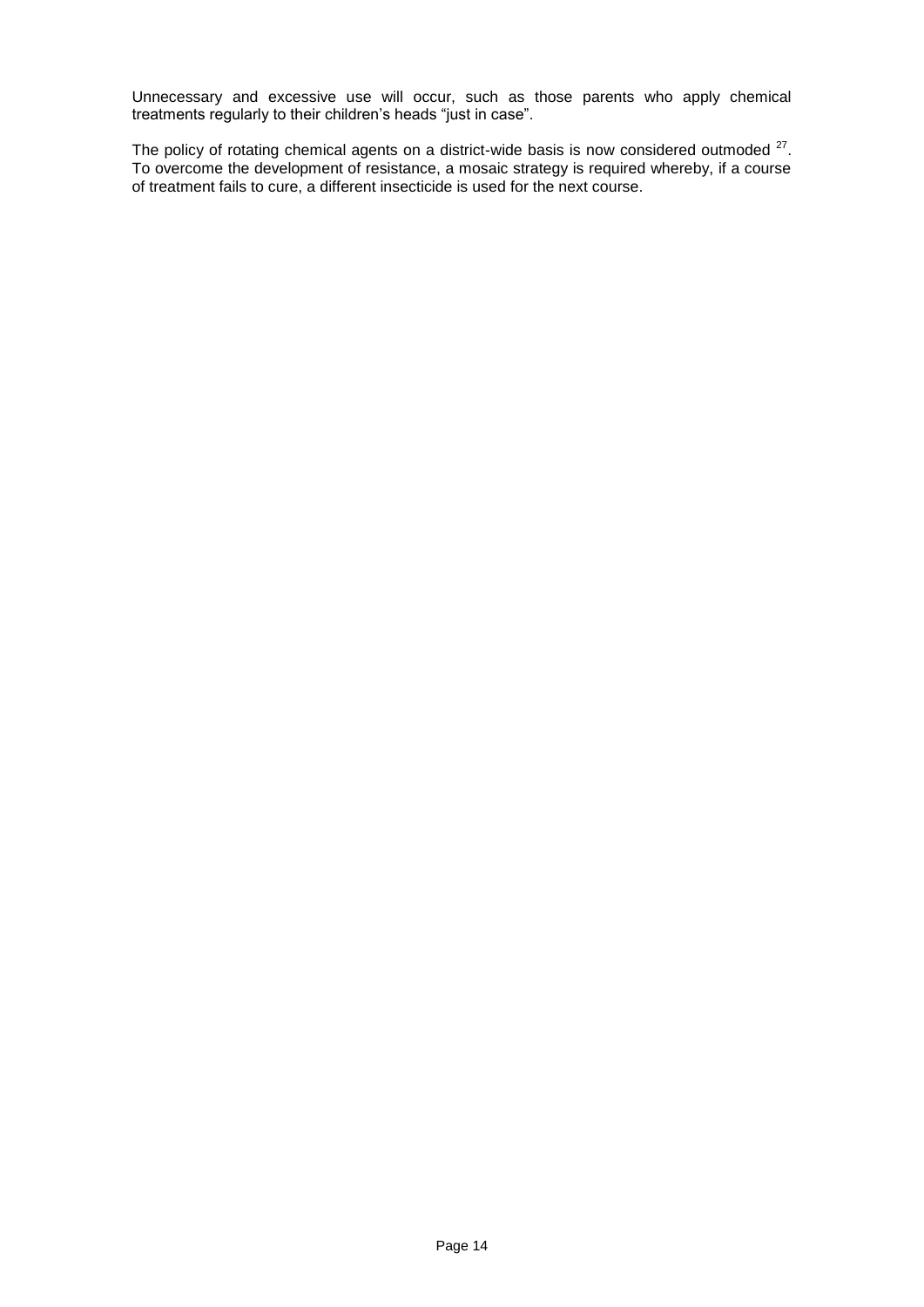# **ALTERNATIVE APPROACHES TO TREATMENT**

# <span id="page-17-1"></span><span id="page-17-0"></span>*1.24. General points*

Parental concerns over use of chemical preparations to treat headlice are common and a number of products based on alternative approaches are currently on the market. In addition, chemical preparations are most often purchased without a prescription and the cost of repeatedly purchasing such items may be prohibitive, particularly for low income families. Parents may be drawn to less costly approaches for financial reasons, perhaps being unaware that their GP can prescribe headlice treatments.

Unfortunately many of the alternative products available lack an evidence base on which to assess effectiveness. In addition, the safety of some alternative methods is unknown and there is, therefore, the risk that safety problems could arise.

# <span id="page-17-2"></span>*1.25. Mechanical removal of headlice ("Bug Busting")*

# *1.25.1. Evidence of effectiveness*

<span id="page-17-3"></span>In recent years, mechanical removal of lice by wet combing with the use of conditioner has been put forward as a method of treatment and control, often termed "bug-busting". "Bug Buster" kits are available to buy and contain special narrow-toothed combs, to be used with conditioner and instructions on appropriate use. There is some evidence that, if performed rigorously and according to the instructions provided with Bug Busting kits, wet combing can be effective in a proportion of cases, but the level of effectiveness is generally much lower than that seen with chemical preparations <sup>6</sup> although one study reported that the Bug Busting kit could achieve a cure rate as high as 57% <sup>31</sup>. However, a number of methodological issues have been raised in relation to this study which may have biased the results in favour of BugBusting<sup>32</sup>. Thus **mechanical removal of lice is less effective at treating infection than chemical treatment (A).** Nonetheless, wet combing may be a preferred option for some parents, and where this is the case it is essential that the technique is carried out appropriately. Wet combing is an option for diagnosing current infection.

For mechanical removal of lice to be a helpful element in controlling headlice, it needs to be carried out thoroughly, at appropriate intervals and include all relevant family members. Wetcombing of hair is often time-consuming and children may find it uncomfortable particularly if they have long or curly hair. It is likely that the degree to which mechanical removal is carried out to a sufficient standard varies enormously, and for this reason it cannot be relied upon as a means of controlling lice at a community level.

# *1.25.2. BugBusting as a treatment option*

<span id="page-17-4"></span>There are some circumstances in which BugBusting may be an appropriate option for families. When a health adviser is quite sure that appropriate and thorough conventional treatment of a definitely diagnosed case of active current infection has failed, mechanical removal might be tried for individual cases and their families. It may also be considered when patients refuse to accept conventional treatment with chemical treatments because of concern about their safety.

<span id="page-17-5"></span>Appendix 2 provides more information on how to perform wet combing.

# *1.25.3. Other means of mechanical removal*

A number of devices are available which claim to electronically aid the removal and/or killing of lice including electronic combs and dry air devices. Evidence of effectiveness of these devices is generally absent.

#### **In general electronic devices are expensive and their incorrect usage may present a safety risk. The current recommendation is that these devices are not suitable for general use (D)**.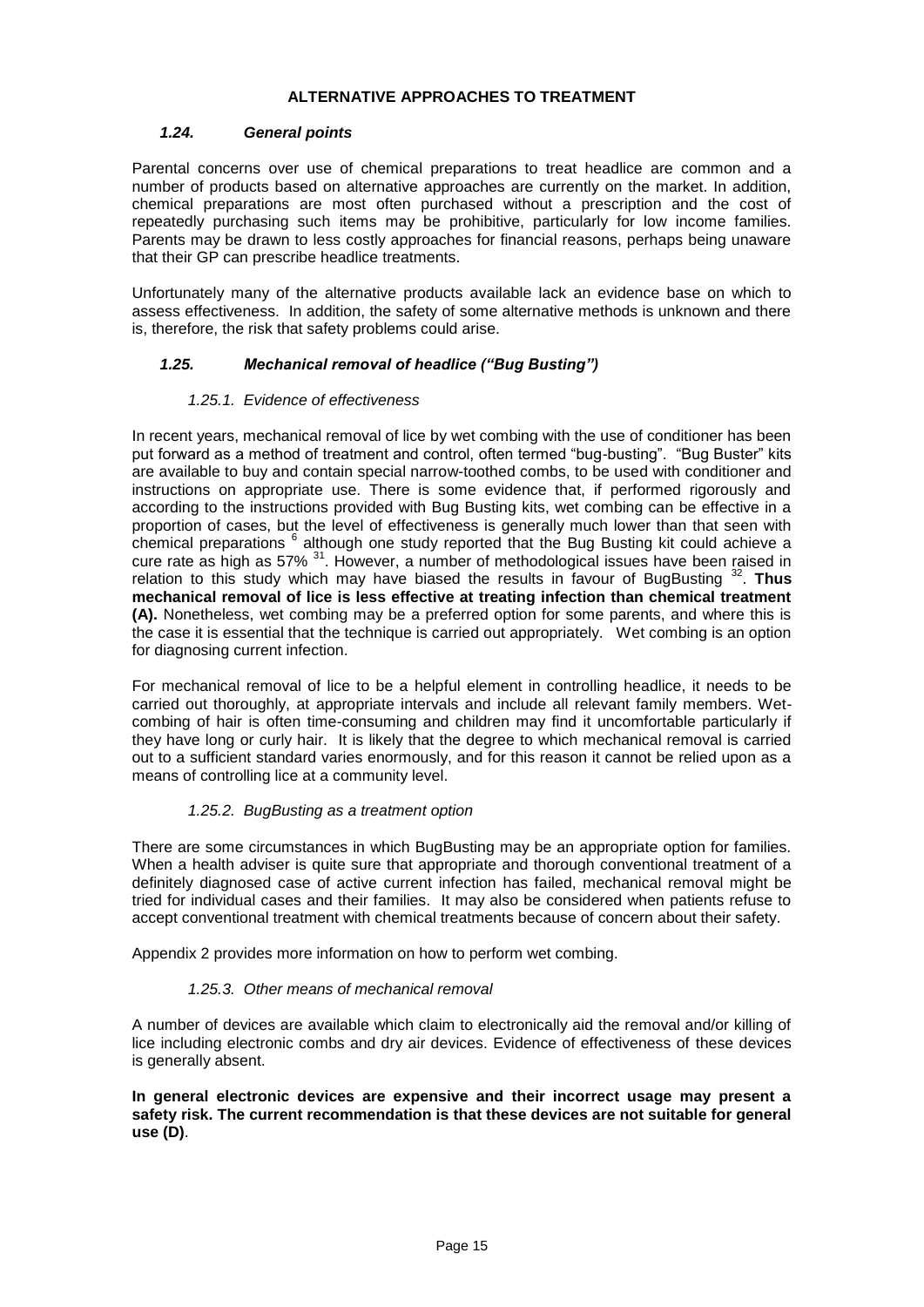# <span id="page-18-0"></span>*1.26. Herbal and essential oils*

A number of products containing essential oils such as tea tree and eucalyptus oil are marketed as "natural" remedies for headlice. There is little evidence available on which to assess the effectiveness or safety of such products. Different products contain different concentrations and combinations of essential oil and it is hard to generalise the findings from the little evidence that is available. Many formulations, particularly shampoos and mousses, contain low concentrations of active ingredients, or provide an insufficient contact time and thus even if the active agent has the potential to eradicate lice, it is unlikely to do so.

One study compared eradication rates between a herbal product containing coconut, anise and ylang ylang and a product containing a combination of insecticides (permethrin and malathion, synergised with piperonyl butoxide), and found no difference between eradication rates  $4$ . Some ingredients in herbal or essential oil-based products are usually harmless, such as dilute vinegar, whereas some may be dangerous. Essential oils such as tea tree and lavender oil can be quite toxic, especially as concentrates. One new product on the UK market is Lice Attack (PM consumer Products AG) is based on coconut oil; however there is as yet a lack of evidence on which to base any assessment of effectiveness.

# <span id="page-18-1"></span>*1.27. Other medical devices and alternative cures*

A number of fluid preparations are marketed as medical devices for the eradication of headlice. Products which claim to have a physical action on headlice are coming onto the UK market, including Full Marks Solution<sup>™</sup>, Lyclear Spray Away<sup>™</sup>, and Nice 'n Clear<sup>™</sup> head lice lotion. There is as yet insufficient evidence available on which to assess the effectiveness of these new products.

A recent assessment of a number of home remedies, including vinegar, isopropyl alcohol, olive oil, mayonnaise, melted butter and petroleum jelly concluded that none of the substances assessed were an effective means of eradicating headlice <sup>33</sup>. Other "remedies" and "preventives" such as children wearing baseball caps over their heads throughout the day in school are not supported by any evidence, may be damaging and should be discouraged.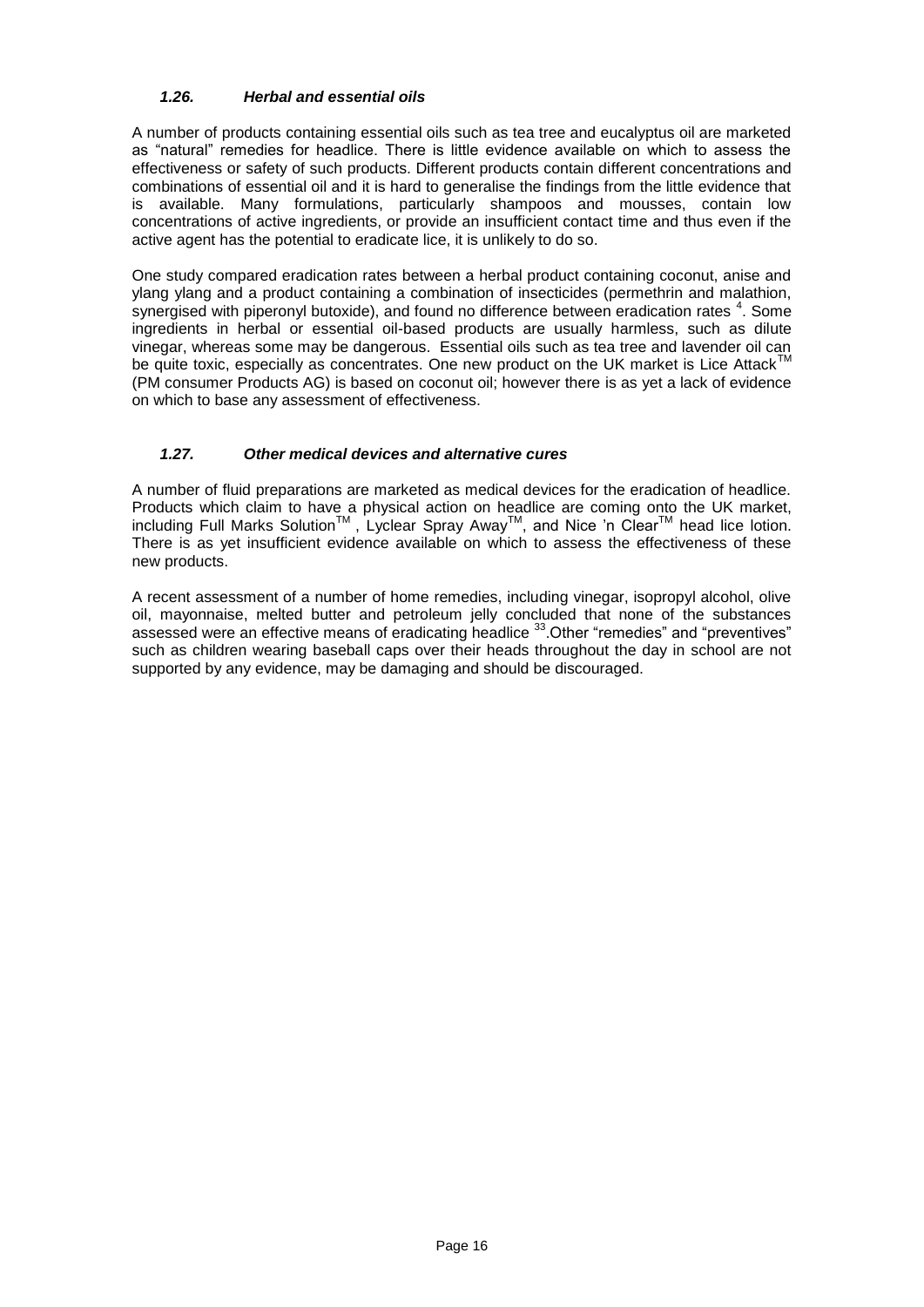# **WHICH TREATMENT TO CHOOSE?**

<span id="page-19-0"></span>Given that a true infection is diagnosed, when advising a parent or carer on which treatment is best for their child/children, or (less commonly) advising on treatment for adult infection, there are a number of aspects which require consideration:-

- (if relevant) the age of the child concerned, as treatments are not licensed for those under 6 months
- any contraindications including asthma, skin conditions, allergies
- previous recent use of chemical treatment
- existing patterns of resistance
- wish to avoid creating resistance
- cost
- individual parent/carer preference

# **On the basis of the currently available evidence, which is summarised in Appendix 11, any one of the following three treatment options are recommended**:

**NB: With all chemical treatments for headlice it is vitally important that products are selected to be a formulation that contains sufficient active agent, and provides a sufficient contact time to allow the active agent to work. Section 6.4 outlines the currently available formulations and which of those are recommended by the British National Formulary**<sup>27</sup>**. In general, formulations such as mousses and shampoos are not recommended for use. Chemical treatments must be used in accordance with the manufacturers instructions, with particular regard to the need to administer a 2nd application at an interval (usually 7 days) after the 1st. It is likely that many apparent treatment failures or reinfections are really a result of a failure to use chemical treatments properly.** 

# **1.Dimeticone**

The current evidence suggests that Dimeticone is an effective agent, with lice eradication rates in the order of  $70\%$ <sup>25 26</sup>. The evidence to support the effectiveness of this relatively new agent is limited and there is a need for longer-term assessment to be carried out. Nonetheless it would appear that Dimeticone provides a promising treatment option as it's mode of action is one that is likely to avoid the appearance of resistant lice. A recent overview published in the Drugs and Therapeutics Bulletin<sup>17</sup> concluded that on current evidence Dimeticone should be seen as a useful alternative to products containing conventional insecticides (malathion and phenothrin).

#### **2.Phenothrin**

Products containing Phenothrin have been used for a number of years and it has a favourable safety record. The available evidence shows variable levels of effectiveness  $3435$  with one high quality study reporting an eradication rate of 75% <sup>25</sup>. Levels of lice resistant to Phenothrin may be rising which would suggest that this agent could become less effective.

#### **3.Malathion**

Products containing Malathion have been used for a number of years and it has a favourable safety record. The available evidence demonstrates high levels of effectiveness for this agent with eradication rates of between 78% and 95% reported <sup>34 28 6</sup>. However, as with Phenothrin, there is evidence that levels of resistance to this agent are rising<sup>22</sup>. One recent UK study<sup>26</sup> found that Malathion eradicated lice in only 33% of those treated with it.

#### **Chemical agents not recommended for use**

Although clinical effectiveness data suggest that Permethrin can be effective in treating headlice it has been excluded from this list as none of the currently available Permethrin preparations are recommended by the British National Formulary<sup>27</sup> for the treatment of headlice  $\frac{2}{7}$ .

#### **General approach to chemical treatment**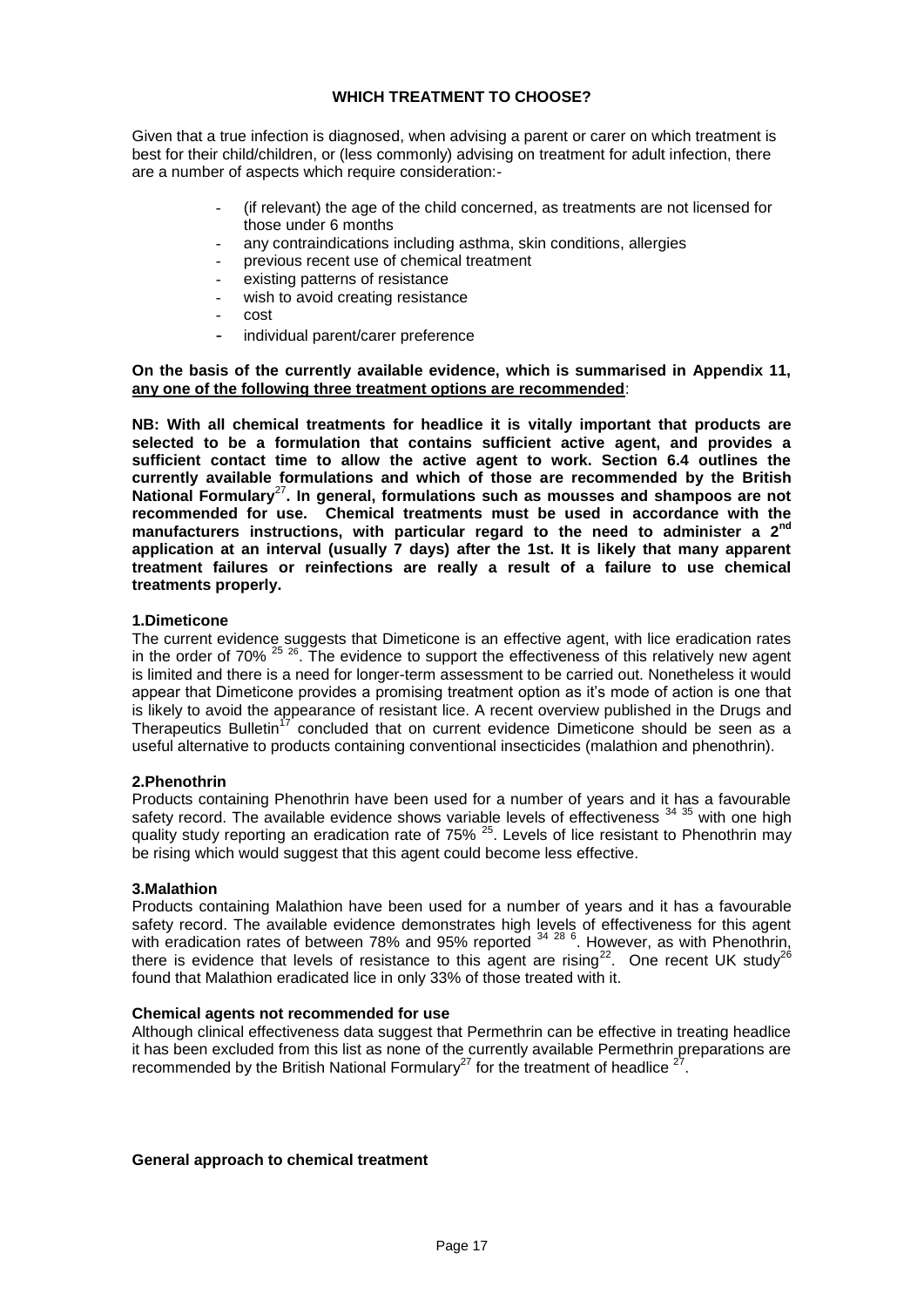The need to avoid populations of resistant lice building up has, in the past, been reflected in treatment advice recommending single agents and advocating a mosaic approach. Unfortunately, mosaic treatment protocols are often complicated and may not be well adhered to. Although it would be helpful to be able to base the choice of treatment on information about local resistance patterns, this data is generally not available. However, the mode of action of Dimeticone is such that it is unlikely to provoke the appearance of lice resistant to this agent. Particularly in areas were resistance appears to be an issue Dimeticone would appear to be the most favourable chemical treatment option.

#### **Non-chemical approaches**

Some parents may wish to avoid chemical treatments, and others may try the available chemical treatments but find them ineffective or experience an adverse reaction. In these instances parents may wish to use a non-chemical approach, the most well established of which is BugBusting. There is evidence of limited effectiveness if the BugBusting regime is well adhered to, with eradication rates of between 38% and 52% reported  $6^{35}$  31. The BugBusting technique is labour intensive and requires a high level of commitment in the part of the parent or carer. It is recommended that, where parents wish to use this technique, the correct equipment, particularly the fine-tooth BugBusting combs, are used.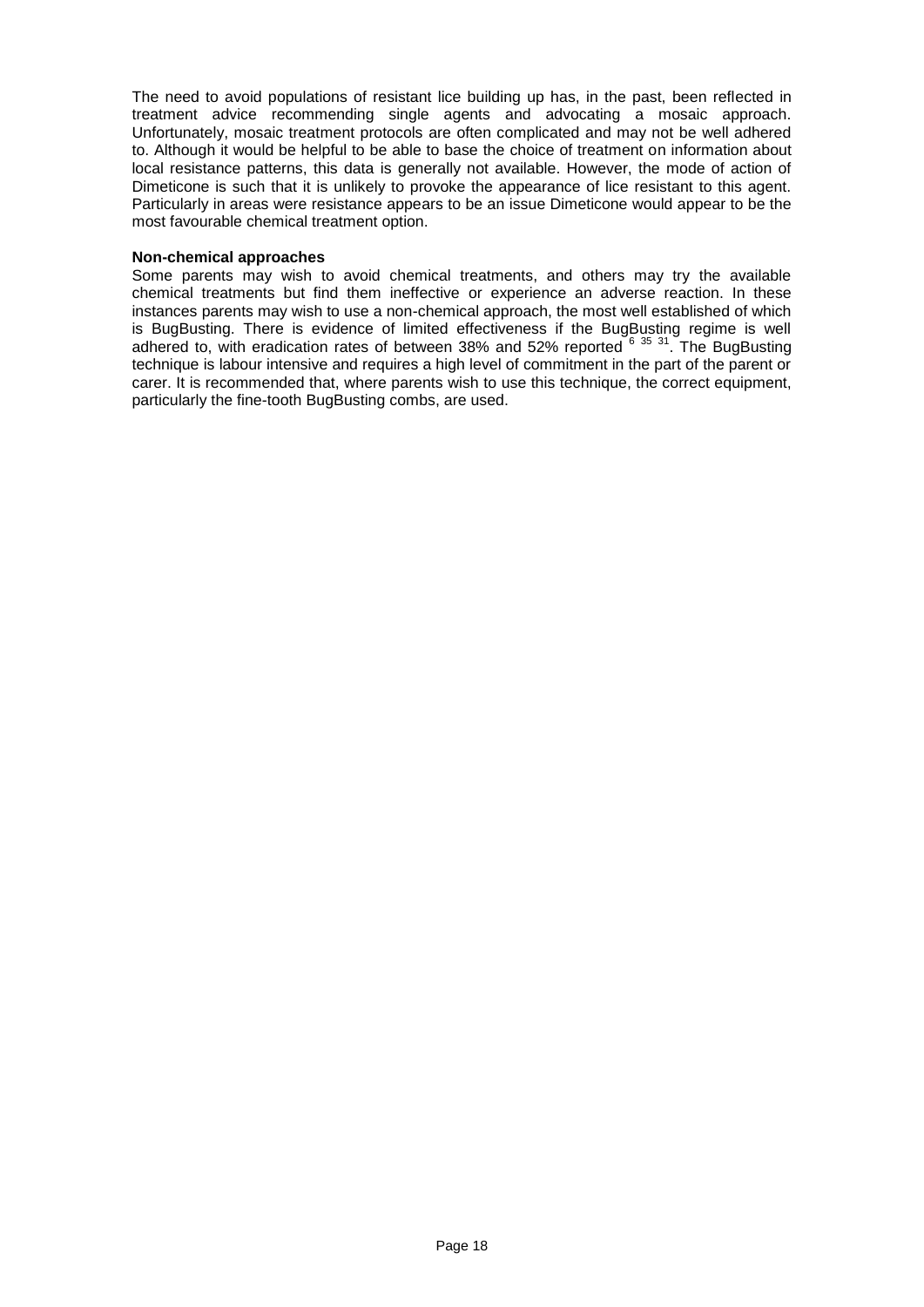# <span id="page-21-1"></span><span id="page-21-0"></span>*1.28. "It's the school's fault!"*

Head lice are not primarily a problem of schools but of the community. Stigma and tradition, however, combine with inadequate public and professional knowledge to continue to hold schools responsible.

# <span id="page-21-2"></span>*1.29. The "Nit Nurse"*

Routine head inspections, usually performed by the school nurse, are without value as a screening measure and should not be done, though examination of an individual (not necessarily in school) may be indicated to establish the presence of infection in a specific population group. Before the effective control of head lice became possible with chemical lotions, severe cases of infection occurred and head inspections served to detect the very worst and, therefore, most obvious of them. Nowadays, such gross infections rarely occur. Most active infections are of only a few lice and routine head inspections are ineffectual at identifying these.

# <span id="page-21-3"></span>*1.30. "Alert letters"*

One of the principal causes of unnecessary public alarm is the "alert letter" sent out by head teachers, typically warning parents that "we have head lice in the school". This is an illogical and unnecessary reaction:

Most schools will always have some pupils with head lice at any one time. An "alert letter" could be sent out every day of the school year.

It often converts the usual background level of infection in the school into a pseudo-outbreak in which the parents' perception is that the school is riddled with lice.

Many parents become convinced they and their children have head lice when they in fact do not (psychogenic itch), or decide to use chemical lotions as inappropriate prophylaxis "just in case".

# <span id="page-21-4"></span>*1.31. Exclusion from school*

There is provision in the Health Protection (Local Authority Powers) Regulations 2010, SI no 2010/657 for the Local Authority to exclude children from schools and nurseries. The use of these powers requires careful consideration by all parties involved.

Exclusion should *not* be used because:

It cannot ensure the elimination of infection from the family of a child.

It is an unproductive and undesirable overreaction to a problem that is not a public health threat.

It is inappropriate, being in fact simply an admission of the failure to deal with infection by the community and its professional advisers, but does not contribute to a solution.

It is not used for other conditions with low transmissibility such as verrucas or herpes simplex infections.

Families with continuing or recurring infection with head lice should be assisted and supported, as they would be with any other infection, by the concerted support and help of the community (including the school) and health professionals (including, for example, visits by the school nurse to the family home).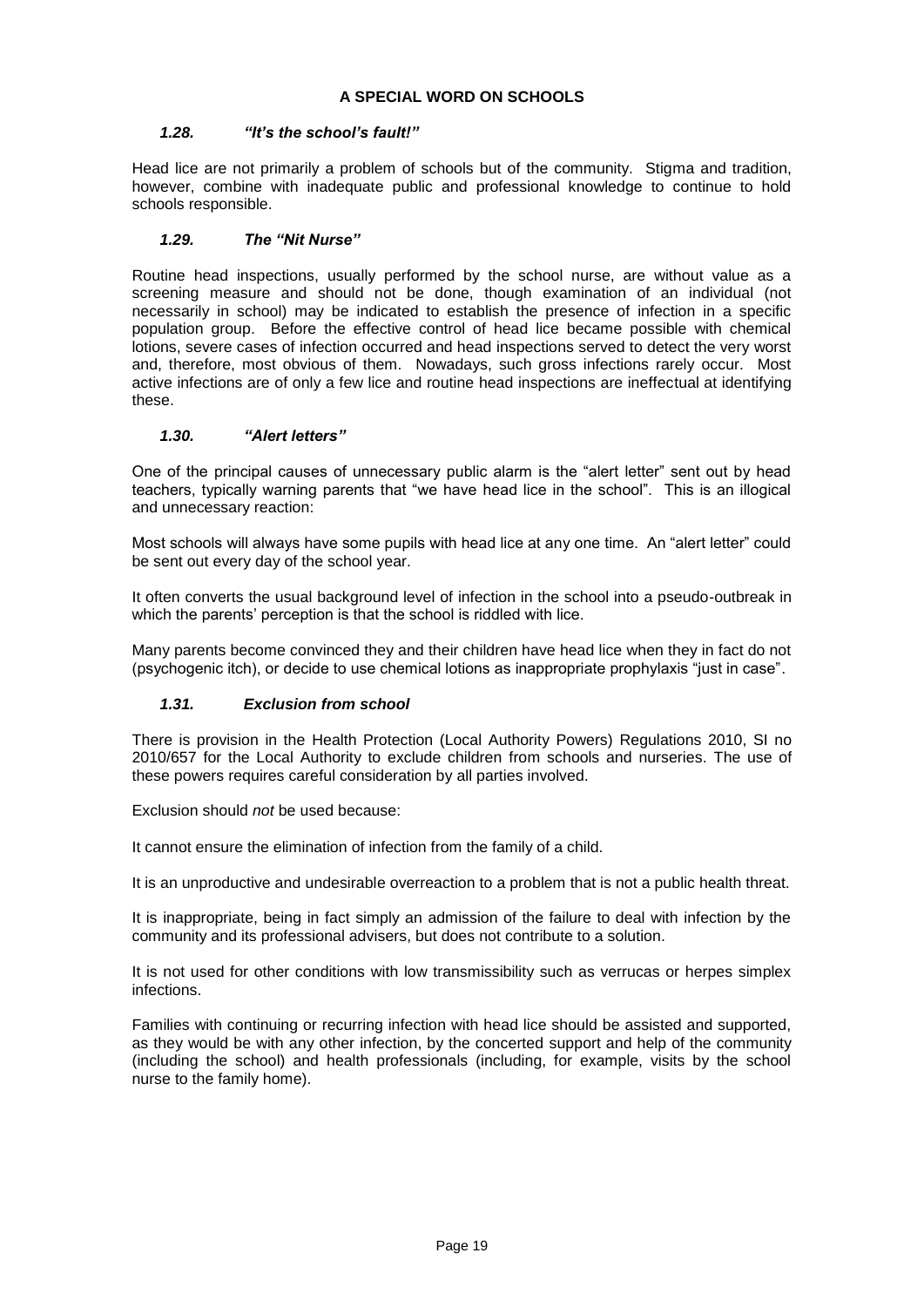# **AREAS FOR FURTHER RESEARCH**

<span id="page-22-0"></span>There has been limited support for population research, possibly because head louse infection has not been perceived by health professionals as a serious problem. There is an urgent need for proper peer-reviewed studies using standardised techniques to be undertaken.

Areas for research include:

- validation of the detection method  $\bullet$
- the size of the problem and the prevalence of infection  $\bullet$
- general epidemiology  $\bullet$
- intervention studies of treatments  $\bullet$
- $\bullet$ modelling of transmission dynamics
- patterns of resistance  $\bullet$
- reported adverse reactions  $\bullet$
- optimal delay between first and second treatment $\bullet$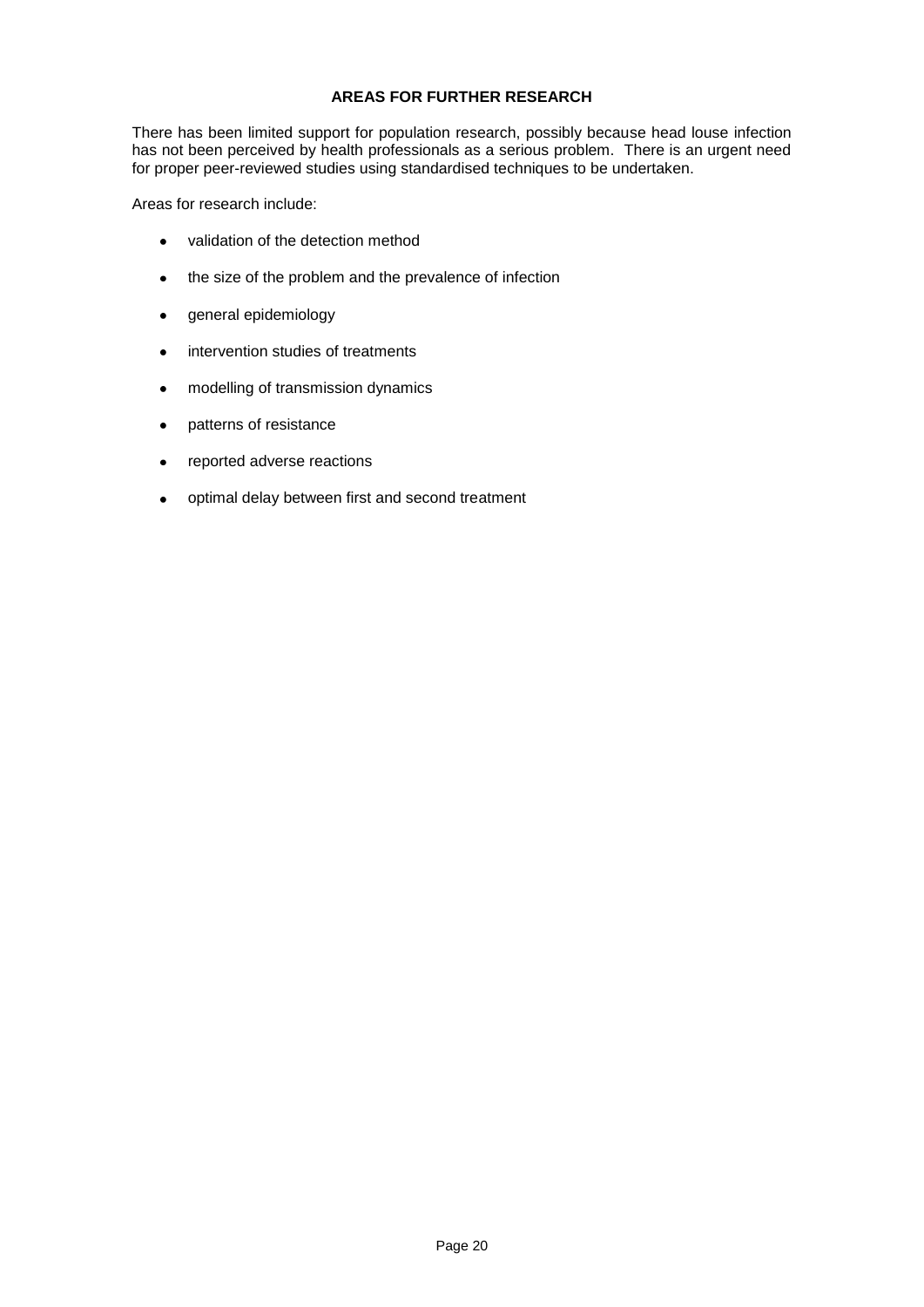# <span id="page-23-0"></span>**APPENDIX 1: GLOSSARY AND TERMINOLOGY**

## **Glossary**

# *Detection comb*

A special plastic comb which should have rigid teeth no further than 0.3 mm apart, each tooth preferably having at least one flat surface. Metal combs are too harsh and may pull out hair.

#### *Hair muffs*

Rings of debris from the hair follicle that surround the hair shaft and grow out with it. They may be mistaken for nits but, unlike nits, they can be easily slid along the hair shaft.

#### *Head louse*

An insect parasite, *Pediculus capitis*, which can only survive on the human scalp and has a needle-like mouthpart with which it pierces the scalp to feed on blood.

# *Incidence*

The proportion of people who develop new infection in a given group over a period of time, usually one year (compare "prevalence").

# *Nit*

The empty eggshell of the head louse left stuck to a hair shaft after the insect has hatched.

# *Prevalence (point prevalence)*

The proportion of people with active infection in a given group at a given time (compare "incidence").

# **Terminology**

The following terms are recommended for use in policies and leaflets:

#### *Head louse* (singular)/head lice (plural)

The form headlouse/headlice is non-standard.

#### *Infection*

"Infestation", though correct, has unpleasant overtones and tends to reinforce social stigma. "Infection" is generally a more helpful term when dealing with head lice.

# *Lotion*

For simplicity, the term lotion used in this document includes all types of licensed products, except shampoos (which are ineffective). However, commercial products for treatment of headlice are normally described as lotion (alcohol base) and liquid (aqueous base).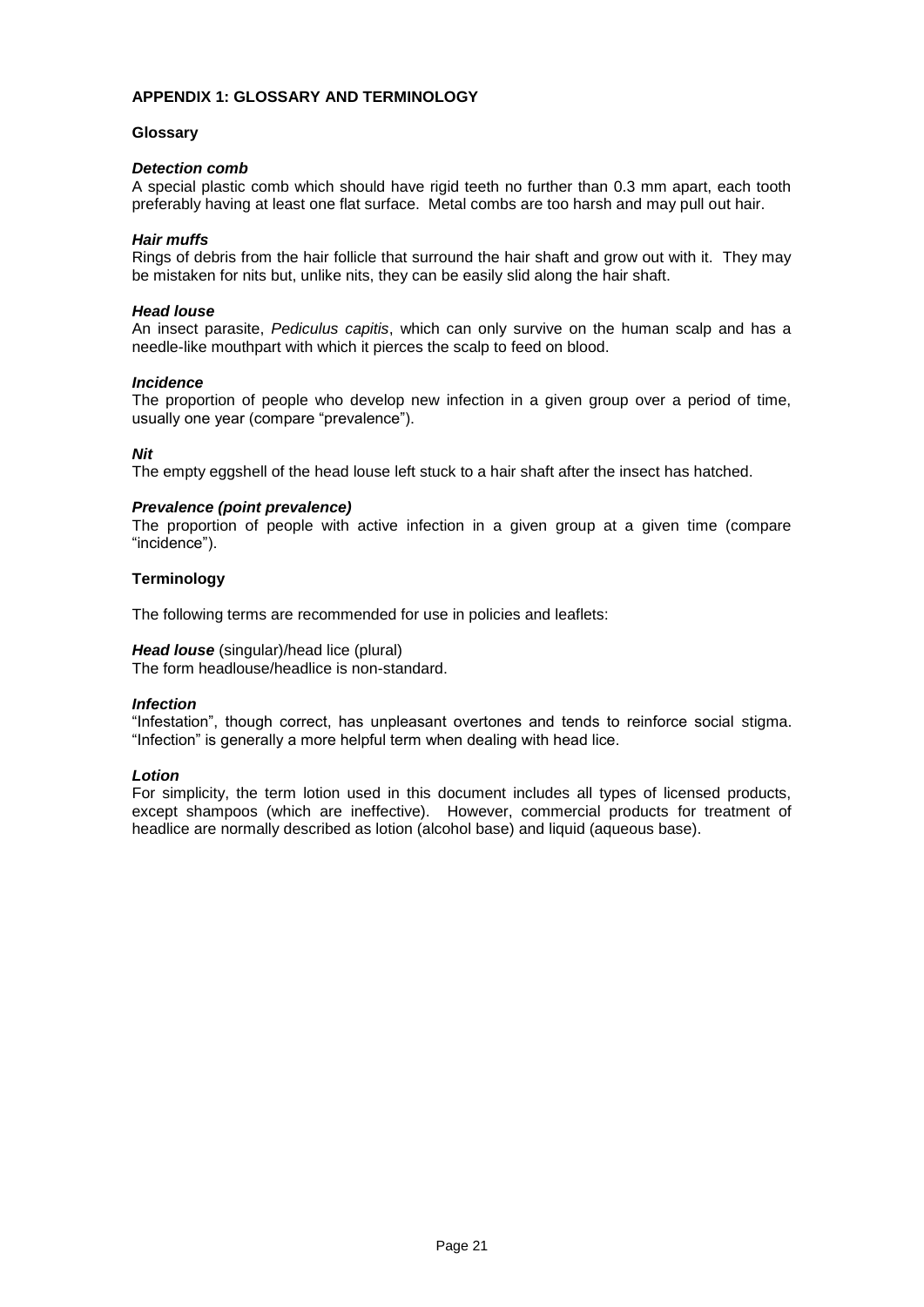# <span id="page-24-0"></span>**APPENDIX 2: NOTES FOR FAMILIES – HAVE YOU GOT HEAD LICE?**

#### **Detection combing – how to do it**

You need:

*Plastic* detection comb (from the pharmacist) Good lighting Ordinary comb

Wash the hair well and then dry it with a towel. The hair should be damp.

Make sure there is good light. Daylight is best.

Comb the hair with an ordinary comb.

Start with the teeth of the detection comb touching the skin of the scalp at the top of the head. Keeping in contact with the scalp as long as possible, draw the comb carefully towards the edge of the hair.

Look carefully at the teeth of the comb in good light.

Do this over and over again from the top of the head to the edge of the hair in all directions, working round the head.

Do this for several minutes. It takes 10 to 15 minutes to do it properly for each head.

If there are head lice, you will find one or more lice on the teeth of the comb.

Head lice are little insects with moving legs. They are often not much bigger than a pin head, but may be as big as a sesame seed (the seeds on burger buns).

Clean the comb under the tap. A nail brush helps to do this.

If you find something and aren't sure what it is, stick it on a piece of paper with clear sticky tape and show it to your school nurse or family doctor. There can be other things in the hair that are not lice.

#### **Notes**

You can buy a plastic detection comb from the pharmacist. Many combs sold as louse detection and removal combs are unsuitable for the purpose. Only those with flat-faced, parallel-sided teeth less than 0.3mm apart are appropriate  $17$ . Amongst the best known of these are the combs included in the "BugBuster" pack, which are designed for wet-combing with conditioner.

If you need help and advice, ask your local pharmacist, health visitor, school nurse or family doctor.

Don't treat unless you are sure that you have found a living, moving louse.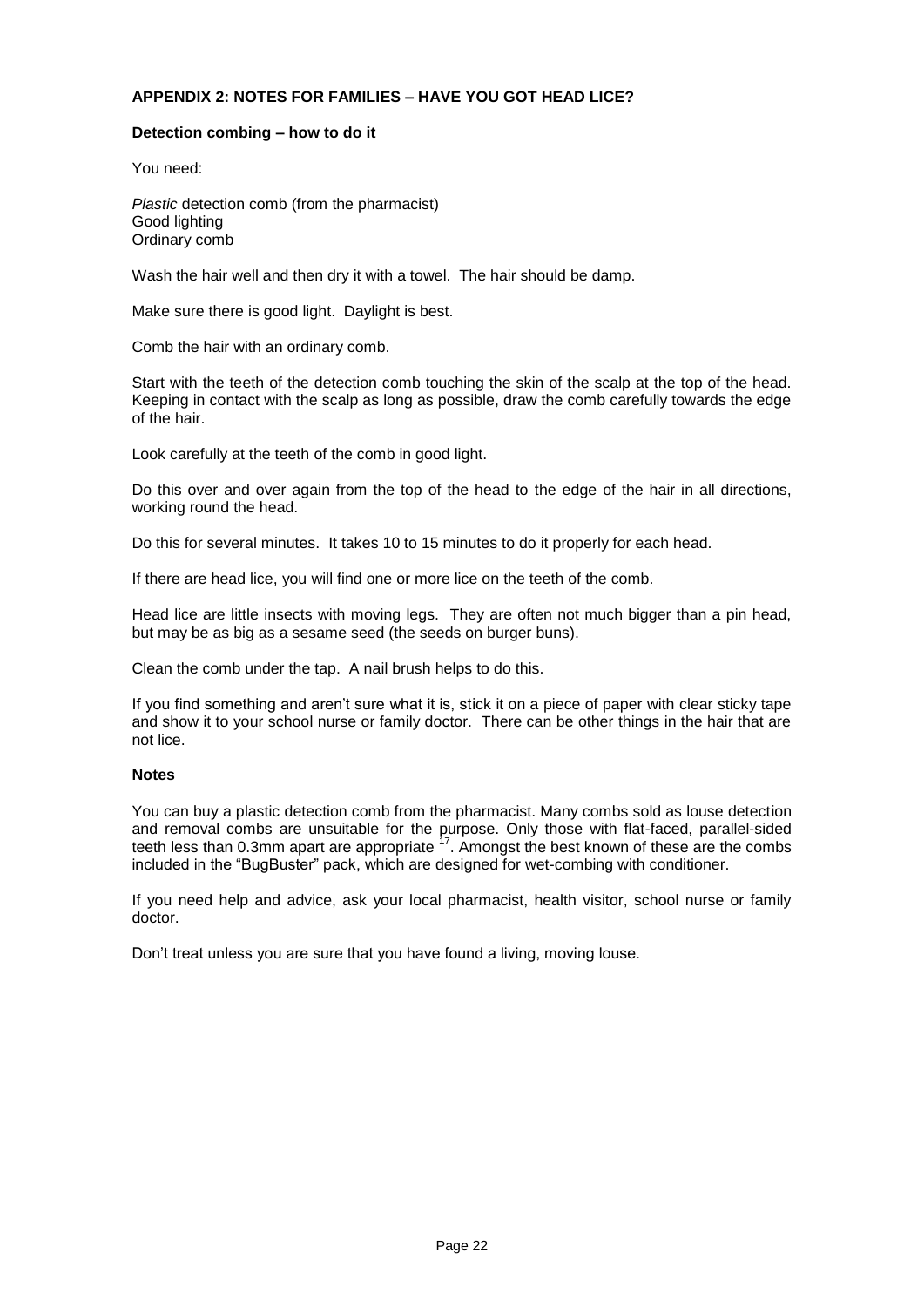# <span id="page-25-0"></span>**APPENDIX 3: NOTES FOR FAMILIES – HOW TO TREAT HEAD LICE**

#### **Notes**

Please read NOTES FOR FAMILIES – HAVE YOU GOT HEAD LICE?

Don't treat unless you are sure you have found a living, moving louse.

Never use head louse lotions on your family "just in case". It's never a good idea to use chemicals if they aren't really needed.

If you are sure you have found a living louse:

Check the heads of all the people in your home.

Only treat those who have living, moving lice.

Treat them all at the same time with a headlice *lotion* (not shampoo).

Ask your local pharmacist, school nurse, health visitor or family doctor which lotion to use and how long to leave it on.

Always follow manufacturers instructions when applying a lotion.

Put the lotion on to *dry* hair.

Use the lotion in a well-ventilated room or in the open air.

Part the hair near the top of the head, put a few drops on to the scalp and rub it in. Part the hair a bit further down the scalp and do the same again. Do this over and over again until the whole scalp is wet.

With long hair you don't need to apply lotion down any further than where you would put a ponytail band (except when applying Dimeticone which should fully cover hair).

Use enough lotion – at least one small bottle for each head and more if the hair is thick. Use all the lotion up.

Keep the lotion out of the eyes and off the face. One way is to hold a cloth over the face.

Let the lotion dry on the hair. Some lotions can catch fire, so keep well away from flames, cigarettes, stoves and other sources of heat. Don't use a hair dryer.

Repeat the treatment in seven days' time for all of those receiving the first treatment.

Check all the heads a day or two after the second treatment. If you still find living, moving lice, ask your local pharmacist, health visitor, school nurse or family doctor for advice.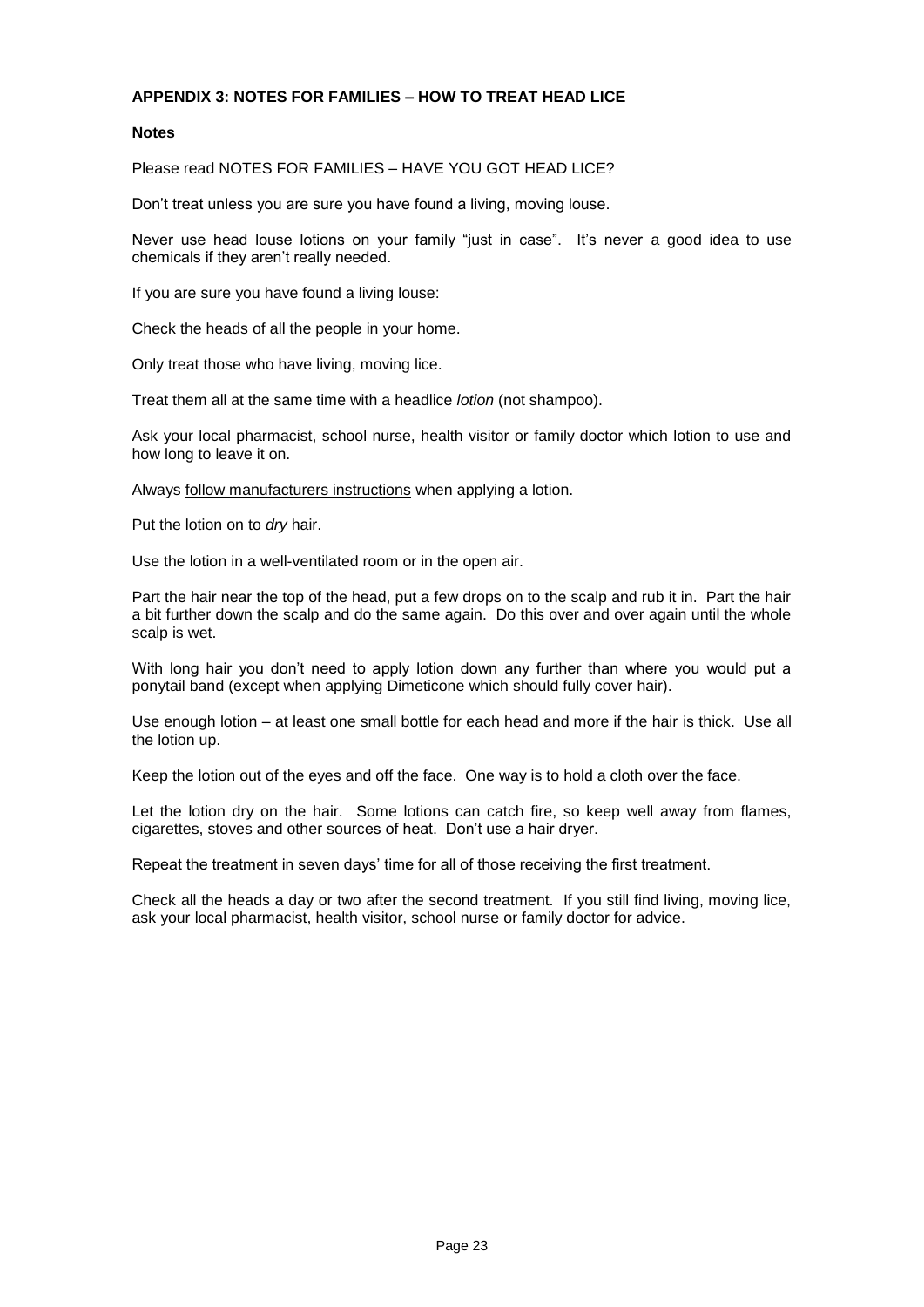# <span id="page-26-0"></span>**APPENDIX 4: NOTES FOR FAMILIES – HEAD LICE: THE TRUTH AND THE MYTHS**

#### **The lice**

Head lice are small insects with six legs. They are often said to be "as large as a match head"; in fact, they are often not much bigger than a pin head and rarely bigger than a sesame seed (the seeds on burger buns).

They live on, or very close to the scalp and don't wander far down the hair shafts for very long.

The louse's mouth is like a very small needle. It sticks this into the scalp and drinks the blood.

They can only live on human beings; you can't catch them from animals.

Nits are not the same thing as lice. Lice are the insects that move around the head. Nits are egg cases laid by lice, which are glued onto hair shafts; they are smaller than a pin head and are pearly white.

If you have nits it doesn't always mean that you have head lice. When you have got rid of all the lice, the nits will stay stuck to the hair until it grows out.

You only have head lice if you can find a living, moving louse (not a nit) on the scalp.

# **Who and where?**

Anybody can get head lice, but they are much rarer in adults.

Head louse infection is a problem of the whole community, not just the schools.

Infection is common during school holidays as well as during term time. Parents start to worry more about lice when children go back to school because they think the lice are being caught there.

A lot of head louse infections are caught from close family and friends in the home and community, not from the school.

It's not just children who have head lice; adults get them too.

It's often said that head lice prefer clean, short hair. In fact, they probably don't much care whether hair is dirty or clean, short or long.

#### **How you get them**

Head lice can walk from one head to another when the heads are touching for some time.

You are very unlikely to pick up head lice from brief contact with other people. The longer you have head-to-head contact with someone who has lice, the more likely it is you will get them too.

They can't swim, fly, hop or jump. The idea that they can jump may have come from the fact that, when dry hair is combed, a head louse caught on the teeth of the comb is sometimes flicked off by static electricity (this is one reason why detection combing should be done with the hair damp).

You don't get them from objects such as chair backs. Although it's just possible that a louse might get from one head to another if a hat is shared, this is very unlikely. It's not the way infection is usually caught.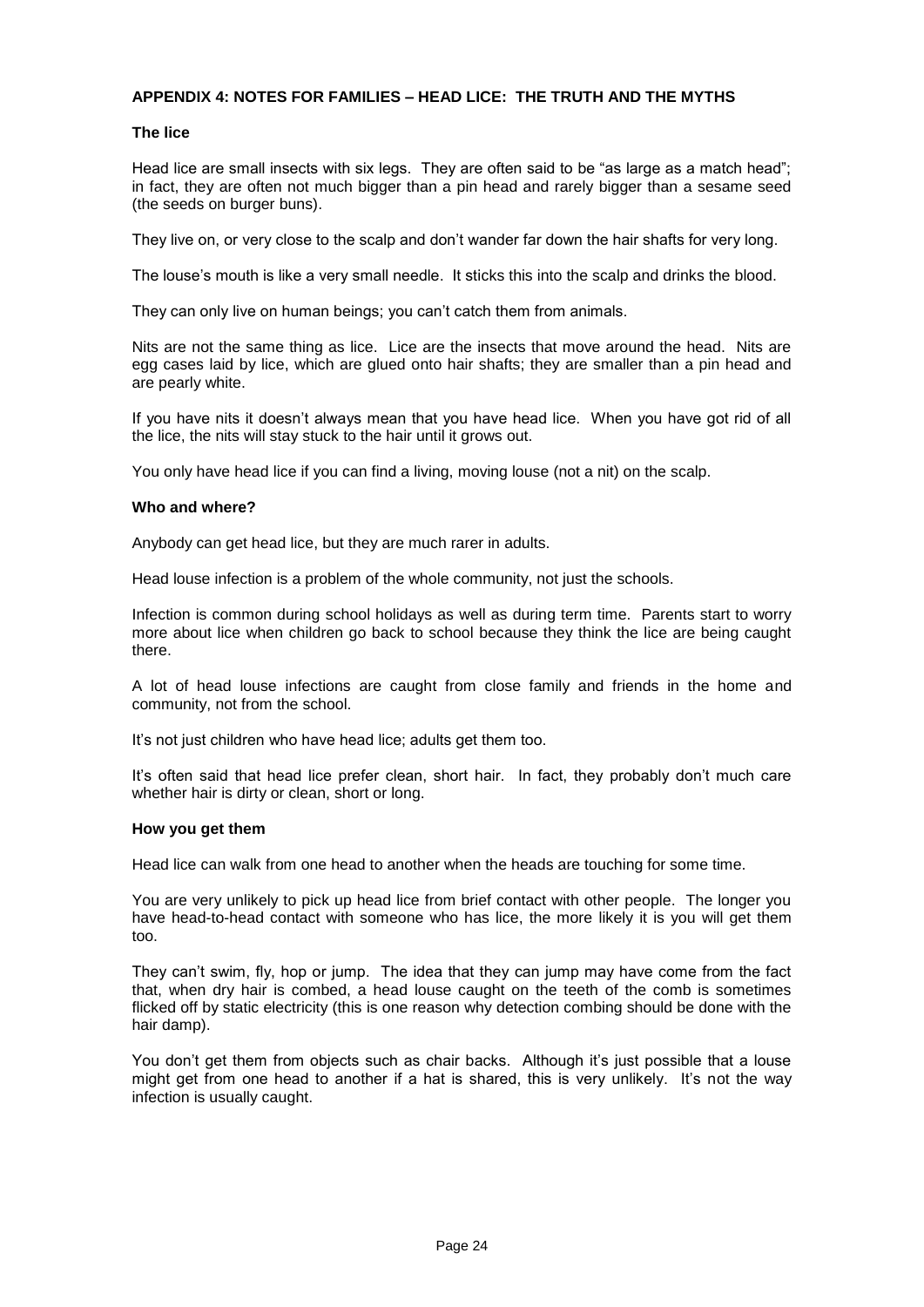#### **What happens next**

If you catch two or more lice, they may breed and increase slowly in number. At this stage, most people don't have any symptoms and won't know they have lice unless they look very carefully for them.

For the first two or three months, there is usually no itch, but then the scalp may start to itch badly. This is due to an allergy, *not* to the louse bites themselves.

Most people only realise they have head lice when this itch starts. By then they've had lice on their head for two or three months without knowing it.

In most infections, there aren't more than a dozen or so lice on the scalp at any one time.

Some people never get the itch, including adults. They may have a few lice on their heads for years without knowing it and can pass them to other people.

Louse droppings may fall on to the pillow during the night. Pillows may then get dirty more quickly than usual.

#### **Prevention – can you stop them?**

Combing is an important part of good personal care but head lice are not easily damaged by it. Good hair care may help to spot lice early and so help to control them. There is no evidence that the old slogans "break its legs, so it can't lay eggs" or "a legless louse is an eggless louse" have any truth in them.

The best way to stop infection is for families to learn how to check their own heads. This way they can find any lice before they have a chance to breed. They can then treat them and stop them going round the family.

The way to check heads is called "detection combing". It can be done as often as families want to. The way to do it is described in NOTES FOR FAMILIES – HAVE YOU GOT HEAD LICE?

If a living, moving louse is found on one of the family's heads, the others should be checked carefully. Then any of them who have living lice should be treated at the same time.

#### **How to treat head lice**

You should only ever treat someone for head lice if you have found a living, moving louse.

The best treatment is to use lotion (*not* shampoo) from the pharmacist or your local doctor's surgery.

The way to use the lotion is given in NOTES FOR FAMILIES – HOW TO TREAT HEAD LICE.

If you are sure you have found living lice after proper treatment, don't keep putting more lotion on; ask advice from the local pharmacist, the health visitor, your family doctor or the school nurse.

#### **If the problem won't go away**

The problem may not be head lice at all. Often we think there are lice when there aren't really any there. We all start to itch as soon as head lice are mentioned.

There are other causes for itching of the scalp. Using head louse lotion can make these worse.

Using lotion over and over again can cause skin irritation, which itself makes the head itch.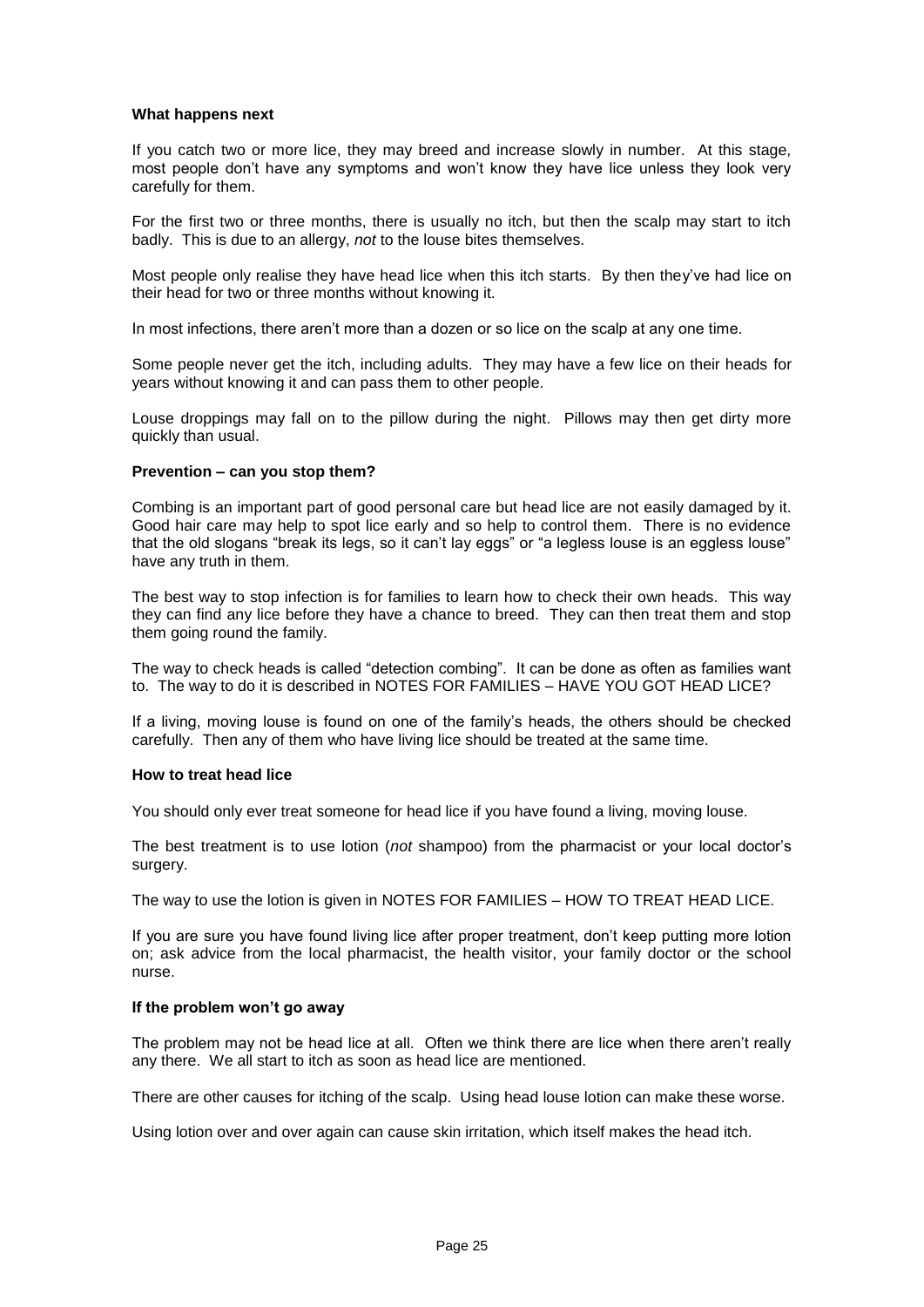When living, moving lice *are* found, they can almost always be cleared by using the right lotion. This will only work if enough of it is used, if it is put on in the right way, and if any other family members or close friends who have lice are properly treated at the same time.

A day or two after using the lotion, you sometimes find little lice still there. These have hatched out of the eggs since you put the lotion on and will be killed if you put the lotion on again after seven days.

When you have got rid of the lice, you may still itch for two or three weeks. This doesn't mean you still have lice. Check the head carefully. Remember, you don't have head lice if you can't find a living, moving louse.

When you have got rid of all the lice, the nits (empty egg cases stuck on the hairs) will still be there. This doesn't mean you still have lice and you shouldn't treat again no matter how many *nits* there are if you can't find a living louse.

People who think their children keep on getting head lice may have made the mistakes listed above and may keep be "treating" lice that have long since been cleared, or were never even there in the first place.

If children do *really* keep on having living lice, this is most likely to be due to not doing the treatment properly and not treating all those close contacts who have also been found to have lice. Remember, if infection really does keep on happening, it is almost always from a member of the family or a close friend. It is rarely from other children in the classroom, except from a "best friend".

If you *still* have problems, ask your family doctor, health visitor, local pharmacist or health visitor if a wet-combing method to remove the head lice might help.

#### **What the schools can do**

Schools must remember that most lice are caught in the family and the local community, not in the classroom.

"Alert" letters should not be sent out. These can cause an "outbreak" of imaginary lice.

Children who may have lice should not be excluded from school; if they do have lice, they will probably have been there for weeks already. The school nurse can help the parents to know how to detect whether there really are lice there and how to get rid of them if they are.

The school should give information on lice for parents and staff, including the importance of regular detection combing and how to do it. Provision of information should be on a regular basis, not just when there is thought to be an "outbreak" and should be done in conjunction with the school nurse.

Talks for parents by the school nurse can be helpful.

#### **What families can do**

Make sure that all family members know about good hair care, including regular, thorough combing.

The only way to control head lice that works is for the family to check their own heads.

Check all the family's heads every now and then with a special plastic detection comb from the pharmacist's shop. Read NOTES FOR FAMILIES – HAVE YOU GOT HEAD LICE?

*All* the family means *everyone* (adults as well as children) in the same household.

**Only if you are sure you have found living, moving head lice in your family or household**, tell your relatives and close friends so that they can check their own heads. Treat any of your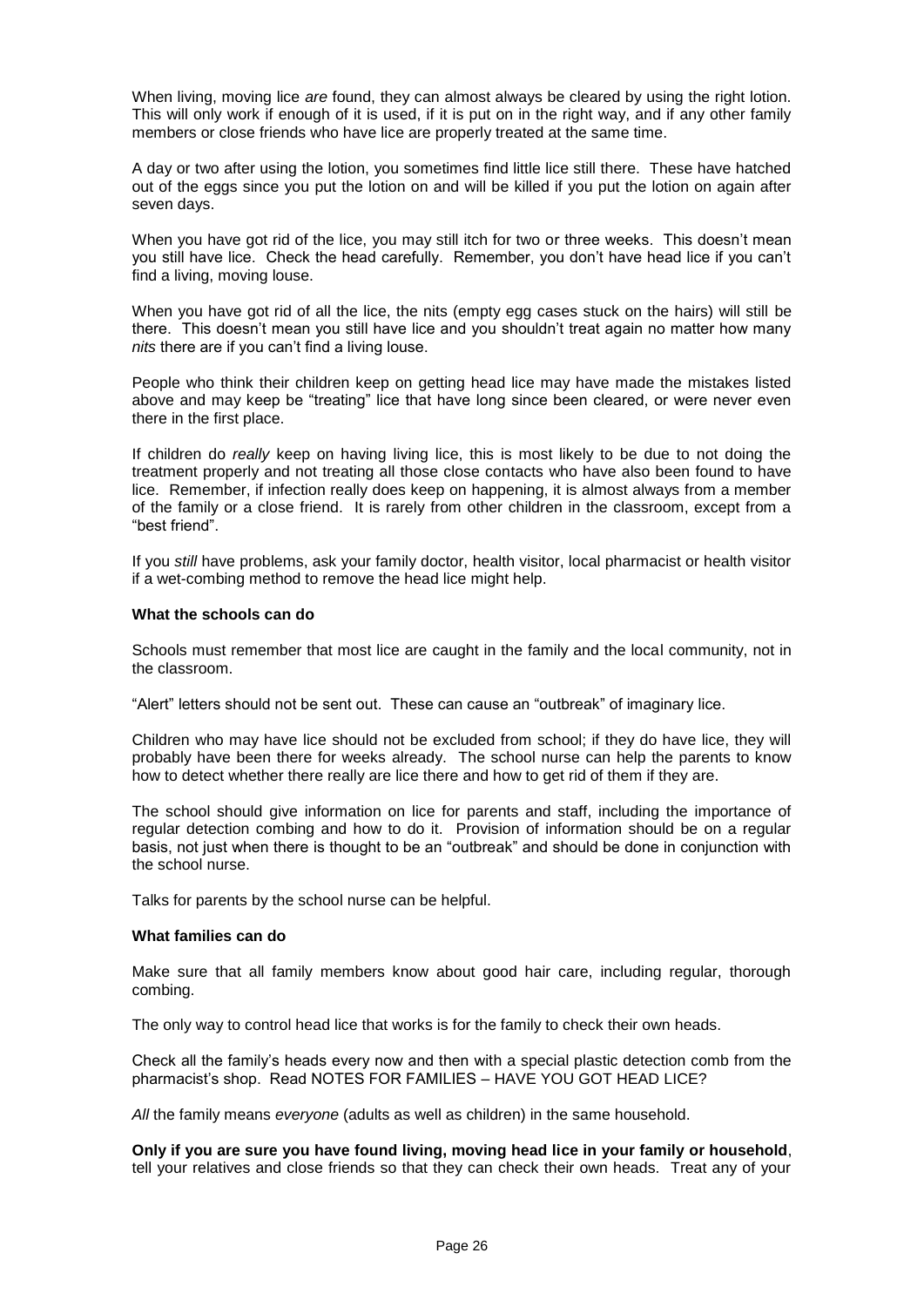household you are sure have lice at the same time. Ask your local pharmacist, school nurse, health visitor or family doctor which lotion you should use.

Remember, never use lotion unless you are sure you have found a living, moving head louse (*not* nits).

**Try not to worry too much about head lice. They are unpleasant, but they rarely do any harm other than causing an itchy scalp.**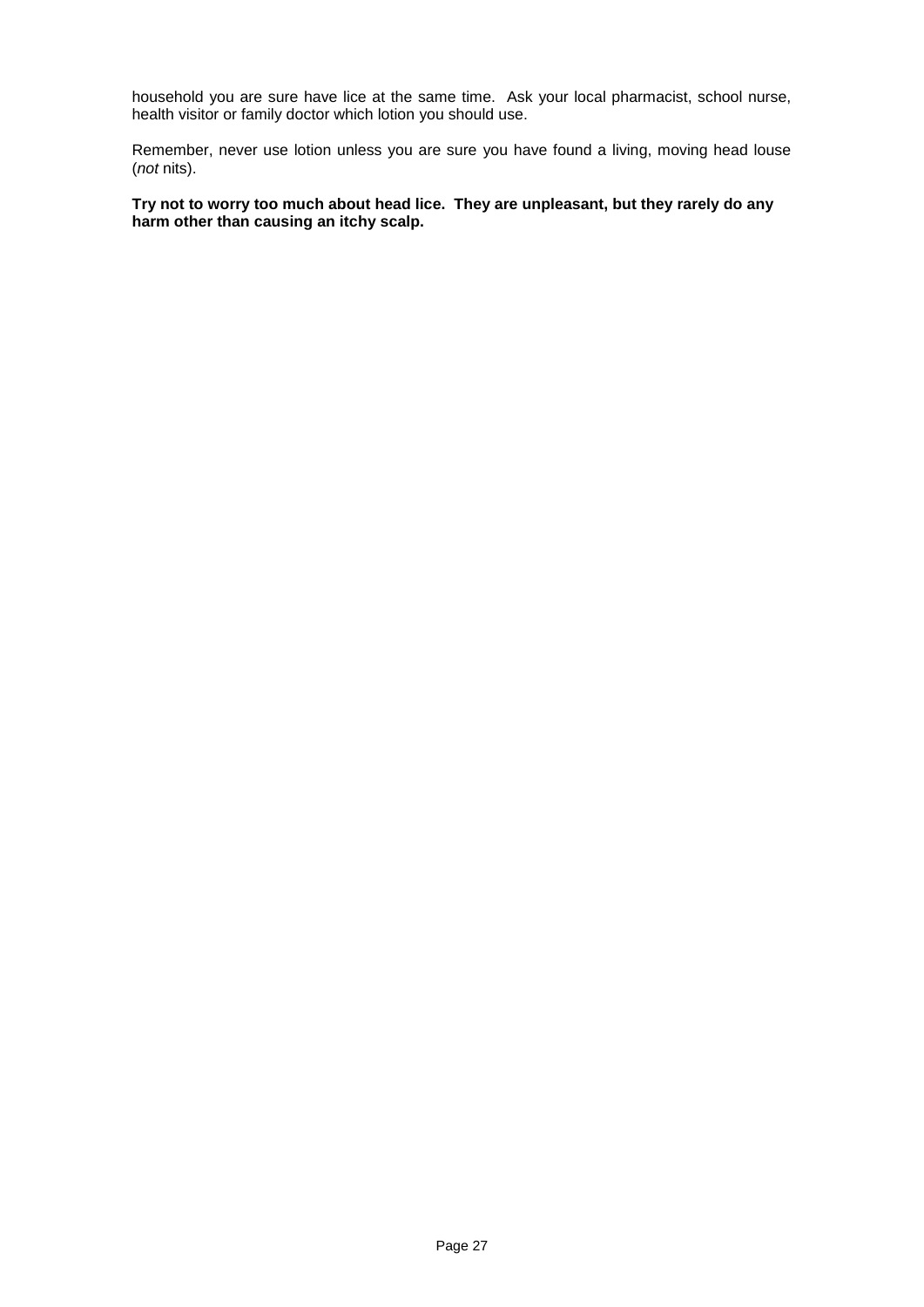# <span id="page-30-0"></span>**APPENDIX 5: HEAD LICE: NOTES AND GUIDANCE FOR THE PRIMARY CARE TEAM**

# **General**

Please read the attached Report carefully.

Head louse infection is not primarily a problem of schools but of the wider community.

As for any other infectious conditions that occur in their patients, primary care teams should be knowledgeable and competent in the control of head lice. They should be able to teach patients the technique of detection combing and be prepared to advise appropriate treatment when there is *confirmed* infection.

Health professionals should make sure that they are able to identify a louse at all stages of its development. It helps to have a magnifying glass to hand.

Patients should be made aware that head lice are only transmitted by direct, prolonged, headto-head contact.

#### **Specific**

**DO...**

*Do* consider nominating a member of staff to be responsible for advising patients on head louse problems. This may be a practice nurse or health visitor, but other non-clinical staff may be appropriate as a first contact. If examination is thought necessary, referral can then be made.

*Do* liaise, as appropriate, with local pharmacists, school nurses, health visitors, head teachers, infection control nurses and the consultant in communicable disease control. Only a concerted approach can be effective.

*Do* adhere to the following principles of control:

- Definite diagnosis, i.e. a living, moving louse found by detection combing
- Listing and examination of contacts
- Simultaneous thorough and adequate treatment of all confirmed cases with one of the  $\bullet$ standard chemical lotions
- Repeat the treatment after seven days  $\bullet$

*Do* make sure that the patients are provided with information, advice and support. At a first consultation, it may be sufficient to ensure that they know how to undertake detection combing and what to do if there are head lice present. See NOTES FOR FAMILIES – HAVE YOU GOT HEAD LICE?; HOW TO TREAT HEAD LICE; and HEAD LICE: THE TRUTH AND THE MYTHS.

*Do* be aware that patients are often mistaken when they believe they have lice. Recurrent scalp problems may be missed if it is simply assumed without evidence that lice are the cause.

*Do* make every effort to discourage unnecessary or inappropriate treatment with chemical treatments.

*Do* make sure that patients know that the correct use of chemical lotions is the scientifically confirmed way to treat head louse infections.

*Do* follow the British National Formulary's recommendation of two applications of lotion (*not* shampoo) seven days apart.

*Do* resist the temptation to agree with parents' suggestions that a first course of treatment has failed, that "it must be a resistant strain", and that a further course of treatment should be given. There is no substitute for a proper professional assessment.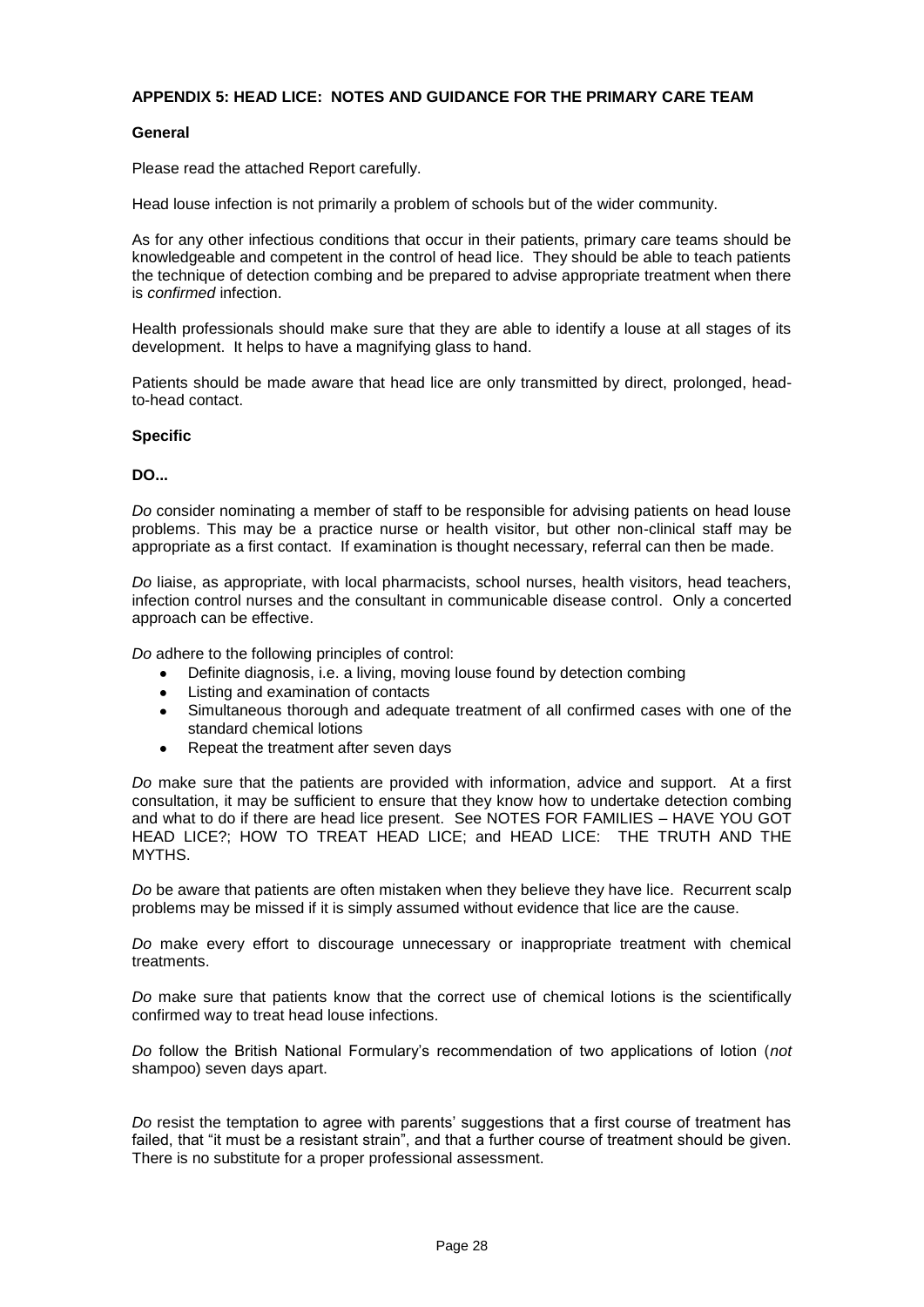*Do* seek the advice of the local health protection team on appropriate chemical lotions.

*Do* bear in mind that different formulations of the same active ingredient may have different efficacies. When a first treatment has definitely failed, it may be useful to try the same agent in a different formulation.

#### **DON'T…**

*Don't* routinely refer patients to the school nurse.

*Don't* confirm a diagnosis of head louse infection unless you yourself have seen a living, moving louse, or you have physical evidence from the patients; ask them to stick one of the lice on a piece of paper with clear sticky tape and bring it in.

*Don't* recommend treatment unless a louse has been clearly identified (as described above). If you do recommend treatment, ensure that it is performed adequately both in the patient and in infected contacts.

*Don't* assume that "reinfections" or "treatment failures" are truly infections. Make sure that a louse is found or produced.

*Don't* recommend retreatment without first of all establishing that living, moving lice are still present after two applications of lotion seven days apart and after a full professional assessment as to the ways in which the family may not have complied carefully with the first attempt.

*Don't* recommend or support any mass action.

*Don't* support the use of electronic combs, repellent sprays or chemical agents not specifically licensed for the treatment of head louse infections.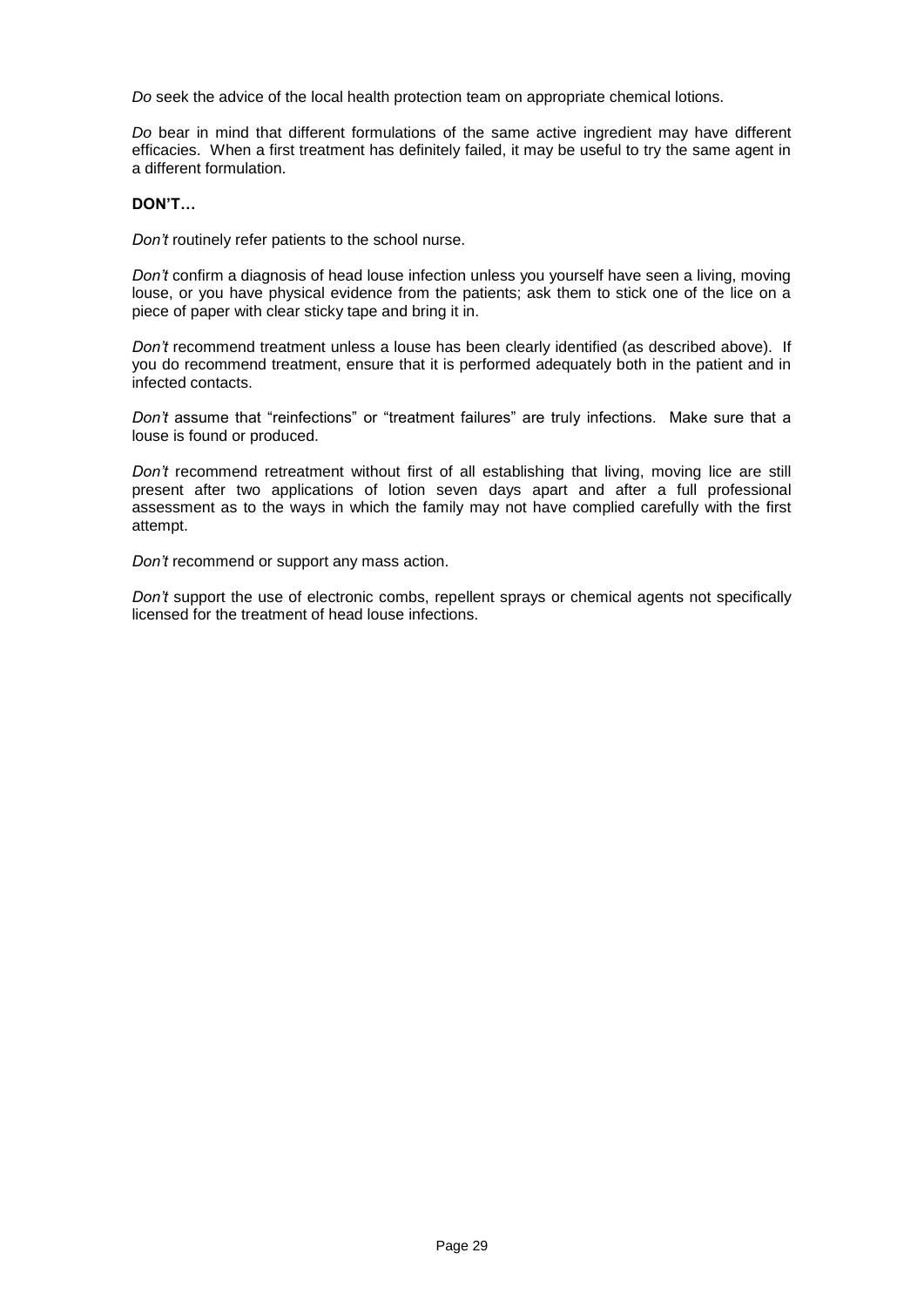# <span id="page-32-0"></span>**APPENDIX 6: HEAD LICE: NOTES AND GUIDANCE FOR COMMUNITY PHARMACISTS**

# **General**

Please read the attached Report carefully.

Head louse infection is not primarily a problem of schools but of the wider community.

Pharmacists are an important source of advice on the management of head louse infection. They should be knowledgeable and competent on the subject, be able to teach patients the technique of detection combing and be prepared to advise appropriate treatment.

Pharmacists have an especially important role in limiting chemical treatment to true cases of infection, reducing unnecessary and inappropriate treatment and, thereby, reducing the risk of further development of resistant strains of lice.

Health professionals should make sure that they are able to identify a louse at all stages of its development. It helps to have a magnifying glass to hand.

Patients should be made aware that head lice are only transmitted by direct, prolonged, headto-head contact.

#### **Specific**

# *DO..*

*Do* consider nominating a member of staff to be responsible for advising patients on head louse problems.

*Do* liaise, as appropriate, with your local family practices, school nurses, health visitors, head teachers, infection control nurses and the local health protection team. Only a concerted approach can be effective.

*Do* adhere to the following principles of control:

Definite diagnosis, i.e. a living, moving louse found by detection combing Listing and examination of contacts Simultaneous thorough and adequate treatment of all confirmed cases with one of the standard chemical lotions Repeat the treatment after seven days

*Do* make sure that the patients are provided with information, advice and support. At a first consultation, it may be sufficient to ensure that they know how to undertake detection combing and what to do if there are head lice present. See NOTES FOR FAMILIES – HAVE YOU GOT HEAD LICE?; HOW TO TREAT HEAD LICE; and HEAD LICE: THE TRUTH AND THE MYTHS.

*Do* be aware that patients are often mistaken when they believe they have lice. Recurrent scalp problems may be missed if it is simply assumed without evidence that lice are the cause.

*Do* make every effort to discourage unnecessary or inappropriate treatment with chemical treatments.

*Do* follow the British National Formulary's recommendation of two applications of lotion (*not* shampoo) seven days apart.

*Do* make sure that patients know that the correct use of chemical lotions is the scientifically confirmed way to treat head louse infections.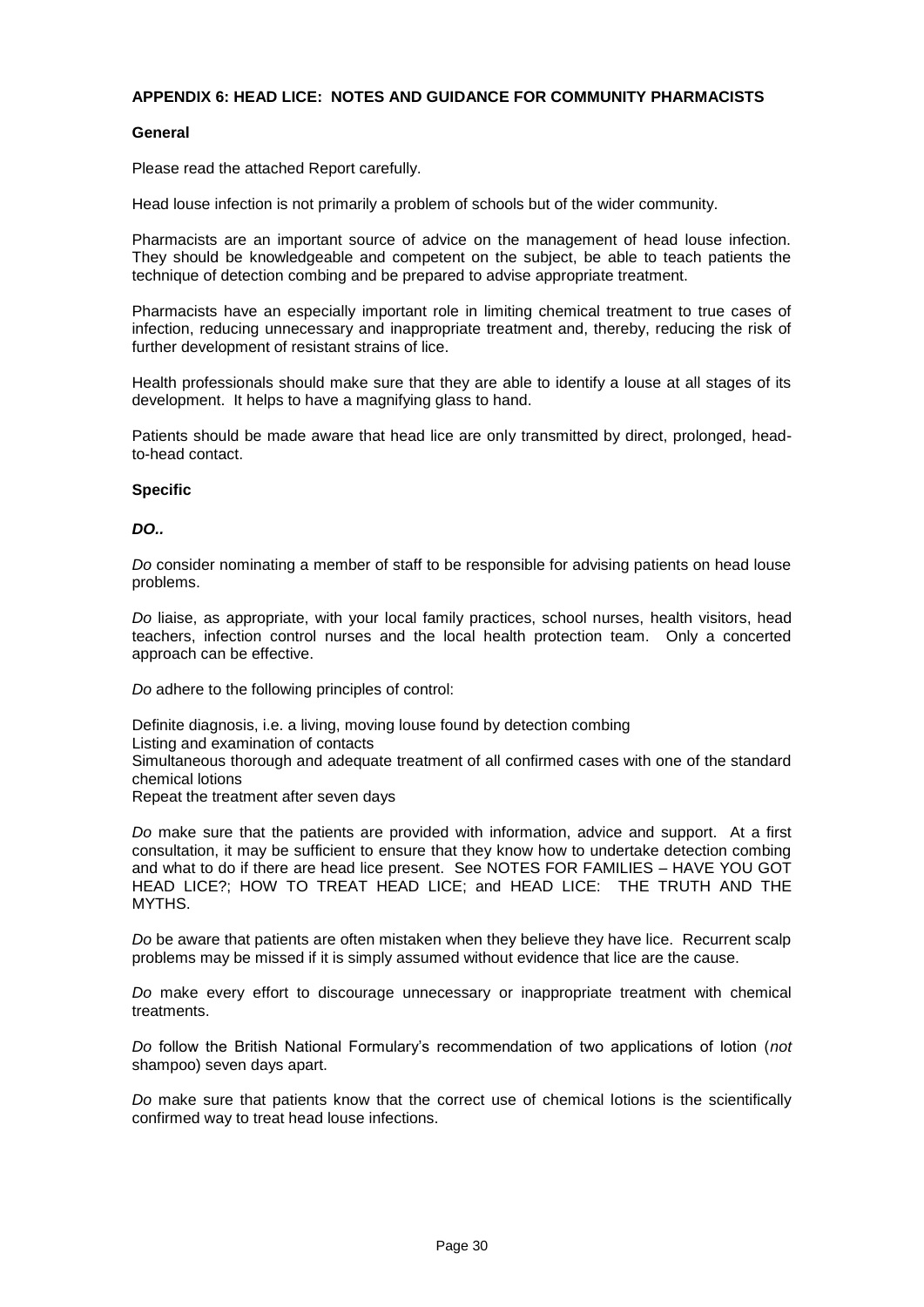*Do* resist the temptation to agree with parents' suggestions that a first course of treatment has failed, that "it must be a resistant strain", and that a further course of treatment should be given. There is no substitute for a proper professional assessment.

*Do* seek the advice of the local consultant in communicable disease control on appropriate chemical lotions. Generally, dimethicone is now considered as first-line chemical treatment and malathion or one of the pyrethroids as second-line treatment

*Do* bear in mind that different formulations of the same active ingredient may have different efficacies. When a first treatment has definitely failed, it may be useful to try the same agent in a different formulation.

*Do* ensure that you provide patients with an effective detection comb. This will have rigid, plastic teeth set not more than 0.3 mm apart.

# **DON'T…**

*Don't* routinely refer patients to the school nurse.

*Don't* assume a patient has head lice unless you yourself have seen a living, moving louse, or you have physical evidence from the patients; ask them to stick one of the lice on a piece of paper with clear sticky tape and bring it in.

*Don't* recommend treatment unless a louse has been clearly identified (as described above). If you do recommend treatment, ensure that it is performed adequately both in the patient and in infected contacts.

*Don't* assume that "reinfections" or "treatment failures" are truly infections. Make sure that a louse is found or produced.

*Don't* recommend retreatment without first of all establishing that living, moving lice are still present after two applications of lotion seven days apart and after a full professional assessment as to the ways in which the family may not have complied carefully with the first attempt.

*Don't* support the use of electronic combs, repellent sprays or chemical agents not specifically licensed for the treatment of head louse infections.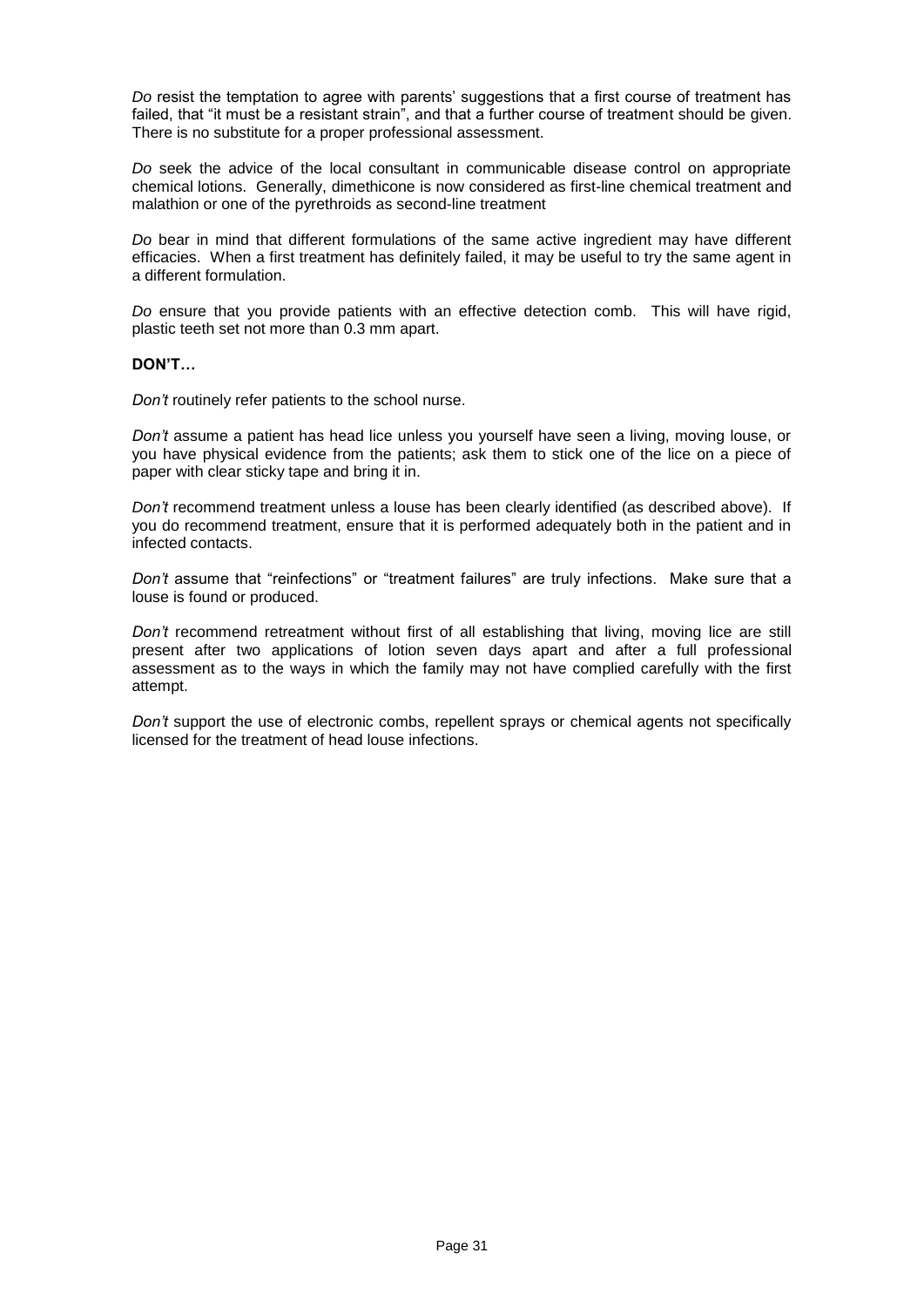#### <span id="page-34-0"></span>**APPENDIX 7: HEAD LICE: NOTES AND GUIDANCE FOR SCHOOL NURSES (OR OTHER RESPONSIBLE SCHOOL HEALTH OFFICERS)**

# **General**

Please read the attached Report carefully. It is your professional duty to ensure that you are fully informed and up-to-date with current scientific knowledge and practice.

Health professionals should make sure that they are able to identify a louse at all stages of its development. It helps to have a magnifying glass to hand.

Parents and staff should be made aware that head lice are only transmitted by direct, prolonged, head-to-head contact.

#### **Specific**

*DO…*

*Do* adhere to the following principles of control (see NOTES FOR FAMILIES – HAVE YOU GOT HEAD LICE?; HOW TO TREAT HEAD LICE; and HEAD LICE: THE TRUTH AND THE MYTHS):

- Definite diagnosis, i.e. a living, moving louse found by detection combing  $\bullet$
- Listing and examination of contacts by the family
- Simultaneous thorough and adequate treatment of all confirmed cases with one of the  $\bullet$ standard chemical lotions
- Repeat the treatment after seven days  $\bullet$

*Do* make a professional assessment of reported cases of head louse infection of any child in the school. If the report is from the child's parent, make sure that the parents are provided with information, advice and support. If the report is from a teacher, for example, that the child is scratching continuously or that a moving louse has been seen on the head, it may be necessary to examine the child to establish a diagnosis. If your knowledge of the parents is good, it may be sufficient to make contact with them to ensure that they know how to undertake detection combing and what to do if there are head lice present.

*Do* understand yourself and teach your families and school staff that the correct use of chemical lotions is the scientifically confirmed way to treat head louse infections.

*Do* make every effort to discourage unnecessary or inappropriate treatment with chemical treatments.

*Do* resist the temptation to agree with parents' suggestions that a first course of treatment has failed, that "it must be a resistant strain", and that a further course of treatment should be given. This may be an easier approach in a busy schedule, but is not in the best interests of the family. There is no substitute for a proper professional assessment.

*Do* be prepared to do a domiciliary visit if that is the most tactful and effective way of dealing with a case of head louse infection, especially for a "problem family". You have the professional skills and training to educate, persuade, inform, guide and support them.

*Do* play an active part in providing regular, accurate information about head lice to parents and staff. This should be done in conjunction with your local consultant in communicable disease control and the head teacher, and should preferably be integrated into a package along with information on other health issues.

*DON'T…*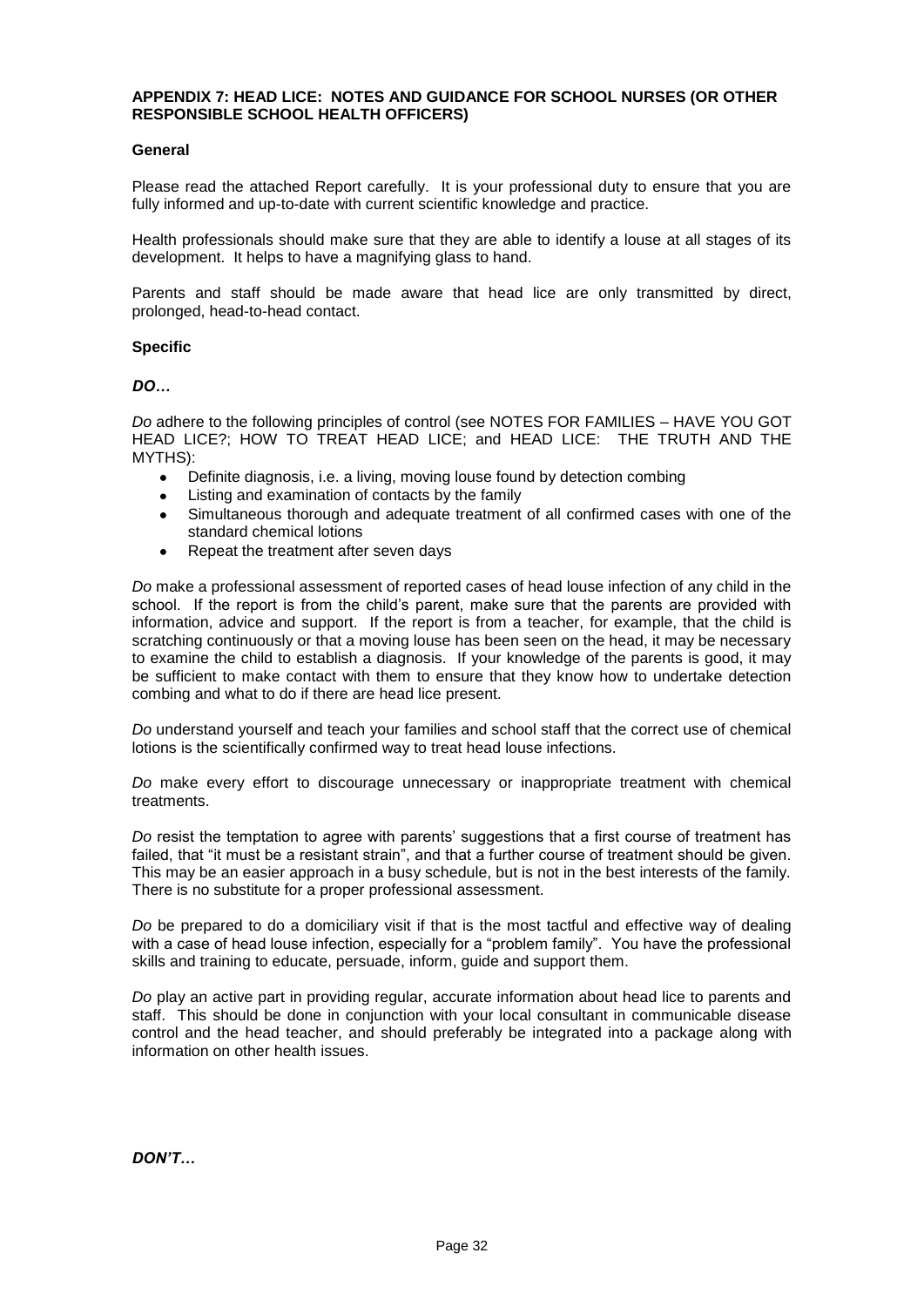*Don't* undertake routine head inspections as a screening procedure. Detection combing should be done by parents, but it is important that they are given proper information, advice and support by you. This should be in accordance with the attached Report.

*Don't* diagnose head louse infection unless you yourself have found a living, moving louse, or you have physical evidence from the parents; ask them to stick one of the lice on a piece of paper with clear sticky tape and bring it in to you or one of their other health advisers.

*Don't* recommend the head teacher to send out "alert letters" to other parents. In fact, encouragement should be given *not* to do so.

*Don't* recommend treatment unless a louse has been clearly identified (as described above). If you do recommend treatment, ensure that it is performed adequately both in the patient and in infected contacts.

*Don't* assume that "reinfections" or "treatment failures" are truly infections. Make sure that a louse is found or produced.

*Don't* recommend retreatment without first of all establishing that living, moving lice are still present after two applications of lotion seven days apart and after a full professional assessment as to the ways in which the family may not have complied carefully with the first attempt.

*Don't* recommend or support any mass action.

*Don't* support the use of electronic combs, repellent sprays or chemical agents not specifically licensed for the treatment of head louse infections.

Don't wait until there is a perceived major outbreak and corresponding agitation in the school. A regular educational programme rather than a reactive "campaign" is more sensible.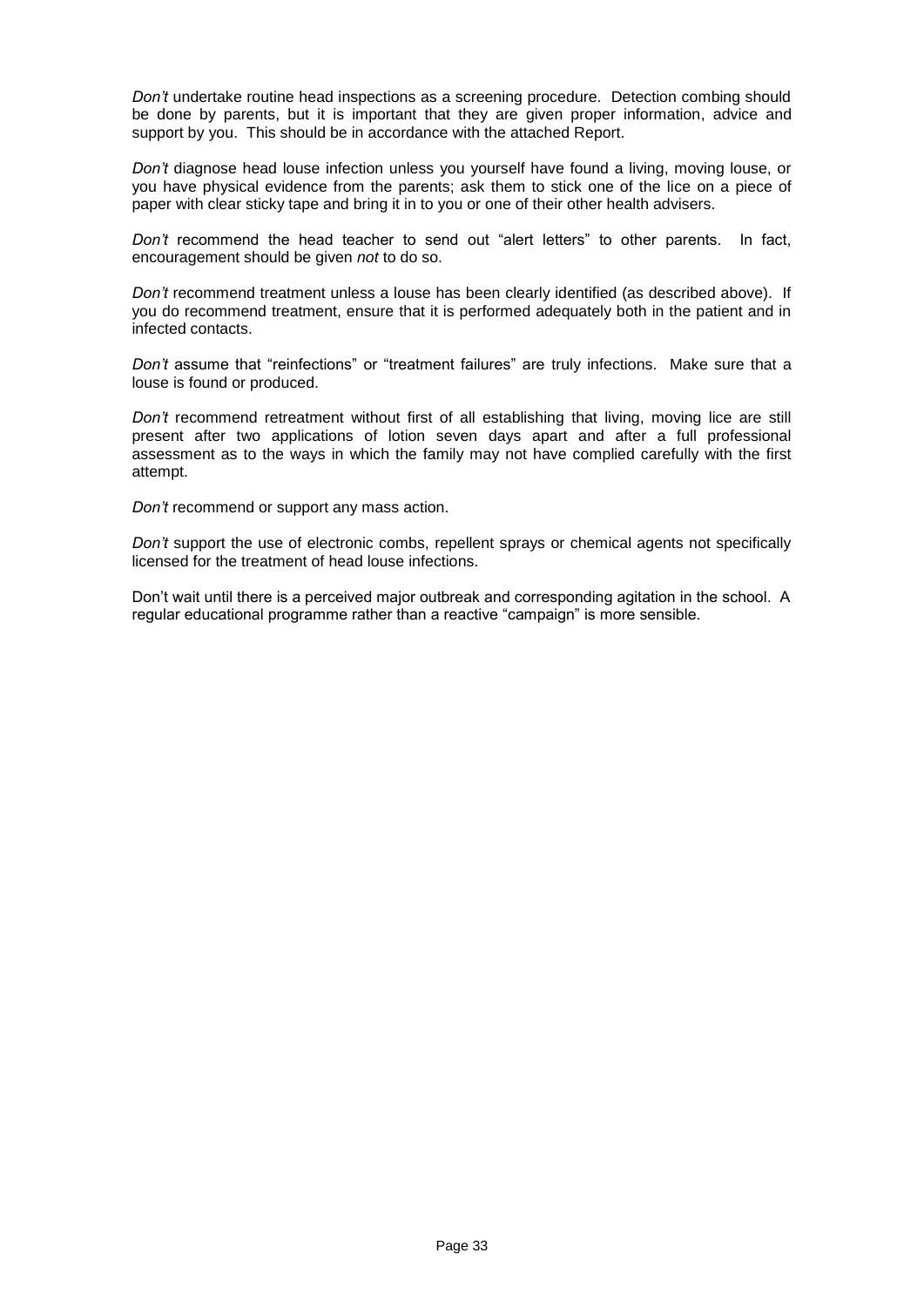# <span id="page-36-0"></span>**APPENDIX 8: HEAD LICE: NOTES AND GUIDANCE FOR HEAD TEACHERS**

## **General**

Please read the attached Report carefully. Successful management of headlice relies on school staff being well informed.

Head louse infection is not primarily a problem of schools but of the wider community. It cannot be solved by the school, but the school can help the local community to deal with it.

Head lice are only transmitted by direct, prolonged, head-to-head contact.

Transmission of lice within the classroom is relatively rare. When it does occur, it is usually from a "best friend".

Head lice will not be eradicated in the foreseeable future, but a sensible, informed approach, based on fact not mythology, will help to limit the problem.

The *perception* by parents and staff, however, is often that there is a serious "outbreak", with many of the children infected. This is hardly ever the case.

The "outbreak" is often an outbreak of agitation and alarm, not of louse infection: a societal problem rather than a public health problem.

# **Specific**

*DO…*

*Do* have a written protocol on the management of head louse infections, based on this Report and this Appendix. If possible, agree a protocol for your area in consultation with the Local Education Authority, the local consultant in communicable disease control, infection control nurses, school nurses and, if appropriate, your colleagues in other schools.

*Do* make sure that your school nurse is informed in confidence of cases of head louse infection. The school nurse will assess the individual report and may decide to make confidential contact with the parents to offer information, advice and support.

*Do* keep individual reports confidential and encourage your staff to do likewise.

*Do* collaborate with your school nurse in providing educational information to your parents and children about head lice, but do not wait until there is a perceived "outbreak". Send out information on a regular basis, preferably as part of a package dealing with other issues.

*Do* consider asking your school nurse to arrange a talk to parents at the school if they are very concerned. Be present yourself and encourage your staff to attend; they are just as likely to be misinformed about head lice as the parents. You may prefer to arrange a separate talk for the staff.

*Do* ensure, with the school nurse, that your parents are given regular, reliable information, including instructions on proper diagnosis by detection combing, the avoidance of unnecessary or inappropriate treatments, and the thorough and adequate treatment of definitely confirmed infections and their contacts using a chemical lotion.

*Do* advise concerned parents to seek the professional advice of the school nurse, the family practice or the local pharmacist.

*DON'T…*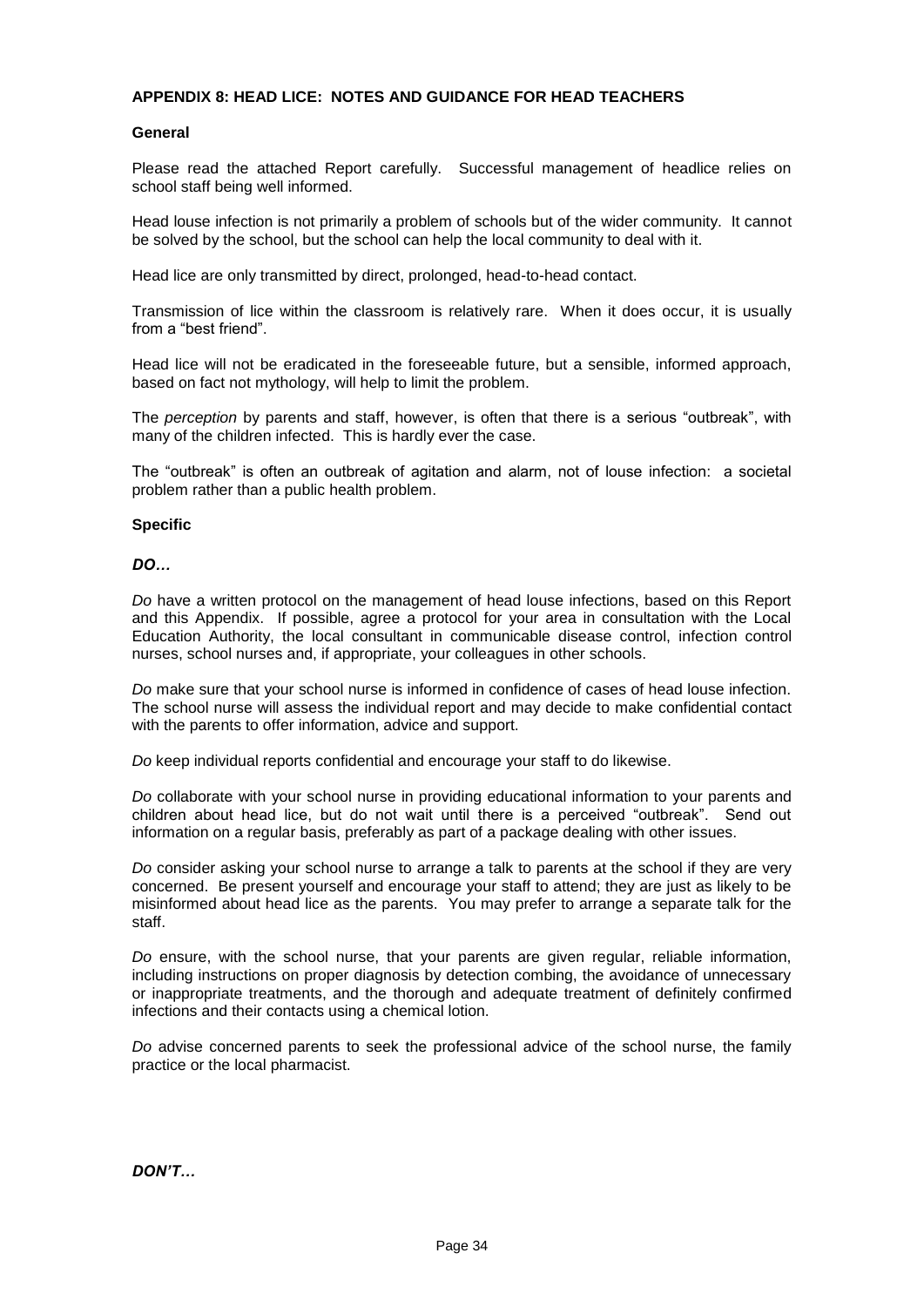*Don't* send out an "alert letter" to other parents.

*Don't* exclude children who have, or are thought to have, head lice.

*Don't* recommend or support any mass action, including wet combing campaigns.

*Don't* agree with angry parents that routine head inspections should be reintroduced. They were never effective.

*Don't* refer parents directly to the health protection team. The appropriate clinical advisers are the school nurse, the local pharmacist, the health visitor and the general practitioner.

*Don't* take, or support, actions simply "to be seen to be doing something" (such as send out "alert letters").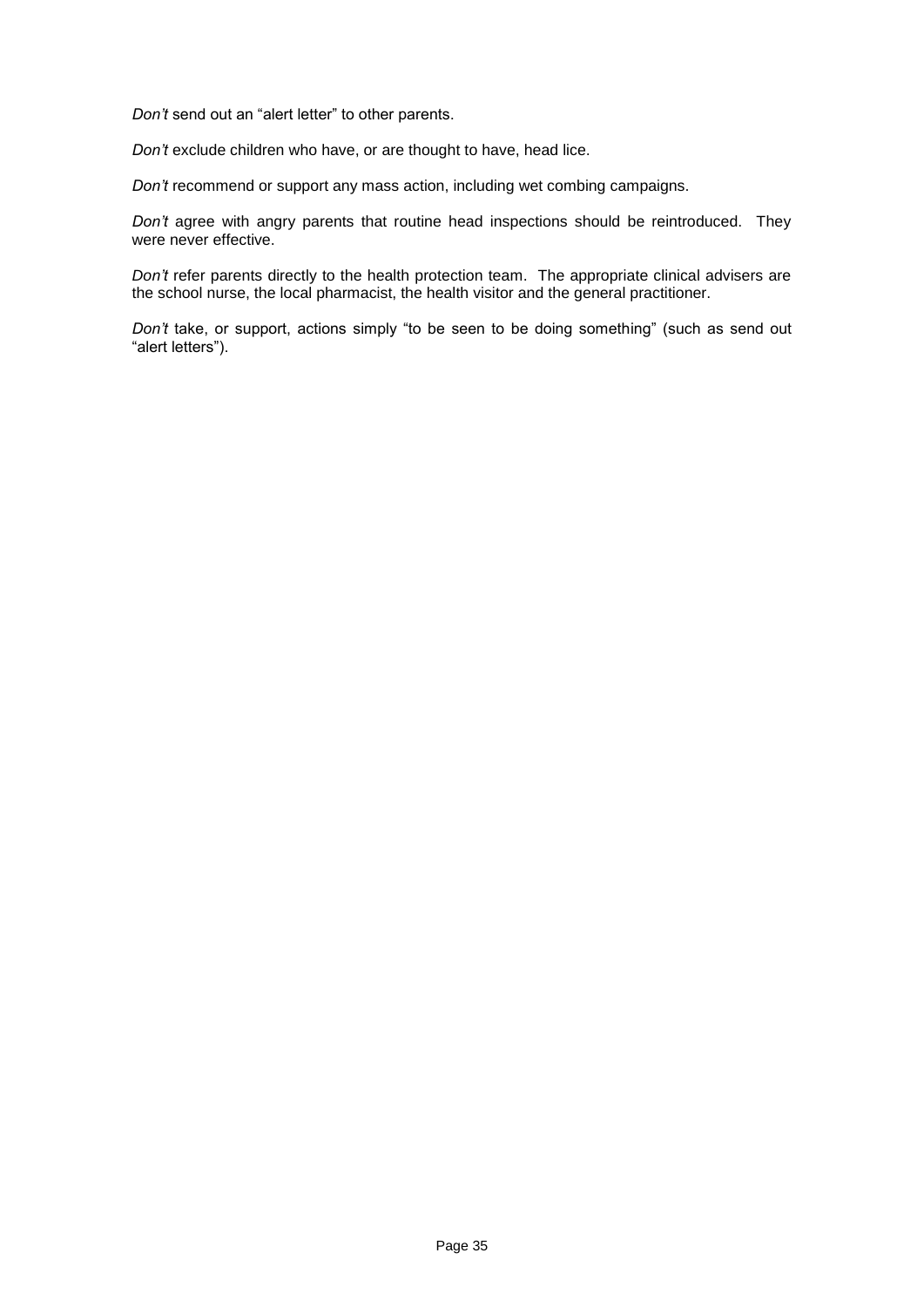# <span id="page-38-0"></span>**APPENDIX 9: LIFE CYCLE OF THE HEAD LOUSE**

Life cycle/pictures produced with kind permission of Ian Burgess, Director Medical Entomology Centre, Cambridge, UK and text reproduced from Head Lice Bulletin (Bulletin 893-01) produced by Ohio State University [\(http://ohioline.osu.edu/b893/b893\\_3.html\)](http://ohioline.osu.edu/b893/b893_3.html).

The head-louse life cycle (egg to adult) requires about 21 - 27 days on the human host. Each adult female deposits anywhere from 50 -150 eggs (nits) during her lifetime. Nits hatch in 5 - 9 days. Nymphs (immatures) moult three times before becoming sexually mature adults. Young and adult head lice feed on blood several times a day. The adult stage can live approximately one month (30 - 40 days). The head-louse life cycle (egg to adult) requires about 21 - 27 days on the human host. Each adult female deposits anywhere from 50 - 150 eggs (nits) during her lifetime. Nits hatch in 5 - 9 days. Nymphs (immatures) moult three times before becoming sexually mature adults. Young and adult head lice feed on blood several times a day. The adult stage can live approximately one month (30 - 40 days).

Head lice are completely dependent on their human host for nourishment and warmth. In fact, head lice cannot complete their life cycle if they become separated from their host. Adults and nymphs can survive off their host for only 2 - 3 days, whereas nits can live for up to 14 days.

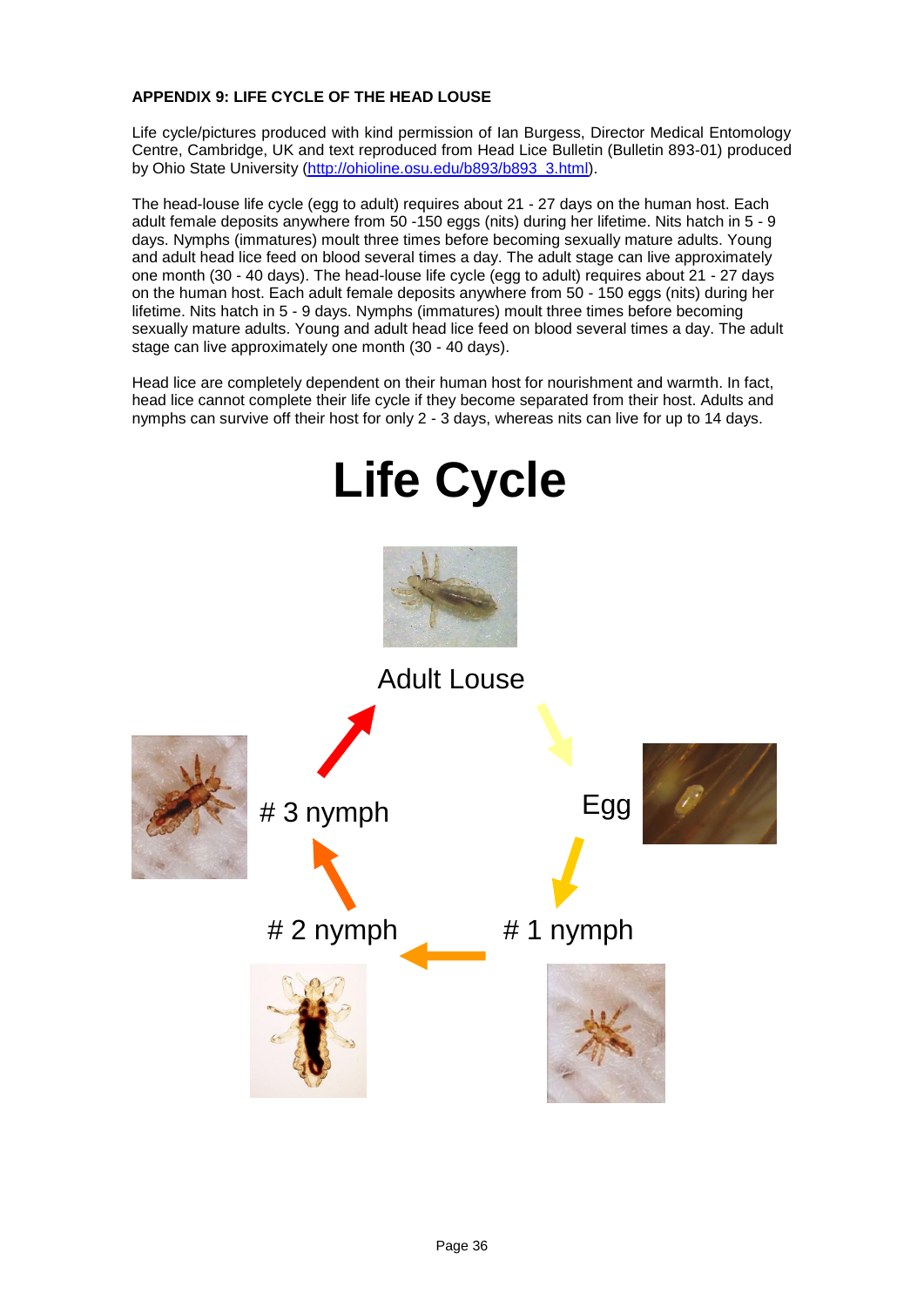# <span id="page-39-0"></span>**APPENDIX 10: APPRAISAL OF EVIDENCE**

For each type of research question there is an appropriate research method. Thus a question about the prevalence of head lice should be considered by looking at cohort studies, while a question about therapy would be answered by a randomised controlled trial. Systematic reviews of all the randomised control trials about a particular therapy or all the cohort studies describing prevalence have the advantage of putting the evidence into context. Thus the results of systematic reviews carry a great deal of weight. Does this matter? The answer is yes – different methodologies give different answers. The exact way the trial is carried out can affect the result by as much as 30%; therefore if the benefit of the treatment was 20% but the trial was not designed effectively, then the real truth may be that the treatment is causing harm! This is why we should not only look for trials with a high (believable) level of evidence but also appraise the quality of those trials.

In order to assess the evidence for the statements made in the Report, the statements were first classified into the four categories shown in *Table 1*. This table also shows the types of research likely to provide information on the different categories.

| Table 1: Appropriate research methods for the different statement categories |                                                        |  |  |
|------------------------------------------------------------------------------|--------------------------------------------------------|--|--|
| Statement category                                                           | Types of study                                         |  |  |
| Prevalence                                                                   | Systematic review, Cohort study' Cross-sectional study |  |  |
| Aetiology and risk factors                                                   | Systematic review, Cohort study, Case control study    |  |  |
| Diagnostic test                                                              | Systematic review' Cross-sectional study               |  |  |
| Intervention                                                                 | Systematic review, Randomised control trial            |  |  |
|                                                                              | Cohort study, Case control study                       |  |  |

Searches in the literature were then undertaken for all articles with the terms "head lice", "head louse", "lice", "louse" or "pediculus" in the text. The medical subject heading (MESH) "lice" was also used. EMBASE, Cochrane and Medline (1966 onwards) were searched. No limits were placed on the searches.

Articles were selected and independently appraised by two authors, using the format approved by the *Journal of the American Medical Association*.<sup>36'37</sup>. The appraisal process used in-house software for the generation of result data. Some trials were not included in the appraisals if a more recent study had been performed. On the basis of these appraisals, studies were classified according to the level of evidence they provide (see *Table 2*), and on this basis grades of recommendation were allocated to each of the main claims within the Report. Statements were categorised as grade **A** to **D**, where **A** is the strongest recommendation.

|                |                | Table 2: Levels of evidence and grades of recommendation                                                            |
|----------------|----------------|---------------------------------------------------------------------------------------------------------------------|
| Grade<br>οf    | Level of       | Type of study                                                                                                       |
| recommendation | evidence       |                                                                                                                     |
| A              | 1a             | Systematic review of randomised control trials                                                                      |
|                | 1b             | Individual good-quality randomised control trial                                                                    |
| B              | 2a             | Systematic review of cohort studies                                                                                 |
|                | 2 <sub>b</sub> | Individual cohort study or low-quality randomised control<br>trial (eg < $80\%$ follow-up)                          |
|                | 2c             | "Outcomes" research; ecological studies                                                                             |
|                | За             | Systematic review of case-control studies                                                                           |
|                | 3b             | Individual case-control study                                                                                       |
| С              | 4              | Case series (and poor-quality cohort and case-control<br>studies)                                                   |
| D              | 5              | Expert opinion without explicit critical appraisal, or based<br>on physiology, bench research or "first principles" |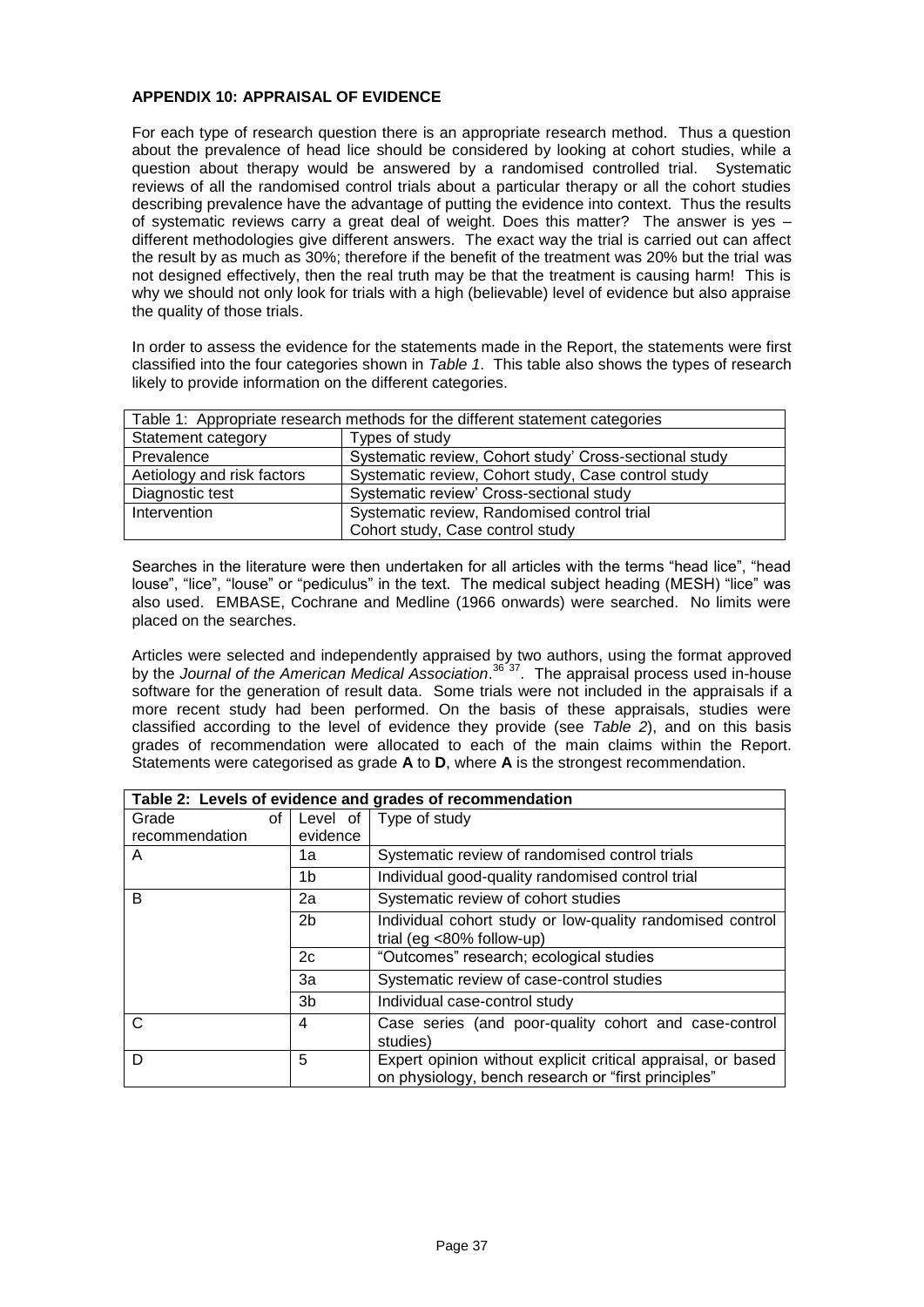# <span id="page-40-0"></span>**APPENDIX 11: CLINICAL EFFECTIVENESS SUMMARY FOR CHEMICAL HEADLICE TREATMENTS AND BUGBUSTING**

The information in this brief summary has been drawn from the Clinical Evidence review by Ian Burgess in  $2006^{20}$ . It is intended to provide an indication of the current evidence for effectiveness across a range of products that are currently available. 95% Confidence Intervals (CIs), where not available, have been calculated using the original study data to provide an indication of the reliability of the success rate reported. Wide confidence intervals indicate that a result lacks reliability often due to small study size.

| <b>Recent evidence of effectiveness: Dimeticone</b> |                                                                           |                                                                                               |                                           |                                           |                                                                  |  |  |
|-----------------------------------------------------|---------------------------------------------------------------------------|-----------------------------------------------------------------------------------------------|-------------------------------------------|-------------------------------------------|------------------------------------------------------------------|--|--|
| <b>Dimeticone</b><br>formulation                    | <b>Agent in</b><br>comparison<br>group                                    | Outcome of<br>interest                                                                        | <b>Result</b><br>(Dimeticone)             | Result<br>(comparison)                    | Study                                                            |  |  |
| 4% Dimeticone<br>2 applications 7<br>days apart     | 0.5%<br>Phenothrin                                                        | No evidence<br>of headlice<br>after $2^{nd}$<br>application or<br>reinfestation<br>after cure | 70% (89/127)<br>(95% CI<br>$62\% - 78\%)$ | 75% (94/125)<br>(95% CI<br>$68\% - 83\%)$ | <b>Burgess</b><br>et al.<br>2005 <sup>25</sup><br>(UK)<br>study) |  |  |
| 4% Dimeticone<br>2 applications 7<br>days apart     | 0.5%<br>malathion<br>aqueous<br>liquid; 2<br>applications<br>7 days apart | Lice free at<br>days 9 and 14                                                                 | 69.8% (30/43)<br>(95% CI 17% -<br>$50\%$  | 33.3% (10/30)<br>(95% CI 56% –<br>84%)    | <b>Burgess</b><br>et al $^{26}$<br>(UK)<br>Study                 |  |  |

| <b>Recent evidence of effectiveness: Malathion</b>                                       |                                                                   |                                                   |                                                                                     |                                                                             |                                                               |  |
|------------------------------------------------------------------------------------------|-------------------------------------------------------------------|---------------------------------------------------|-------------------------------------------------------------------------------------|-----------------------------------------------------------------------------|---------------------------------------------------------------|--|
| <b>Malathion</b><br>formulation                                                          | Agent in<br>comparison                                            | Outcome of<br>interest                            | Result<br>(Malathion)                                                               | Result<br>(comparison)                                                      | <b>Study</b>                                                  |  |
|                                                                                          | group                                                             |                                                   |                                                                                     |                                                                             |                                                               |  |
| 0.5% alcoholic<br>lotion<br>8 hours overnight                                            | 0.3%<br>Phenothrin                                                | Lice eradication<br>at 1 day                      | 92% (87/95)<br>(95% CI<br>$86\% - 97\%)$                                            | 40% 39/98<br>(95% CI<br>$30\% - 50\%)$                                      | Chosidow<br>et al,<br>$1994^{34}$<br>(non UK)                 |  |
|                                                                                          |                                                                   | Lice-free at 7<br>days                            | 95% (90/95)<br>(95% CI<br>$90\% - 99\%)$                                            | 39% (38/98)<br>(95% CI<br>29% - 48%)                                        | study<br>(France))                                            |  |
| 0.5% alcoholic<br>lotion<br>applied for 20<br>mins, twice at 7<br>day intervals          | 1%<br>Permethrin                                                  | Lice free at 7<br>days<br>Lice free at 14<br>days | 81% (33/41)<br>(95% CI<br>$68\% - 93\%)$<br>98% (40/41)<br>(95% CI<br>$93 - 100\%)$ | 59% (13/22)<br>(95% CI 39% -<br>80%)<br>54.5%<br>12/22(95% CI<br>34% - 75%) | Meinking<br>et al,<br>$2004^{28}$<br>(non UK<br>study<br>(US) |  |
| 0.5% alcoholic /<br>aqueous lotion<br>applied twice 8<br>hours/overnight/7<br>days apart | <b>Bugbusting</b>                                                 | Lice free at 14<br>days                           | 78% (31/40)<br>(95% CI 65% -<br>$90\%$                                              | 38% (12/32)<br>(95% CI 21% -<br>54%)                                        | <b>Roberts</b><br>et al,<br>$2000^6$<br>(UK<br>study)         |  |
| 0.5% aqueous<br>liquid; 2<br>applications 7 days<br>apart                                | 4%<br>Dimeticone<br>$\mathcal{P}$<br>applications<br>7 days apart | Lice free at<br>days 9 and 14                     | 33.3% (10/30)<br>(95% CI 56% –<br>84%)                                              | 69.8 (30/43)<br>(95% CI 17% -<br>50%)                                       | <b>Burgess</b><br>et al $^{26}$<br>(UK<br>Study)              |  |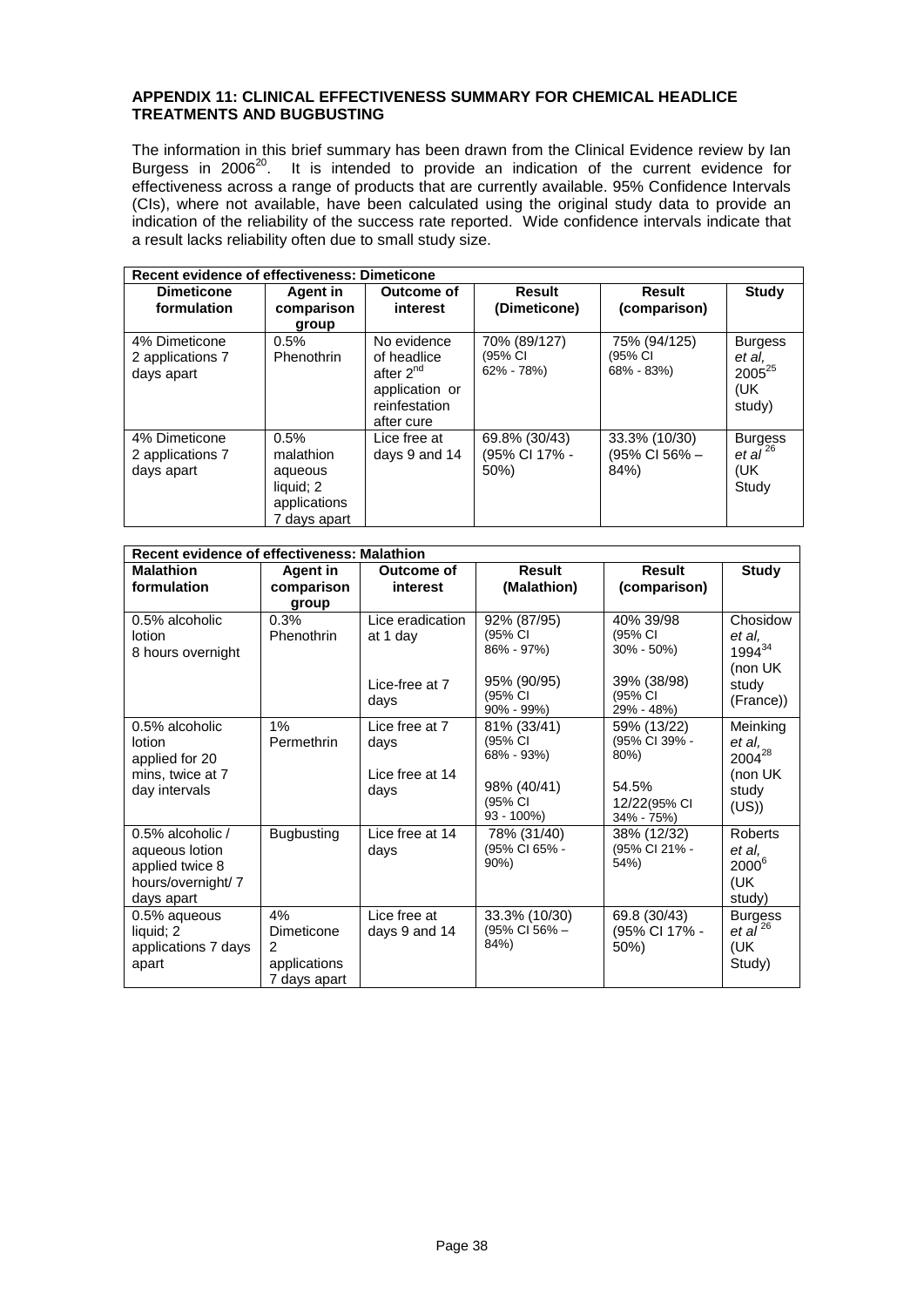| <b>Recent evidence of effectiveness: Permethrin</b>                                                                                                                 |                                 |                                                                                          |                                                                             |                                                                                 |                                                             |  |
|---------------------------------------------------------------------------------------------------------------------------------------------------------------------|---------------------------------|------------------------------------------------------------------------------------------|-----------------------------------------------------------------------------|---------------------------------------------------------------------------------|-------------------------------------------------------------|--|
| <b>Permethrin</b><br>formulation                                                                                                                                    | Agent in<br>comparison<br>group | Outcome of<br>interest                                                                   | Result<br>(Permethrin)                                                      | Result<br>(Comparison)                                                          | <b>Study</b>                                                |  |
| 1% permethrin<br>cream rinse applied<br>for 10 minutes.<br>twice at 10 day<br>interval                                                                              | 0.5%<br>malathion               | Lice free at 7<br>days<br>Lice free at 14<br>days                                        | 59 (13/22)<br>(95% CI 39% -<br>80%)<br>55% (12/22)<br>(95% CI 34% -<br>75%) | 81% (33/41)<br>(95% CI<br>68% - 93%)<br>98% (40/41)<br>(95% CI<br>$93 - 100\%)$ | Meinking et<br>al, $2004^{28}$<br>UK<br>(non<br>study (US)) |  |
| Some subjects<br>treated with single<br>tx of 1% permethrin<br>cream rinse applied<br>for 10 minutes.<br>some with single<br>treatment of 0.5%<br>aqueous malathion | <b>Bugbusting</b>               | Lice free at 5<br>days<br>(pediculocide<br>group) or 15<br>days<br>(BugBusting<br>group) | 13% (9/70)<br>(95% CI 5% -<br>21%<br>(see comment<br>2)                     | 52% (32/62)<br>(95% CI 39% -<br>64%)<br>(see comment<br>2)                      | Hill<br>et<br>-al.<br>$2005^{31}$<br>(UK study)             |  |

| Recent evidence of effectiveness: Phenothrin                                         |                                                       |                                                                                                   |                                                                                |                                                                                      |                                                                     |  |
|--------------------------------------------------------------------------------------|-------------------------------------------------------|---------------------------------------------------------------------------------------------------|--------------------------------------------------------------------------------|--------------------------------------------------------------------------------------|---------------------------------------------------------------------|--|
| <b>Phenothrin</b><br>formulation                                                     | Agent in<br>comparison<br>group                       | <b>Outcome of</b><br>interest                                                                     | Result<br>(Phenothrin)                                                         | Result<br>(comparison)                                                               | Study                                                               |  |
| 0.3% d-phenothrin<br>lotion                                                          | 0.5%<br>malathion                                     | Lice eradication at<br>1 day<br>Lice free at 7 days                                               | 40% 39/98<br>(95% CI<br>$30\% - 50\%)$<br>39% (38/98)<br>(95% CI<br>29% - 48%) | 92% (87/95)<br>(95% CI<br>$86\% - 97\%)$<br>95% (90/95)<br>(95% CI<br>$90\% - 99\%)$ | Chosidow<br>et al.<br>$1994^{34}$<br>(non UK)<br>study<br>(France)) |  |
| Phenothrin lotion,<br>concentration<br>unreported, 2<br>applications 7 days<br>apart | <b>BugBusting</b>                                     | Lice eradication at<br>14 days                                                                    | 13% (2/15)<br>(95% CI<br>$0\% - 31\%)$<br>(see comment<br>1)                   | 53% (8/15)<br>(95% CI<br>28% - 79%)<br>(see comment<br>1)                            | Plastow et<br>al, $2001^{35}$<br>(UK study)                         |  |
| 0.5% Phenothrin                                                                      | 4%<br>Dimeticone<br>2<br>applications<br>7 days apart | No evidence of<br>headlice after 2 <sup>nd</sup><br>application or<br>reinfestation after<br>cure | 75% (94/125)<br>(95% CI<br>68% - 83%)                                          | 70% 89/127)<br>(95% CI<br>62% - 78%)                                                 | Burgess et<br>al, $2005^{25}$<br>(UK study)                         |  |

| <b>Recent evidence of effectiveness: Bugbusting</b> |                                                                                                                                                     |                                                                                    |                                                            |                                                              |                                                |
|-----------------------------------------------------|-----------------------------------------------------------------------------------------------------------------------------------------------------|------------------------------------------------------------------------------------|------------------------------------------------------------|--------------------------------------------------------------|------------------------------------------------|
| <b>Method</b><br>being<br>studied                   | Agent in<br>comparison<br>group                                                                                                                     | Outcome of<br>interest                                                             | Result<br>(Bugbusting)                                     | Result<br>(Comparison)                                       | Study                                          |
| <b>Bugbusting</b>                                   | 0.5% alcoholic /<br>aqueous<br>malathion lotion<br>applied twice 8<br>hours/overnight/7<br>days apart                                               | Lice free at 14<br>days                                                            | 38% (12/32)<br>(95% CI 21% -<br>53%)                       | 78% (31/40)<br>(95% CI 65% -<br>$90\%$                       | Roberts et<br>al, $2000^{\circ}$<br>(UK study) |
| <b>Bugbusting</b>                                   | Phenothrin lotion,<br>concentration<br>unreported, 2<br>applications 7<br>days apart                                                                | Lice eradication at<br>14 days                                                     | 53% (8/15)<br>(95% CI<br>28% - 79%)<br>(see<br>comment 1)  | 13% (2/15)<br>(95% CI<br>$0\% - 31\%)$<br>(see comment<br>1) | Plastow et<br>al, $2001^{35}$<br>(UK study)    |
| <b>Bugbusting</b>                                   | Some treated with<br>single tx of 1%<br>permethrin cream<br>rinse applied for<br>10 minutes, some<br>with single tx of<br>0.5% aqueous<br>malathion | Lice free at 5 days<br>(pediculocide<br>group) or 15 days<br>(BugBusting<br>group) | 52% (32/62)<br>(95% CI 39% -<br>64%)<br>(see comment<br>2) | 13% (9/70)<br>(95% CI 5% -<br>21%<br>(see comment<br>2)      | Hill<br>et<br>al.<br>$2005^{31}$<br>(UK study) |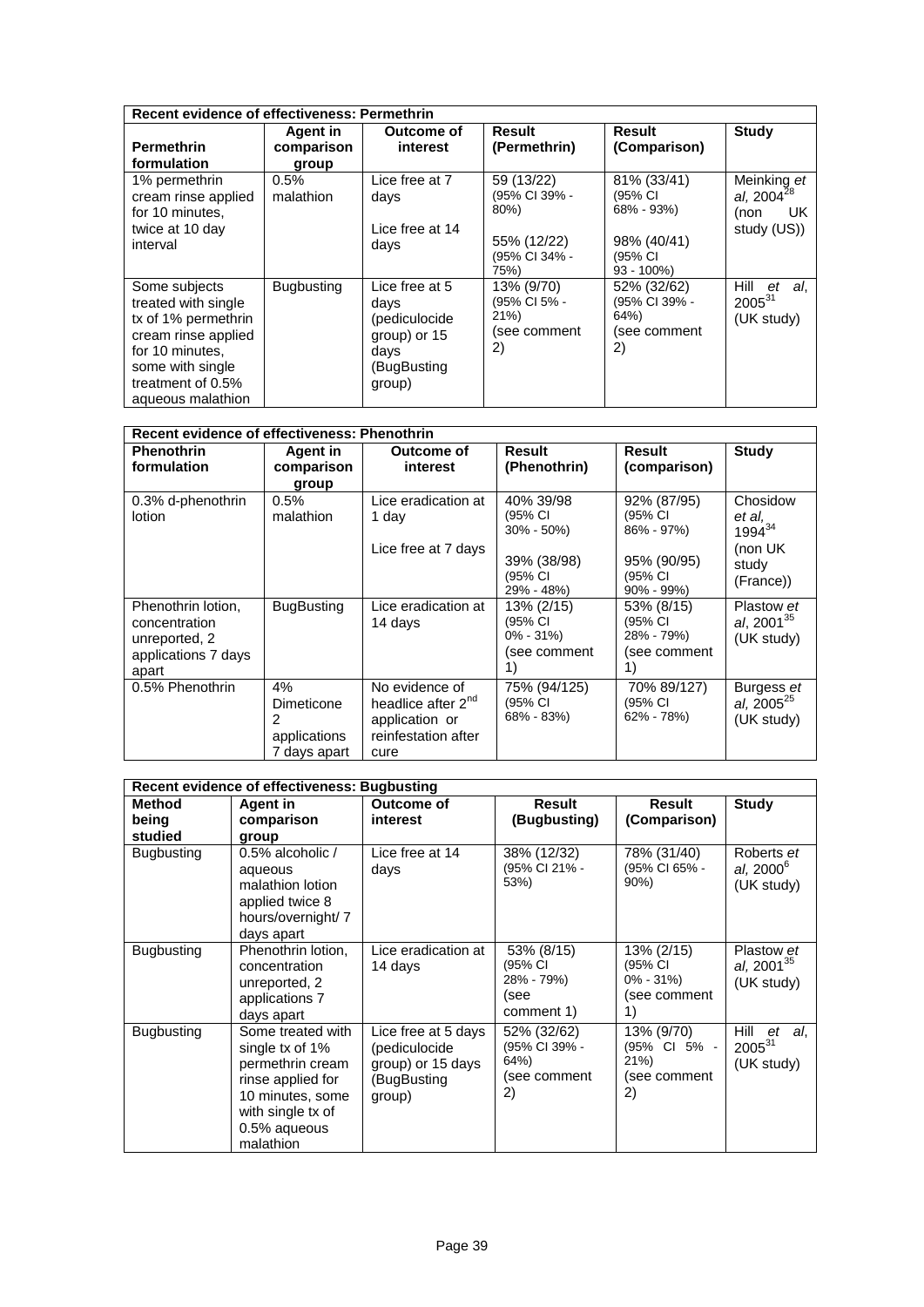Comment 1: The RCT was conducted in an area where resistance to pyrethroids is widespread <sup>35</sup>. There were differences in the use of combs and conditioners between the Phenothrin and BugBusting groups and differences in follow strategies that may have introduced bias and  $\frac{1}{20}$ .

Comment 2: A single application of pediculocide is not considered to be best practice. Most of those in the pediculocide group who did not have successful eradication were found to have pyrethroid-resistant lice<sup>20</sup>.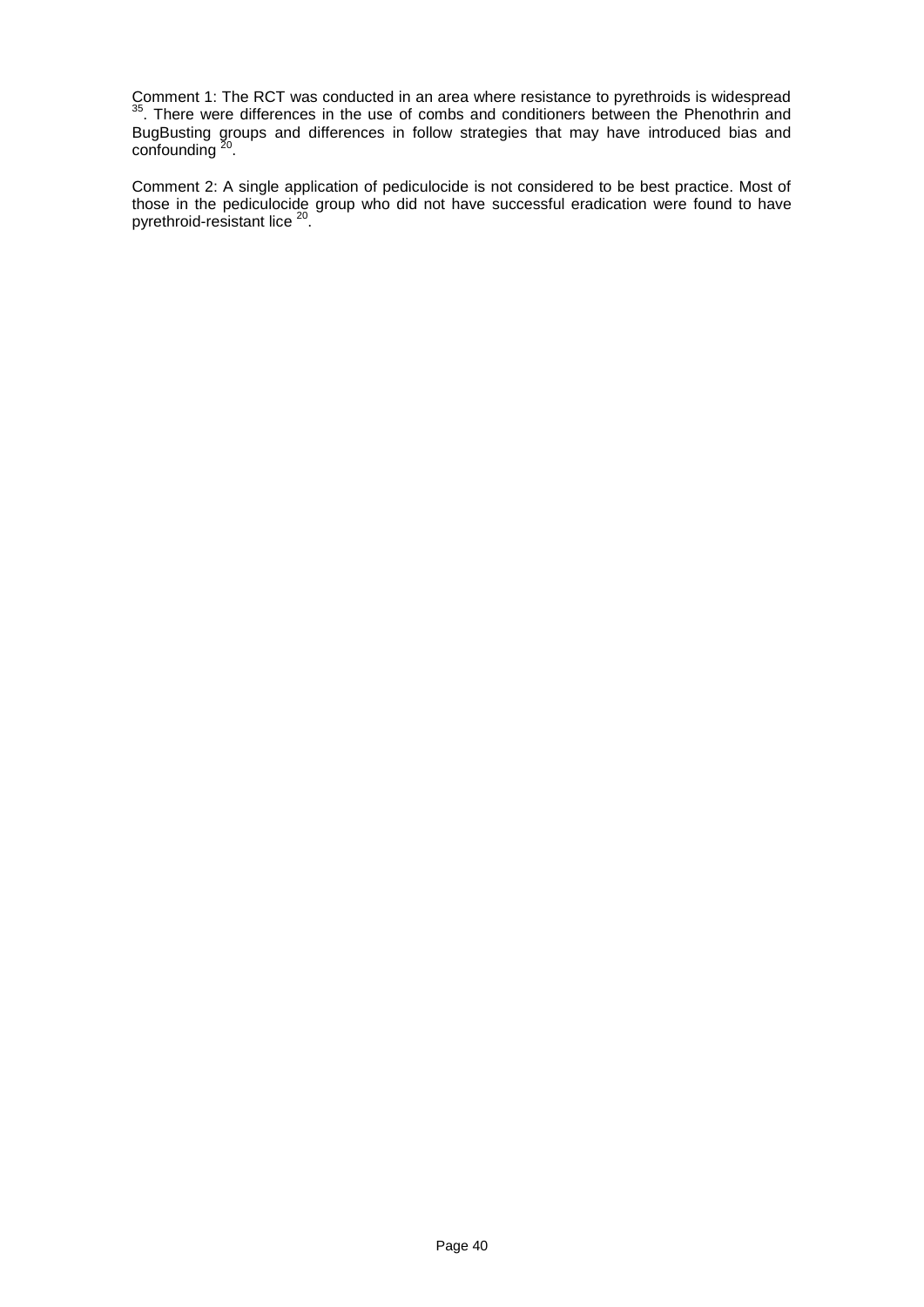# **REFERENCES**

- <span id="page-43-0"></span>1. The Stafford Group. Head Lice: a report for Consultants in Communicable Disease Control (CCDCs) The Stafford Document. on behalf of the Public Health Medicine Environment Group. 1998. Ref Type: Generic
- 2. The Stafford Group. Head lice: evidence-based guidelines based on the Stafford Report. J Fam Health Care. 12(5 Suppl), 1-21. 2002.
- 3. Downs AM, Harvey I, Kennedy CT, Downs AM, The epidemiology of head lice and scabies in the UK. *Epidemiology & Infection* 1999;**122**:471-7.
- 4. Mumcuoglu KY. Prevention and treatment of head lice in children. Paediatric Drugs 1 (3), 211-218. 1999.
- 5. Speare R, Buettner PG. Head lice in pupils of a primary school in Australia and implications for control. *International Journal of Dermatology* 1999;**38**:285-90.
- 6. Roberts RJ, Casey D, Morgan DA, Petrovic M. Comparison of wet combing with malathion for treatment of head lice in the UK: a pragmatic randomised controlled trial.[see comment]. *Lancet* 2000;**356**:540-4.
- 7. Thomas DR, McCarroll L, Roberts R, Karunaratne P, Roberts C, Casey D, Morgan S, Touhig K, Morgan J, Collins F, Hemingway J. Surveillance of insecticide resistance in head lice using biochemical and molecular methods. *Archives of Disease in Childhood* 2006;**91**:777-8.
- 8. Burgess IF. Human lice and their management. [Review] [410 refs]. *Advances in Parasitology* 1995;**36**:271-342.
- 9. Gratz NG. Human Lice: their prevalence, control and resistance to Insecticides. 1997. Geneva, World Health Organisation.
- 10. Willems S, Lapeere H, Haedens N, Pasteels I, Naeyaert JM, De Maeseneer J *et al*. The importance of socio-economic status and individual characteristics on the prevalence of head lice in schoolchildren. *European Journal of Dermatology* 2005;**15**:387-92.
- 11. Mumcuoglu KY, Klaus S Kafka D Teiler M Miller J. Clinical observations related to head lice infestation. Journal of the American Academy of Dermatology 25 (2 Pt 1), 248-251. 1991.
- 12. Taplin D, Meinking DL. Infestations. *Pediatric dermatology*, pp 1465-93. New York: Churchill Livingstone, 1988.
- 13. North West Health Protection Unit. Headlice Guidance. 2006.
- 14. Health Protection Agency. Infection Control in Schools and other Child Care Settings. 2006.
- 15. Balcioglu C, Burgess IF, Limoncu ME, Sahin MT, Ozbel Y, Bilac C, Kurt O, Larsen KS. Plastic detection comb better than visual inspection for diagnosis of head louse infection. *Epidemiology and Infection* 2008. (Published online by Cambridge University Press 04 Jan 2008).
- 16. Stallbaumer M, Ibarra J. Clinical efficacy of treatment for head lice. Counting head lice by visual inspection flaws trials' results.[comment]. *BMJ* 1995;**311**:1369-70.
- 17. Does Dimeticone clear headlice? *Drugs and Therapeutics Bulletin* 2007;**45**:52-5.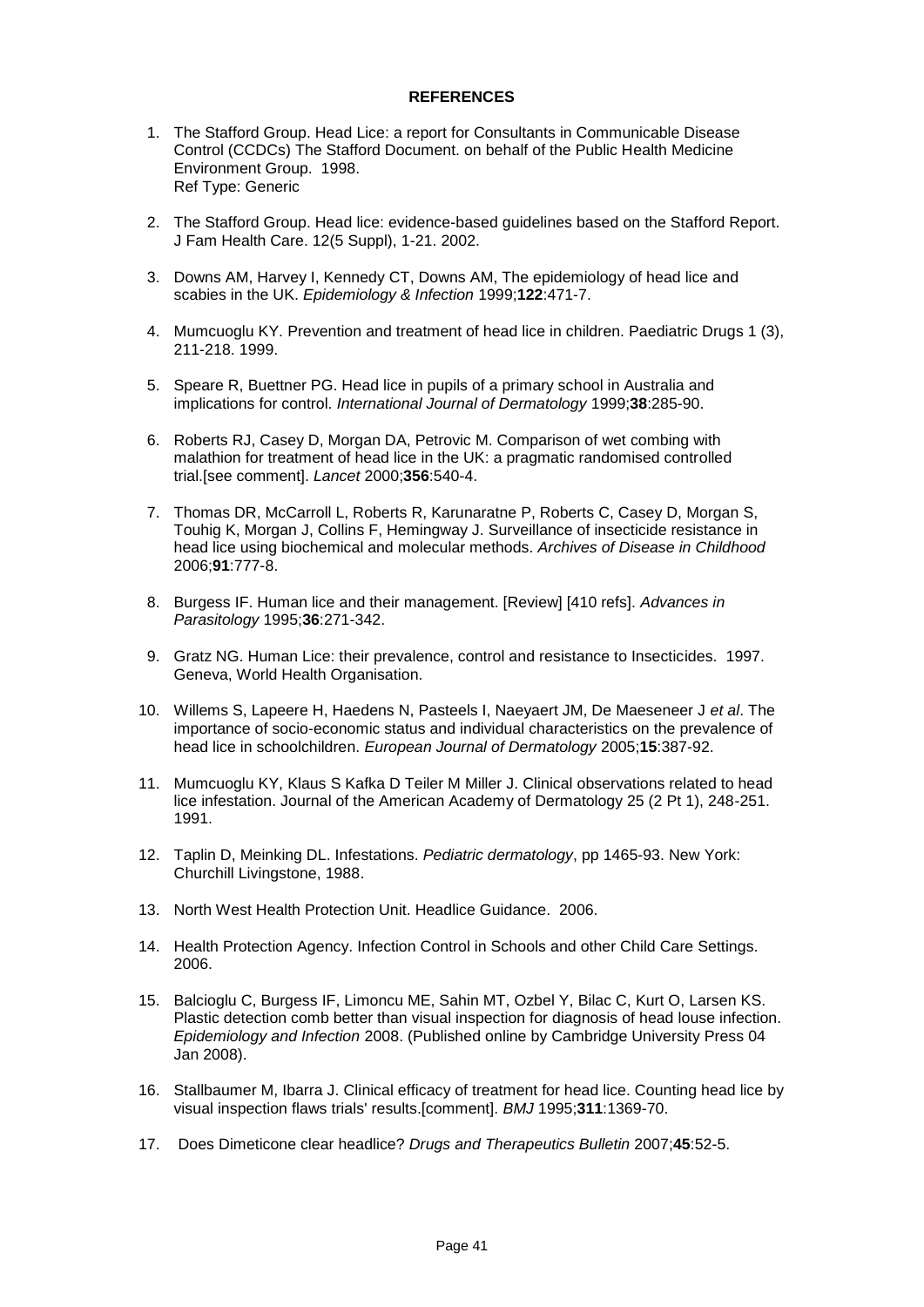- 18. Department of Health. The prevention and treatment of head lice. 2007. Pamphlet [www.dh.gov.uk/en/publicationsa](http://www.dh.gov.uk/en/publications)ndstatistics/publications/publicationspolicyanguidance/DH 077269
- 19. Dodd CS. Interventions for treating headlice.[update in Cochrane Database Syst Rev. 2001;(2):CD001165; PMID: 11405977]. [Review] [3 refs]. *Cochrane Database of Systematic Reviews* 2000;CD001165.
- 20. Burgess I. Head lice.[update of Clin Evid. 2004 Jun;(11):2168-73; PMID: 15652106]. [Review] [25 refs]. *Clinical Evidence* 2005;2044-9.
- 21. Vander Stichele RH, Dezeure EM, Bogaert MG. Systematic review of clinical efficacy of topical treatments for head lice.[see comment]. *BMJ* 1995;**311**:604-8.
- 22. Downs AM, Stafford KA, Harvey I, Coles GC. Evidence for double resistance to permethrin and malathion in head lice.[see comment]. *British Journal of Dermatology* 1999;**141**:508-11.
- 23. Pollack RJ, Kiszewski A, Armstrong P, Hahn C, Wolfe N, Rahman HA, Laserson K, Telford III SR, Spielman A. Differential permethrin susceptibility of head lice sampled in the United States and Borneo. *Archives of Pediatrics & Adolescent Medicine* 1999;**153** :969-73.
- 24. Bainbridge CV, Klein GL, Norbert SI, Hassman H, Ellis K, Manring D, Goodyear R, Newman J, Micik S, Hoehler F, Walicke P. Comparative study of the clinical effectiveness of a pyrethrum-based pediculocide with combing versus a permethrin-based pediculocide with combing. [see comment][erratum appears in Clin Pediatr (Phila) 1998 Apr: 37(4): 276]. *Clinical Pediatrics* 1998;**37**:17-22.
- 25. Burgess IF, Brown CM, Lee PN. Treatment of head louse infestation with 4% dimeticone lotion: randomised controlled equivalence trial. *BMJ* 2005;**330**:1423.
- 26. Burgess IF, Lee PN, Matlock G. Randomised, Controlled, Assessor Blind Trial Comparing 4% Dimeticone Lotion with 0.5% Malathion Liquid for Head Louse Infestation. *PLosONE* 2007;**2**.
- 27. British Medical Association and the Royal Pharmaceutical Society of Great Britain. British National Formulary 54. 2007.
- 28. Meinking TL, Vicaria M, Eyerdam DH, Villar ME, Reyna S, Suarez G. Efficacy of a reduced application time of Ovide lotion (0.5% malathion) compared to Nix creme rinse (1% permethrin) for the treatment of head lice. *Pediatric Dermatology* 2004;**21**:670-4.
- 29. Downs AM. Managing Head Lice in an Era of Increasing Resistance to Insecticides. *Am J Clin Dermatol* 2004;**5 (3)**:169-77.
- 30. Burgess IF, Brown CM, Peock S, Kaufman J. Head lice resistant to pyrethroid insecticides in Britain. *BMJ* 1995;**311**:752.
- 31. Hill N, Moor G, Cameron MM, Butlin A, Preston S, Williamson MS, Bass C. Single blind, randomised, comparative study of the Bug Buster kit and over the counter pediculocide treatments against head lice in the United Kingdom.[see comment]. *BMJ* 2005;**331**:384-7.
- 32. Dawes M. Combing and combating head lice.[comment]. *BMJ* 2005;**331**:362-3.
- 33. Takano-Lee M, Edman JD, Mullens BA, Clark JM. Home remedies to control head lice: assessment of home remedies to control the human head louse, Pediculus humanus capitis (Anoplura: Pediculidae). *Journal of Pediatric Nursing* 2004;**19**:393-8.